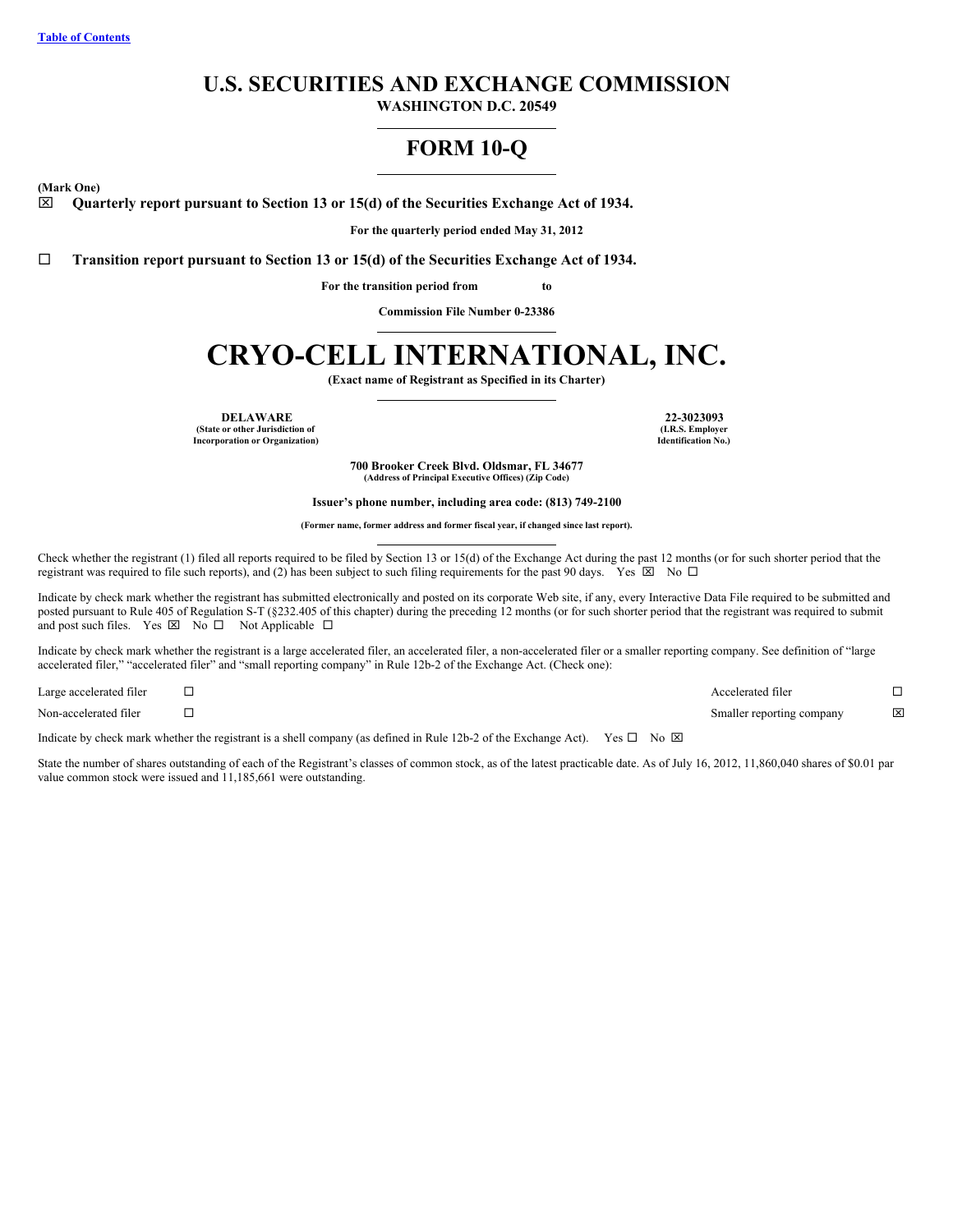# **CRYO-CELL INTERNATIONAL, INC. AND SUBSIDIARIES**

# <span id="page-1-0"></span>**TABLE OF CONTENTS**

**PAGE**

| PART I-FINANCIAL INFORMATION (UNAUDITED)                                                             |    |
|------------------------------------------------------------------------------------------------------|----|
| <b>Item 1. Financial Statements</b>                                                                  |    |
| <b>Consolidated Balance Sheets</b>                                                                   | 3  |
| <b>Consolidated Statements of Operations</b>                                                         | 4  |
| <b>Consolidated Statements of Cash Flows</b>                                                         | 5  |
| <b>Notes to Consolidated Financial Statements</b>                                                    | 6  |
| <u>Item 2. Management's Discussion and Analysis of Financial Condition and Results of Operations</u> | 22 |
| <b>Item 3. Quantitative and Qualitative Disclosures about Market Risk</b>                            | 32 |
| <b>Item 4. Controls and Procedures</b>                                                               | 33 |
| <b>PART II-OTHER INFORMATION</b>                                                                     |    |
| <b>Item 1. Legal Proceedings</b>                                                                     | 34 |
| <b>Item 1A. Risk Factors</b>                                                                         | 35 |
| <b>Item 2. Unregistered Sales of Equity Securities and Use of Proceeds</b>                           | 35 |
| <b>Item 3. Defaults Upon Senior Securities</b>                                                       | 36 |
| <b>Item 4. Mine Safety Disclosures</b>                                                               | 36 |
| <b>Item 5. Other Information</b>                                                                     | 36 |
| <b>Item 6. Exhibits</b>                                                                              | 37 |
| <b>SIGNATURES</b>                                                                                    | 38 |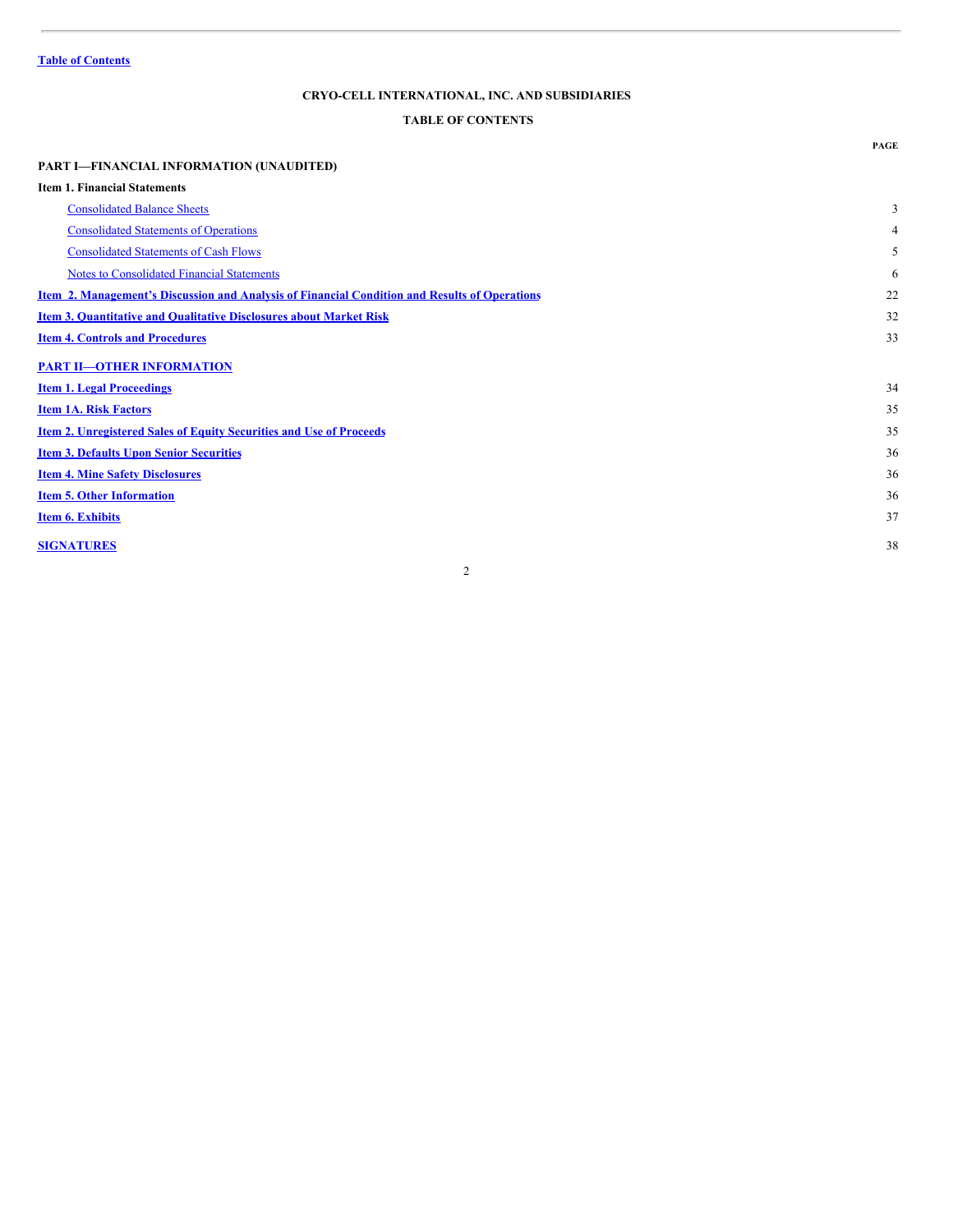#### **CRYO-CELL INTERNATIONAL, INC. AND SUBSIDIARIES** CONSOLIDATED BALANCE SHEETS

<span id="page-2-0"></span>

|                                                                                                                           | May 31,<br>2012<br>(unaudited) | November 30,<br>2011 |
|---------------------------------------------------------------------------------------------------------------------------|--------------------------------|----------------------|
| <b>ASSETS</b>                                                                                                             |                                |                      |
| <b>Current Assets</b>                                                                                                     |                                |                      |
| Cash and cash equivalents                                                                                                 | \$ 2,801,757                   | \$6,305,095          |
| Restricted cash                                                                                                           | 2,650,633                      | 2,700,000            |
| Marketable securities and other investments                                                                               |                                | 1,002,000            |
| Accounts receivable (net of allowance for doubtful accounts of \$1,016,406 and \$942,533, respectively)                   | 3,292,413                      | 3,059,126            |
| Deferred tax assets                                                                                                       |                                | 209,919              |
| Prepaid expenses and other current assets                                                                                 | 839,314                        | 777,284              |
| Total current assets                                                                                                      | 9.584.117                      | 14,053,424           |
| <b>Property and Equipment-net</b>                                                                                         | 1,448,587                      | 1,540,239            |
| <b>Other Assets</b>                                                                                                       |                                |                      |
| Marketable securities and other investments                                                                               | 13,380                         | 6,404                |
| Investment in Saneron CCEL Therapeutics, Inc.                                                                             | 684,000                        | 684,000              |
| Long-term note receivable, net                                                                                            | 836,083                        | 1,115,423            |
| Deposits and other assets                                                                                                 | 561,706                        | 558,254              |
| Deferred tax assets, less current portion                                                                                 |                                | 1,509,000            |
| Total other assets                                                                                                        | 2,095,169                      | 3,873,081            |
| Total assets                                                                                                              | \$13,127,873                   | \$19,466,744         |
| <b>LIABILITIES AND STOCKHOLDERS' DEFICIT</b>                                                                              |                                |                      |
| <b>Current Liabilities</b>                                                                                                |                                |                      |
| Accounts payable                                                                                                          | \$1,181,218                    | \$1,005,240          |
| Accrued expenses                                                                                                          | 2,287,999                      | 2,316,875            |
| Short-term liability - revenue sharing agreement                                                                          |                                | 900,000              |
| Short-term deferred consulting obligation                                                                                 | 13,772                         | 72,183               |
| Deferred revenue                                                                                                          | 6.320.649                      | 6,269,148            |
| Total current liabilities                                                                                                 | 9,803,638                      | 10,563,446           |
| <b>Other Liabilities</b>                                                                                                  |                                |                      |
| Deferred revenue, net of current portion                                                                                  | 8,350,781                      | 8,513,686            |
| Long-term liability-revenue sharing agreements                                                                            | 2,650,000                      | 2,850,000            |
| Total other liabilities                                                                                                   | 11,000,781                     | 11,363,686           |
| Commitments and Contingencies                                                                                             |                                |                      |
| <b>Stockholders' Deficit</b>                                                                                              |                                |                      |
| Preferred stock (\$.01 par value, 500,000 authorized and none issued)                                                     |                                |                      |
| Common stock (\$.01 par value, 20,000,000 authorized; 11,860,040 issued and 11,185,661 outstanding as of May 31, 2012 and |                                |                      |
| 11,853,227 issued and outstanding as of November 30, 2011)                                                                | 118,600                        | 118,532              |
| Additional paid-in capital                                                                                                | 26,441,721                     | 25,350,483           |
| Treasury stock, at cost                                                                                                   | (1,885,006)                    | (484, 535)           |
| Accumulated deficit                                                                                                       | (32,351,861)                   | (27, 444, 868)       |
| Total stockholders' deficit                                                                                               | (7,676,546)                    | (2,460,388)          |
| Total liabilities and stockholders' deficit                                                                               | \$13,127,873                   | \$19,466,744         |

The accompanying notes are an integral part of these consolidated financial statements.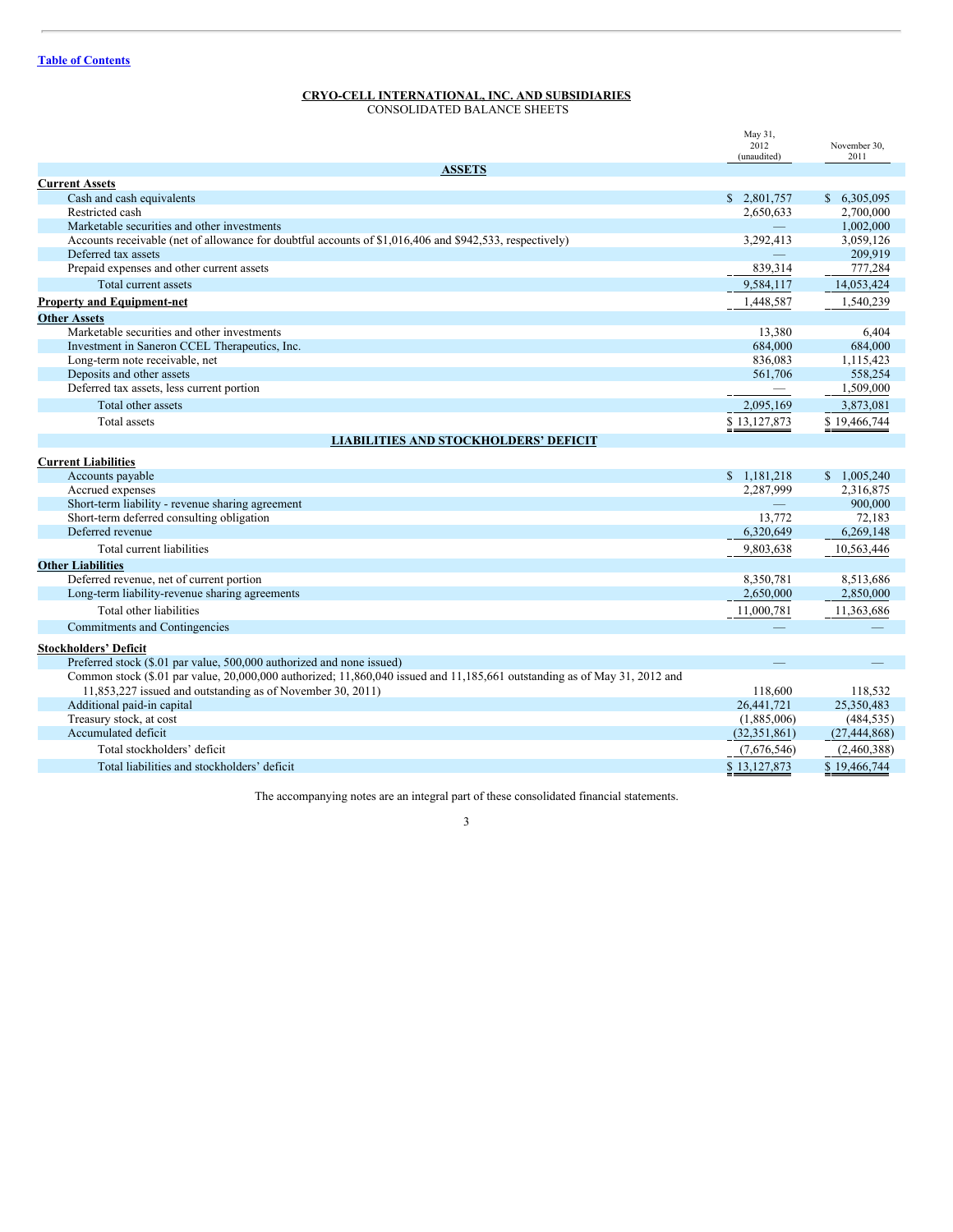## **CRYO-CELL INTERNATIONAL, INC. AND SUBSIDIARIES**

<span id="page-3-0"></span>CONSOLIDATED STATEMENTS OF OPERATIONS (Unaudited)

|                                                                           |                 | For the Three Months Ended |                 | For the Six Months Ended |
|---------------------------------------------------------------------------|-----------------|----------------------------|-----------------|--------------------------|
|                                                                           | May 31,<br>2012 | May 31,<br>2011            | May 31,<br>2012 | May 31,<br>2011          |
| <b>Revenue:</b>                                                           |                 |                            |                 |                          |
| Processing and storage fees                                               | \$4,106,416     | \$4,296,656                | \$7,943,263     | \$8,446,441              |
| Licensee income                                                           | 319,133         | 304,370                    | 660,875         | 627,390                  |
| Total revenue                                                             | 4,425,549       | 4,601,026                  | 8,604,138       | 9,073,831                |
| <b>Costs and Expenses:</b>                                                |                 |                            |                 |                          |
| Cost of sales                                                             | 1,209,900       | 1,103,758                  | 2,236,803       | 2,265,278                |
| Selling, general and administrative expenses                              | 4.284.696       | 2,698,209                  | 7,445,493       | 5,216,294                |
| Research, development and related engineering                             | 7,841           | 80.657                     | 22,420          | 116,279                  |
| Depreciation and amortization                                             | 44,835          | 88,190                     | 101,090         | 160,016                  |
| Total costs and expenses                                                  | 5,547,272       | 3,970,814                  | 9,805,806       | 7,757,867                |
| <b>Operating (Loss) Income</b>                                            | (1, 121, 723)   | 630,212                    | (1,201,668)     | 1,315,964                |
| Other Income (Expense):                                                   |                 |                            |                 |                          |
| Other income (expense)                                                    | 11,234          | 5,774                      | 31,648          | 12,406                   |
| Extinguishment of revenue sharing agreements                              | (54, 555)       |                            | (1,281,945)     |                          |
| Interest expense                                                          | (277, 251)      | (399, 416)                 | (576, 416)      | (791, 430)               |
| Total other expense                                                       | (320, 572)      | (393, 642)                 | (1,826,713)     | (779, 024)               |
| (Loss) Income before equity in losses of affiliate and income tax expense | (1,442,295)     | 236,570                    | (3,028,381)     | 536,940                  |
| Equity in losses of affiliate                                             | (38, 832)       | (28, 122)                  | (77, 664)       | (56,212)                 |
| (Loss) Income before income tax expense                                   | (1,481,127)     | 208,448                    | (3,106,045)     | 480,728                  |
| Income tax expense                                                        | (1,743,803)     | (31,019)                   | (1,800,948)     | (69, 880)                |
| <b>Net (Loss) Income</b>                                                  | \$ (3,224,930)  | \$<br>177,429              | \$ (4,906,993)  | 410,848                  |
| Net (loss) income per common share—basic                                  | (0.28)          | \$<br>0.02                 | (0.43)          | 0.03                     |
| Weighted average common shares outstanding-basic                          | 11,322,143      | 11,754,286                 | 11,405,106      | 11,753,006               |
| Net (loss) income per common share—diluted                                | (0.28)          | 0.01<br>S                  | (0.43)          | 0.03                     |
| Weighted average commson shares outstanding—diluted                       | 11,322,143      | 12,025,153                 | 11,405,106      | 11,996,317               |

The accompanying notes are an integral part of these consolidated financial statements.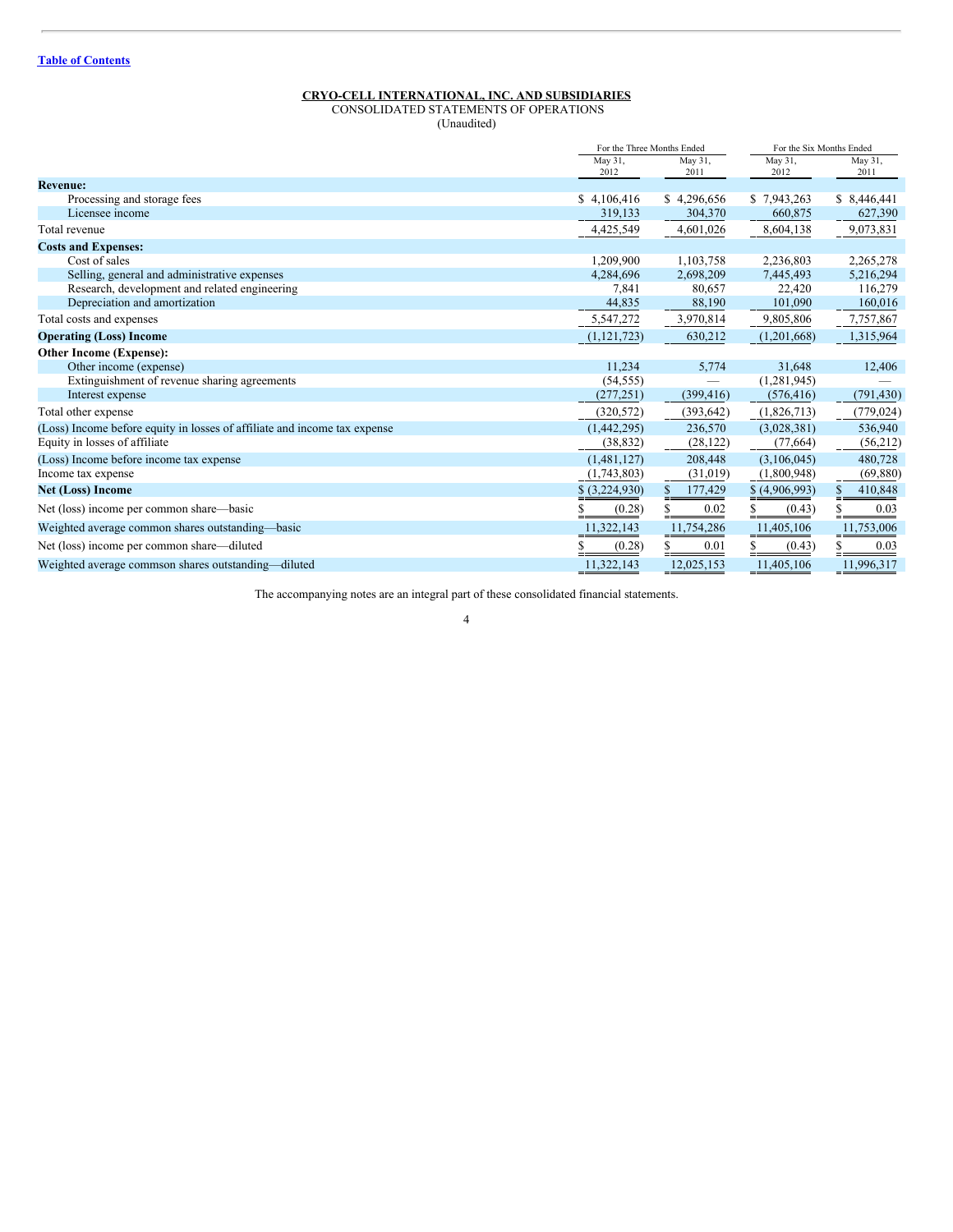## **CRYO-CELL INTERNATIONAL, INC. AND SUBSIDIARIES**

<span id="page-4-0"></span>CONSOLIDATED STATEMENTS OF CASH FLOWS

(Unaudited)

|                                                                                                    | For the Six Months Ended |               |
|----------------------------------------------------------------------------------------------------|--------------------------|---------------|
|                                                                                                    | May 31,                  | May 31,       |
|                                                                                                    | 2012                     | 2011          |
| <b>Cash Flows from Operating Activities:</b>                                                       |                          |               |
| Net (loss) income                                                                                  | \$(4,906,993)            | 410,848<br>S. |
| Adjustments to reconcile net (loss) income to net cash (used in) provided by operating activities: |                          |               |
| Depreciation and amortization expense                                                              | 207,901                  | 268,724       |
| Loss on sale of property and equipment                                                             | 7,210                    | 1,214         |
| Compensatory element of stock options                                                              | 1,019,339                | 92,965        |
| Provision for doubtful accounts                                                                    | 466,997                  | 94,735        |
| Equity in losses of affiliate                                                                      | 77,664                   | 56,212        |
| Loss on extinguishment of revenue sharing agreements                                               | 1,281,945                |               |
| Deferred income tax expense                                                                        | 1,718,919                |               |
| Changes in assets and liabilities:                                                                 |                          |               |
| Restricted cash                                                                                    | 49,367                   |               |
| Accounts receivable                                                                                | (419, 266)               | (1,056,529)   |
| Prepaid expenses and other current assets                                                          | (62,030)                 | (259, 758)    |
| Deposits and other assets                                                                          | 10,001                   | 11,993        |
| Accounts payable                                                                                   | 170,281                  | 164,392       |
| Accrued expenses                                                                                   | 163,501                  | 181,303       |
| Deferred consulting obligation                                                                     | (58, 411)                | (54, 467)     |
| Deferred revenue                                                                                   | (111, 404)               | 326,906       |
| Net cash (used in) provided by operating activities                                                | (384, 979)               | 238,538       |
| Cash flows from investing activities:                                                              |                          |               |
| Purchases of property and equipment                                                                | (116, 527)               | (362, 380)    |
| Purchases of marketable securities and other investments                                           | (13,380)                 |               |
| Proceeds from sale of marketable securities and other investments                                  | 1,008,404                | 20,000        |
| Investments in patents                                                                             | (20, 385)                | (60, 145)     |
| Net cash provided by (used in) investing activities                                                | 858,112                  | (402, 525)    |
| Cash flows from financing activities:                                                              |                          |               |
| Extinguishment of revenue sharing agreements                                                       | (2,576,000)              |               |
| Treasury stock purchases                                                                           | (1,400,471)              |               |
| Proceeds from the exercise of stock options                                                        |                          | 5,471         |
| Net cash (used in) provided by financing activities                                                | (3,976,471)              | 5,471         |
| Decrease in cash and cash equivalents                                                              | (3,503,338)              | (158, 516)    |
| Cash and cash equivalents—beginning of year                                                        | 6,305,095                | 8,369,537     |
| Cash and cash equivalents—end of period                                                            | \$2,801,757              | \$8,211,021   |

The accompanying notes are an integral part of these consolidated financial statements.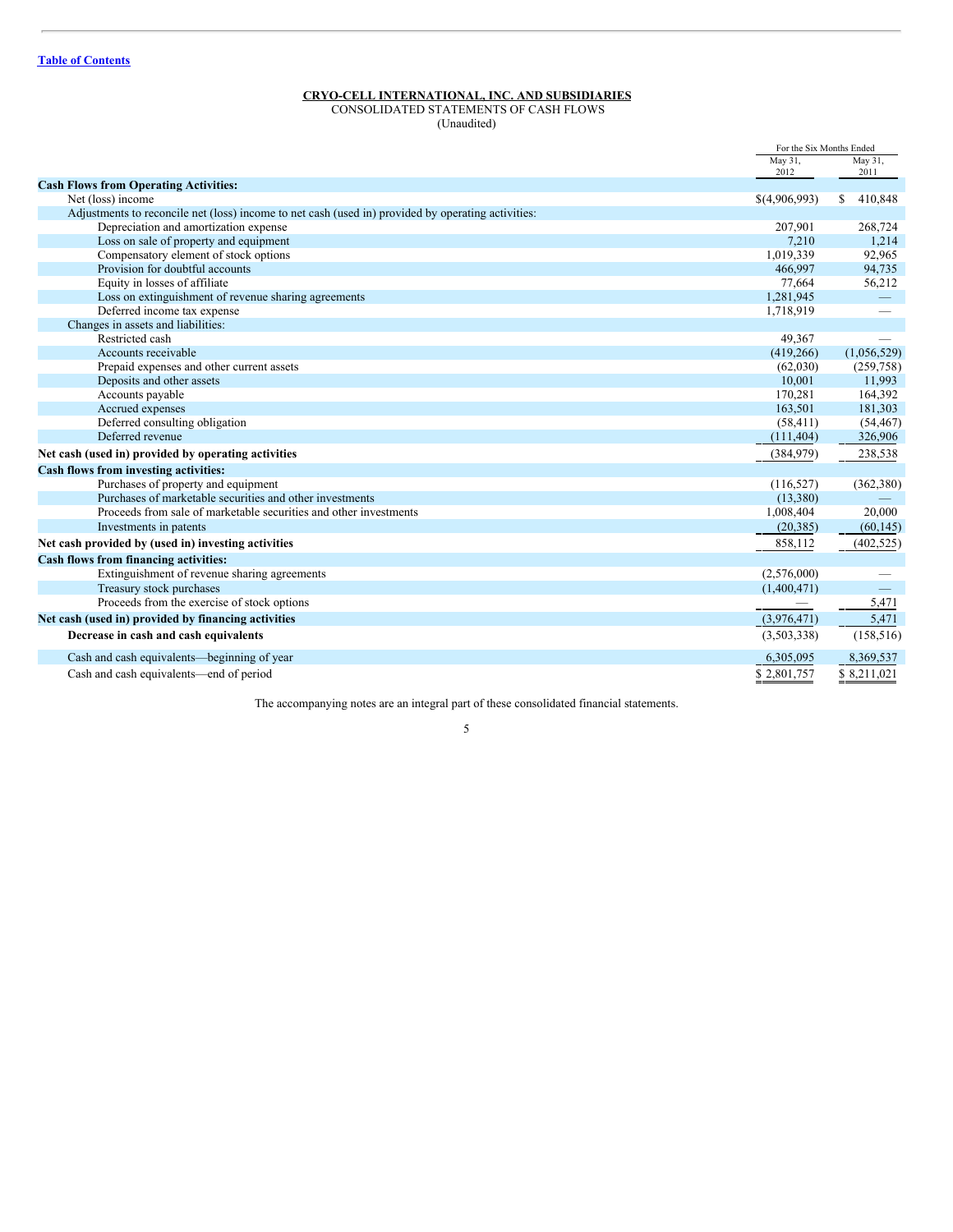## **CRYO-CELL INTERNATIONAL, INC. AND SUBSIDIARIES NOTES TO CONSOLIDATED FINANCIAL STATEMENTS May 31, 2012 (Unaudited)**

#### <span id="page-5-0"></span>**Note 1 – Basis of Presentation and Significant Accounting Policies**

The unaudited consolidated financial statements including the Consolidated Balance Sheets as of May 31, 2012 and November 30, 2011, the related Consolidated Statements of Operations for the three and six months ended May 31, 2012 and May 31, 2011 and the Consolidated Statements of Cash Flows for the six months ended May 31, 2012 and 2011 have been prepared by Cryo-Cell International, Inc. and its subsidiaries ("the Company" or "Cryo-Cell") pursuant to the rules and regulations of the Securities and Exchange Commission for interim financial reporting. Certain financial information and note disclosures, which are normally included in annual financial statements prepared in accordance with accounting principles generally accepted in the United States of America, have been condensed or omitted pursuant to those rules and regulations. It is suggested that these consolidated financial statements be read in conjunction with the financial statements and notes thereto included in the Company's November 30, 2011 Annual Report on Form 10-K. In the opinion of management, all adjustments (which include only normal recurring adjustments) necessary to present fairly the financial position, results of operations, and changes in cash flows for all periods presented have been made. The results of operations for the three and six months ended May 31, 2012 are not necessarily indicative of the results expected for any interim period in the future or the entire year ending November 30, 2012.

#### **Revenue Recognition**

#### *Revenue Recognition for Arrangements with Multiple Deliverables*

For multi-element arrangements, the Company allocates revenue to all deliverables based on their relative selling prices. In such circumstances, accounting principles establish a hierarchy to determine the selling price to be used for allocating revenue to deliverables as follows: (i) vendor-specific objective evidence of fair value ("VSOE"), (ii) third-party evidence of selling price ("TPE"), and (iii) best estimate of the selling price ("ESP"). VSOE generally exists only when the Company sells the deliverable separately and it is the price actually charged by the Company for that deliverable.

The Company has identified two deliverables generally contained in the arrangements involving the sale of its umbilical cord blood product. The first deliverable is the processing of a specimen. The second deliverable is either the annual storage of a specimen or the 21 year storage fee charged for a specimen. The Company has allocated revenue between these deliverables using the relative selling price method. The Company has VSOE for its annual storage fees as the Company renews storage fees annually with its customers on a standalone basis. Because the Company has neither VSOE nor TPE for the processing and 21 year storage deliverables, the allocation of revenue has been based on the Company's ESPs. Amounts allocated to processing a specimen are recognized at the time of sale. Amounts allocated to the storage of a specimen are recognized ratably over the contractual storage period. Any discounts given to the customer are recognized by applying the relative selling price method whereby after the Company determines the selling price to be allocated to each deliverable (processing and storage), the sum of the prices of the deliverables is then compared to the arrangement consideration, and any difference is applied to the separate deliverables ratably.

The Company's process for determining its ESP for deliverables without VSOE or TPE considers multiple factors that may vary depending upon the unique facts and circumstances related to each deliverable. Key factors considered by the Company in developing the ESPs for its processing and 21 year storage fee include the Company's historical pricing practices as well as expected profit margins.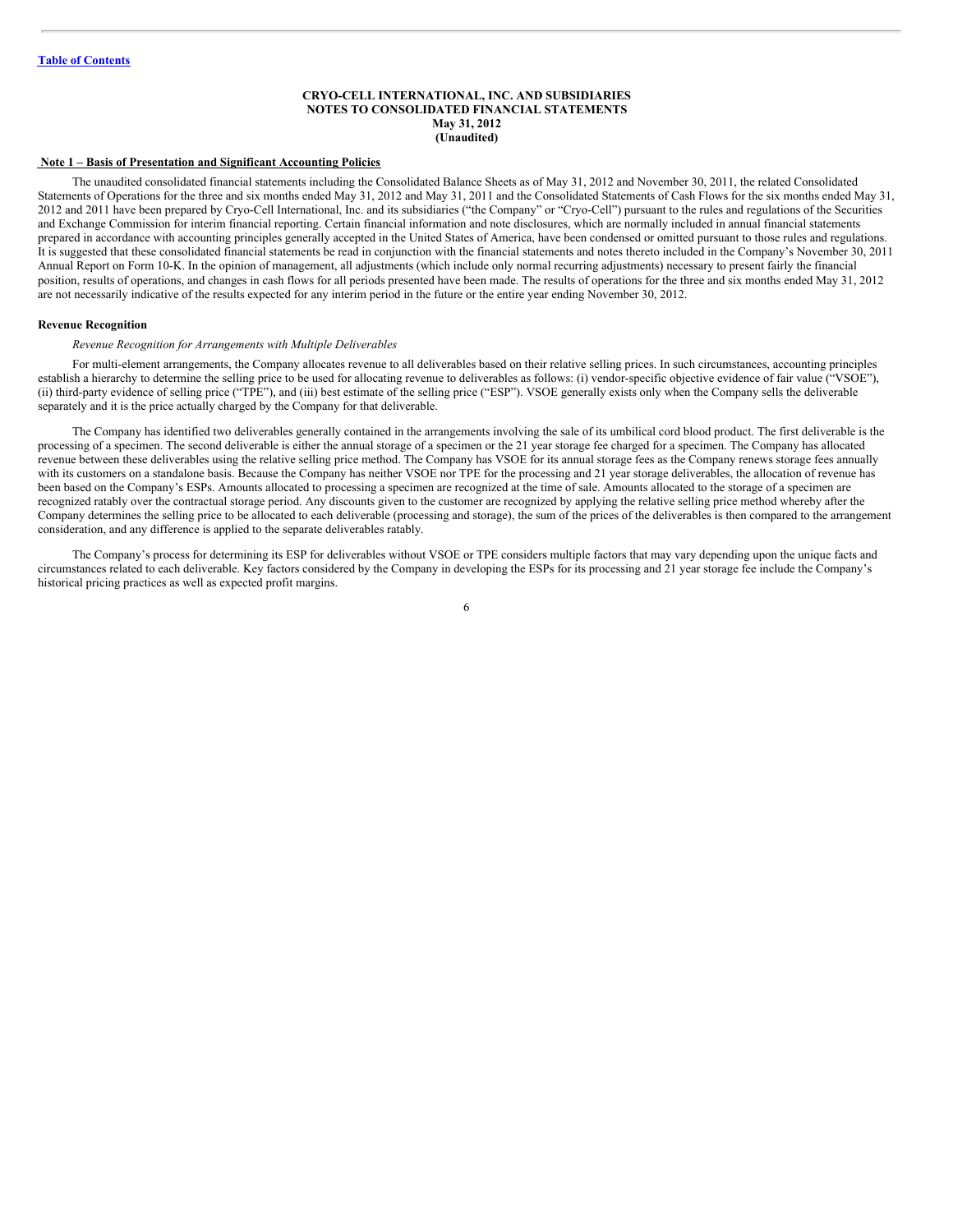The Company records revenue from processing and storage of specimens and pursuant to agreements with licensees. The Company recognizes revenue from processing fees upon completion of processing and recognizes storage fees ratably over the contractual storage period, as well as, other income from royalties paid by licensees related to long-term storage contracts which the Company has under license agreements. Contracted storage periods can range from one to twenty-one years. Deferred revenue on the accompanying consolidated balance sheets includes the portion of the annual storage fee and the twenty-one year storage fee that is being recognized over the contractual storage period as well as royalties received from foreign licensees related to long-term storage contracts in which the Company has future obligations under the license agreement. The Company classifies deferred revenue as current if the Company expects to recognize the related revenue over the next 12 months. The Company also records revenue within processing and storage fees from shipping and handling billed to customers when earned. Shipping and handling costs that the Company incurs are expensed and included in cost of sales.

The Company has not had a third party conduct a physical inventory count of all specimens stored; however, the Company from time to time will perform a physical inventory count of specimens stored to ensure that all records are accurate.

## **Income Taxes**

Deferred income tax assets and liabilities are recognized for the estimated future tax consequences attributable to differences between financial statement carrying amounts of existing assets and liabilities and their respective tax bases. Deferred income tax assets and liabilities are measured using enacted tax rates expected to be recovered or settled. The Company has recorded a valuation allowance of \$10,328,000 and \$7,756,000 as of May 31, 2012 and November 30, 2011, respectively, as the Company does not believe it is "more likely than not" that all future income tax benefits will be realized. If the Company changes its determination as to the amount of deferred tax assets that can be realized, the valuation allowance is adjusted with a corresponding impact to income tax expense in the period in which such determination is made. The ultimate realization of the Company's deferred tax assets depends upon generating sufficient taxable income prior to the expiration of the tax attributes. In assessing the need for a valuation allowance, the Company projects future levels of taxable income. This assessment requires significant judgment. We examine the evidence related to the recent history of losses, the economic conditions in which we operate and our forecasts and projections to make that determination.

The Company has made certain strategic decisions during 2011 and 2012 concerning the negotiated termination of some of the perpetual Revenue Sharing Agreements ("RSA's"), the impairment of internal use software that is being replaced with a technology platform that is better suited for the Company's business needs and the implementation of a national sales force in order to generate growth and future value for the Company's stockholders. These strategic decisions, including the decision to terminate the former CEO's employment, resulted in losses in the past few quarters in late fiscal 2011 and the first six months of fiscal 2012. The accounting standards surrounding income taxes require a company to consider whether it is more likely than not that the deferred tax assets will be realized. Once a company has had cumulative losses in recent years, regardless of the nature of the loss, the accounting standards do not allow the Company to put significant reliance on future taxable income projections to overcome the more likely than not threshold that the deferred tax assets will be realized. As a result of these recent cumulative losses, the Company reserved all of its remaining net deferred tax assets of approximately \$1,700,000 as of May 31, 2012 resulting in a charge to earnings during the three months ended May 31, 2012.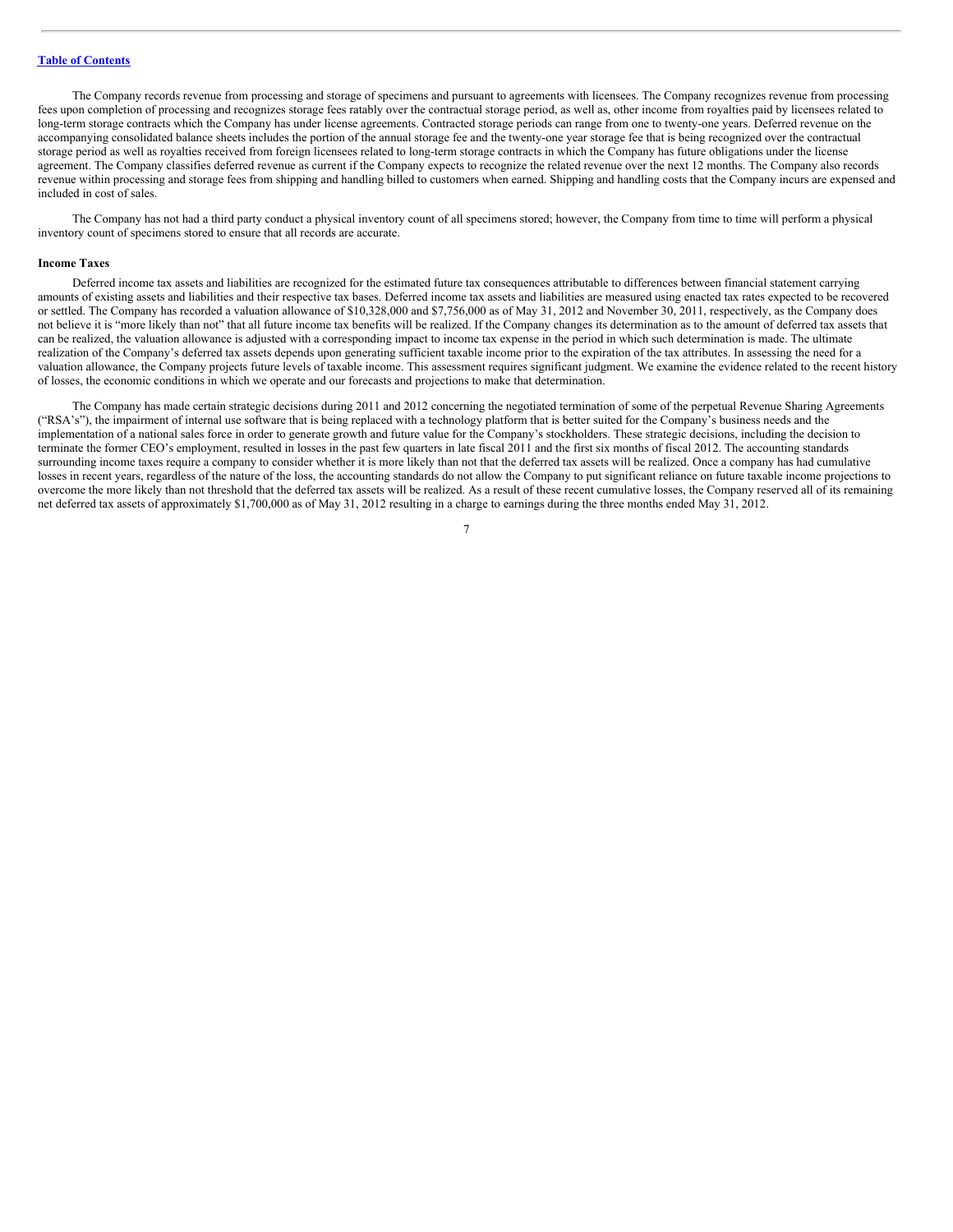There was \$1,718,919 of U.S. income tax expense recorded for the three and six months ended May 31, 2012 as a result of the Company's decision to record a valuation allowance associated with certain of the Company's deferred tax assets during the second quarter of 2012, as it is more likely than not that the deferred tax assets will not be realized.

There was no U.S. income tax expense or benefit for the three and six months ended May 31, 2011. The Company did not record U.S. income tax expense during the three and six month ended May 31, 2011 due to the utilization of net operating losses and foreign tax credit carryforwards, which were previously reserved through valuation allowances in the Company's financial statements.

The Company records foreign income taxes withheld from installment payments of non-refundable up-front license fees and royalty income earned on the processing and storage of cord blood stem cell specimens in geographic areas where the Company has license agreements. The Company recognized approximately \$25,000 and \$31,000 for the three months ended May 31, 2012 and 2011, respectively, of foreign income tax expense. The Company recognized approximately \$82,000 and \$70,000 for the six months ended May 31, 2012 and 2011, respectively, of foreign income tax expense.

The Company recognizes the financial statement benefit of a tax position only after determining that the relevant tax authority would more likely than not sustain the position following an audit. For tax positions meeting the more-likely-than-not threshold, the amount recognized in the financial statements is the largest benefit that has a greater than 50 percent likelihood of being realized upon ultimate settlement with the relevant tax authority. Increases or decreases to the unrecognized tax benefits could result from management's belief that a position can or cannot be sustained upon examination based on subsequent information or potential lapse of the applicable statute of limitation for certain tax positions.

The Company recognizes interest and penalties related to uncertain tax positions in income tax expense. For the three and six months ended May 31, 2012 and May 31, 2011, the Company had no provisions for interest or penalties related to uncertain tax positions.

#### **Long-Lived Assets**

The Company evaluates the realizability of its long-lived assets, which requires impairment losses to be recorded on long-lived assets used in operations when indicators of impairment, such as reductions in demand or when significant economic slowdowns are present. Reviews are performed to determine whether the carrying value of an asset is impaired, based on comparisons to undiscounted expected future cash flows. If this comparison indicates that there is impairment and carrying value is in excess of fair value, the impaired asset is written down to fair value, which is typically calculated using: (i) quoted market prices or (ii) discounted expected future cash flows utilizing a discount rate.

#### **Stock Compensation**

As of May 31, 2012, the Company has three stock-based employee compensation plans, which are described in Note 4. The Company's third stock-based employee compensation plan became effective December 1, 2011 as approved by the Board of Directors and approved by the stockholders at the 2012 Annual Meeting. The Company recognized approximately \$760,000 and \$34,000 for the three months ended May 31, 2012 and May 31, 2011, respectively, of stock option compensation expense. The Company recognized approximately \$1,019,000 and \$93,000 for the six months ended May 31, 2012 and May 31, 2011, respectively, of stock compensation expense. On May 30, 2012, the Company was notified that Mr. Ki Yong Choi nominated himself and five other persons for election as directors to compete with the Company's existing board of directors at the 2012 Annual Meeting. Pursuant to the Co-CEO's employment agreements, if the Company receives a Nomination Solicitation Notice, as defined in the Company's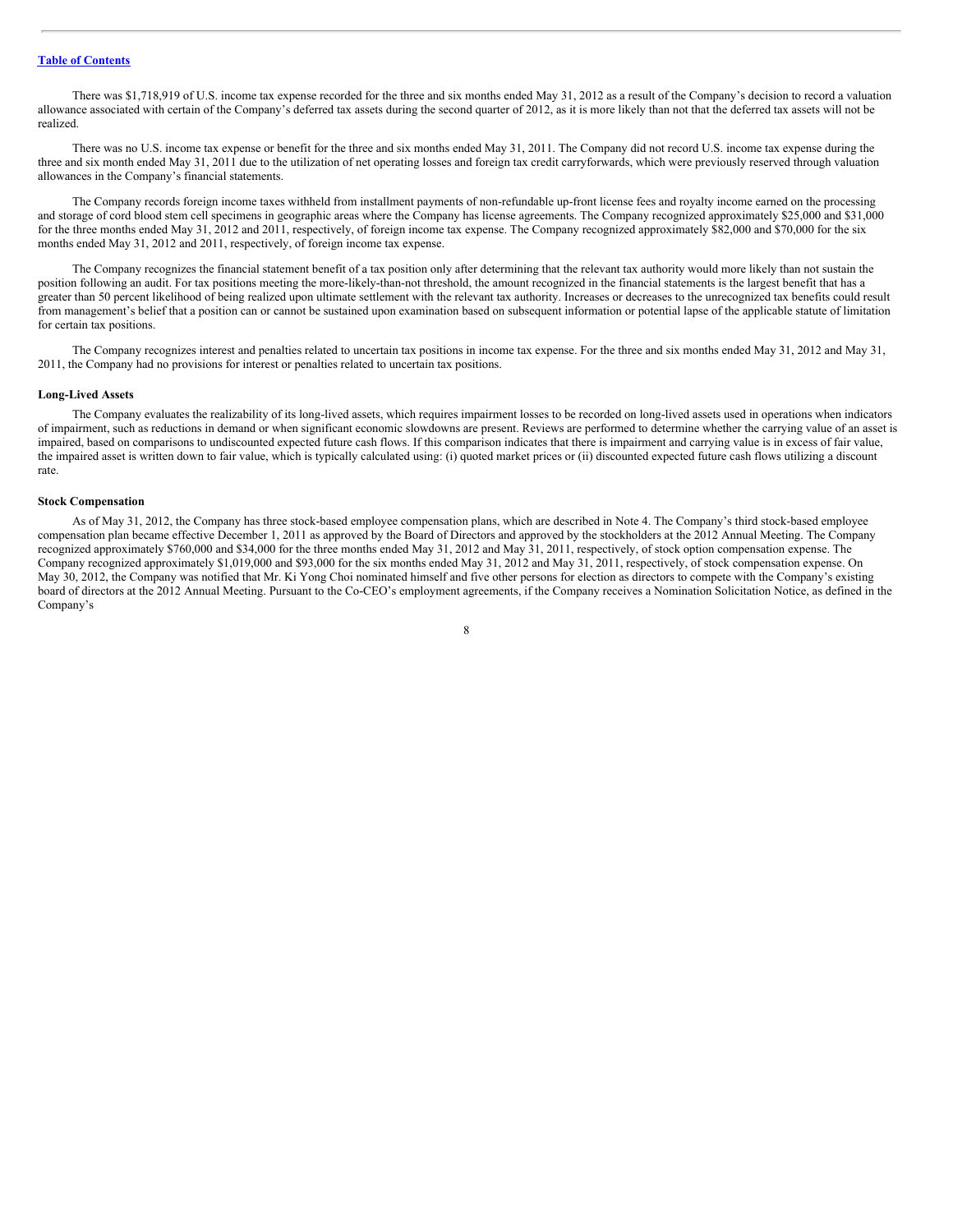Bylaws, all options that have been issued to the Co-CEO's will immediately vest. Included in stock compensation expense is approximately \$700,000 that is due to the immediate vesting of the options issued to the Co-CEO's. The Company recognizes stock-based compensation based on the fair value of the related awards. Under the fair value recognition guidance of stock-based compensation accounting rules, stock-based compensation expense is estimated at the grant date based on the fair value of the award and is recognized as expense over the requisite service period of the award. The fair value of service-based vesting condition and performance-based vesting condition stock option awards is determined using the Black-Scholes valuation model. The Company estimates the fair value of stock option awards as of the grant date by applying the Black-Scholes option pricing model. For stock options awards with only service-based vesting conditions and graded vesting features, the Company recognizes stock compensation expense based on the graded-vesting method. To value awards with market-based vesting conditions the Company uses a binomial valuation model. The Company recognizes compensation cost for awards with market-based vesting conditions on a graded-vesting basis over the derived service period calculated by the binomial valuation model. The use of these valuation models involve assumptions that are judgmental and highly sensitive in the determination of compensation expense and include the expected life of the option, stock price volatility, risk-free interest rate, dividend yield, exercise price, and forfeiture rate. Forfeitures are estimated at the time of valuation and reduce expense ratably over the vesting period.

The estimation of stock awards that will ultimately vest requires judgment and to the extent that actual results or updated estimates differ from current estimates, such amounts will be recorded as a cumulative adjustment in the period they become known. The Company considered many factors when estimating forfeitures, including the recipient groups and historical experience. Actual results and future changes in estimates may differ substantially from current estimates.

The Company issues performance-based equity awards which vest upon the achievement of certain financial performance goals, including revenue and income targets. Determining the appropriate amount to expense based on the anticipated achievement of the stated goals requires judgment, including forecasting future financial results. The estimate of the timing of the expense recognition is revised periodically based on the probability of achieving the required performance targets and adjustments are made as appropriate. The cumulative impact of any revision is reflected in the period of the change. If the financial performance goals are not met, the award does not vest, so no compensation cost is recognized and any previously stock-recognized stock-based compensation expense is reversed.

The Company issues equity awards with market-based vesting conditions which vest upon the achievement of certain stock price targets. If the awards are forfeited prior to the completion of the derived service period, any recognized compensation is reversed. If the awards are forfeited after the completion of the derived service period, the compensation cost is not reversed, even if the awards never vest.

#### **Fair Value of Financial Instruments**

Management uses a fair value hierarchy, which gives the highest priority to quoted prices in active markets. The fair value of financial instruments is estimated based on market trading information, where available. Absent published market values for an instrument or other assets, management uses observable market data to arrive at its estimates of fair value. Management believes that the carrying amount of cash and cash equivalents, accounts receivable and advances, notes receivable, accounts payable, accrued expenses, deferred consulting obligation and its liability associated with long-term revenue sharing arrangements approximate fair value.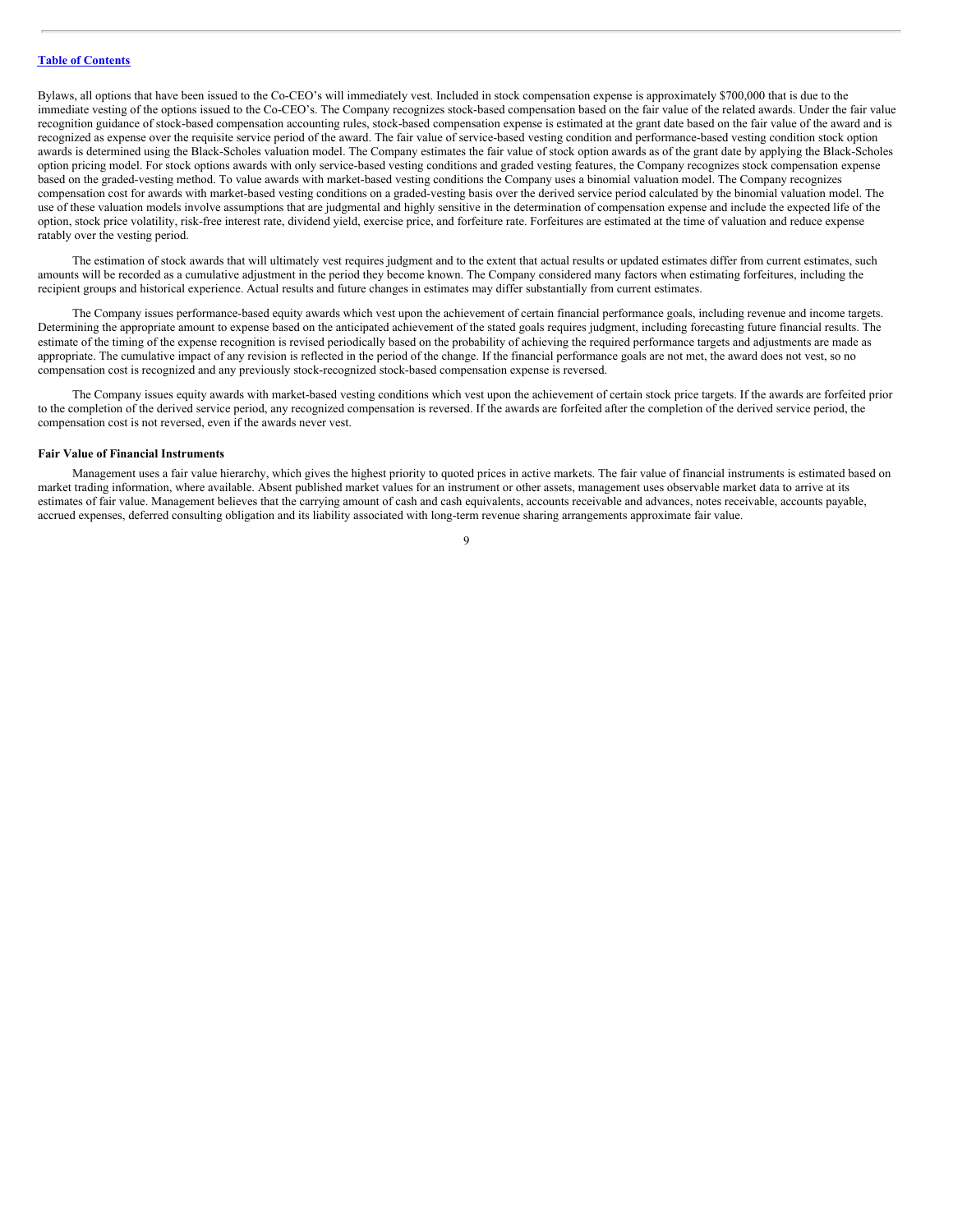The Company uses an accounting standard that defines fair value as an exit price, representing the amount that would be received to sell an asset or paid to transfer a liability in an orderly transaction between market participants at the measurement date. As such, fair value is a market-based measurement that should be determined based on assumptions that market participants would use in pricing an asset or liability. As a basis for considering such assumptions, the standard establishes a three-level fair value hierarchy that prioritizes the inputs used to measure fair value. The three levels of inputs used to measure fair value are as follows:

- Level 1 Quoted prices in active markets for identical assets or liabilities.
- Level 2 Observable inputs other than quoted prices included in Level 1, such as quoted prices for similar assets and liabilities in active markets; quoted prices for identical or similar assets and liabilities in markets that are not active; or other inputs that are observable or can be corroborated by observable market data.
- Level 3 Unobservable inputs that are supported by little or no market activity and that are significant to the fair value of the assets or liabilities. This includes certain pricing models, discounted cash flow methodologies and similar techniques that use significant unobservable inputs.

The following table summarizes the financial assets and liabilities measured at fair value on a recurring basis as of May 31, 2012 and November 30, 2011, respectively, segregated among the appropriate levels within the fair value hierarchy:

|                               | Fair Value at     | Fair Value Measurements<br>at May 31, 2012 Using |                                                       |         |
|-------------------------------|-------------------|--------------------------------------------------|-------------------------------------------------------|---------|
| Description                   | May 31, 2012      | Level 1                                          | Level 2                                               | Level 3 |
| Assets:                       |                   |                                                  |                                                       |         |
| Trading securities            | 13,380<br>D       | \$13,380                                         |                                                       |         |
|                               | Fair Value at     |                                                  | Fair Value Measurements<br>at November 30, 2011 Using |         |
|                               |                   |                                                  |                                                       | Level   |
| Description                   | November 30, 2011 | Level 1                                          | Level 2                                               |         |
| Assets:                       |                   |                                                  |                                                       |         |
| Available-for-sale securities | 1.008.404         | \$6,404                                          | \$1,002,000                                           |         |

The following is a description of the valuation techniques used for these items, as well as the general classification of such items pursuant to the fair value hierarchy:

*Trading securities –* The Company invested in exchange-traded equity securities of \$20,760 and \$0 at May 31, 2012 and November 30, 2011, respectively. Fair values for these investments are based on quoted prices in active markets and are therefore classified within Level 1 of the fair value hierarchy. There was \$7,380 in unrealized holding loss recorded in other income and expense on the accompanying consolidated statements of operations for the three and six months ended May 31, 2012.

*Available-for-sale securities* – As of November 30, 2011, the Company invested \$1,002,000 in variable rate demand notes. The interest rate on these variable rate demand notes resets every seven days to adjust to current market conditions. The Company can redeem these investments at cost at any time with seven days notice. Therefore, the investments are held at cost, which approximates fair value,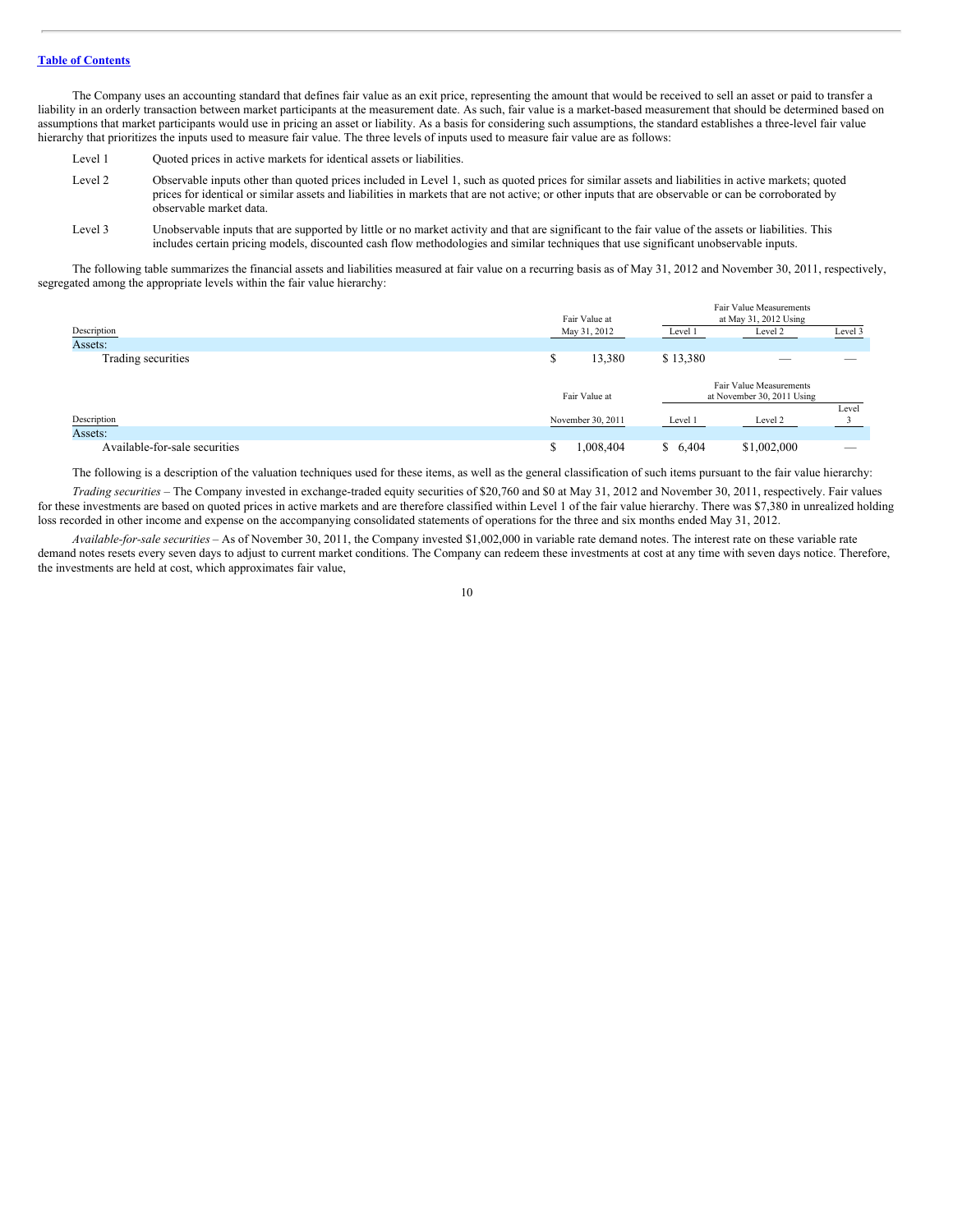and are classified as short-term investments on the accompanying consolidated balance sheets and within Level 2 of the fair value hierarchy. During fiscal 2012, the Company redeemed these variable rate demand notes for an amount that closely approximated redemption date carrying value. As a result, no gain or loss was recognized upon redemption.

The Company further invested in exchange-traded equity securities of and \$0 and \$6,404 at May 31, 2012 and November 30, 2011, respectively. Fair values for these investments are based on quoted prices in active markets and are therefore classified within Level 1 of the fair value hierarchy.

The Company is permitted to make an election to carry certain eligible financial assets and liabilities at fair value, even if fair value measurement has not historically been required for such assets and liabilities under U.S. GAAP. The Company made no elections to record any such assets and or liabilities at fair value. Adjustments to the fair value in the Company's available-for-sale securities and other investments were reflected in accumulated other comprehensive loss.

#### **Product Warranty and Cryo-Cell Cares<sup>TM</sup> Program**

In December 2005, the Company began providing its customers enrolled under the new pricing structure with a payment warranty under which the Company agrees to pay \$50,000 to its client if the umbilical cord blood product retrieved is used for a stem cell transplant for the donor or an immediate family member and fails to engraft, subject to various restrictions. Effective February 1, 2012, the Company increased the \$50,000 payment warranty to a \$75,000 payment warranty to all of its new clients. Additionally, under the Cryo-Cell CaresTM program, the Company will pay \$10,000 to the client to offset personal expenses if the umbilical cord blood product is used for bone marrow reconstitution in a myeloblative transplant procedure. The product warranty and the Cryo-Cell Cares program are available to the clients who enroll under this structure for as long as the specimen is stored with the Company. The Company has not experienced any claims under the warranty program nor has it incurred costs related to these warranties. The Company does not maintain insurance for this warranty program and therefore maintains reserves to cover any estimated potential liabilities. The Company's reserve balance is based on the \$75,000 or \$50,000 (as applicable) maximum payment and the \$10,000 maximum expense reimbursement multiplied by formulas to determine the projected number of units requiring a payout. The Company determined the estimated expected usage and engraftment failure rates based on an analysis of the historical usage and failure rates and the historical usage and failure rates in other private and public cord blood banks based on published data. The Company's estimates of expected usage and engraftment failure could change as a result of changes in actual usage rates or failure rates and such changes would require an adjustment to the established reserves. The historical usage and failure rates have been very low and a small increase in the number of transplants or engraftment failures could cause a significant increase in the estimated rates used in determining our reserve. In addition, the reserve will increase as additional umbilical cord blood specimens are stored which are subject to the warranty. As of May 31, 2012 and November 30, 2011 the Company recorded reserves under these programs in the amounts of \$13,713 and \$13,351, respectively, which are included in accrued expenses in the accompanying consolidated balance sheets.

#### **Recently Issued Accounting Pronouncements**

In June 2011, the FASB issued ASU 2011-05,*Comprehensive Income (Topic 220): Presentation of Comprehensive Income*("ASU 2011-05"). ASU 2011-05 will require companies to present the components of net income and other comprehensive income either as one continuous statement or as two consecutive statements. It eliminates the option to present components of other comprehensive income as part of the changes in stockholders' equity. The standard does not change the items which must be reported in other comprehensive income, how such items are measured or when they must be reclassified to net income.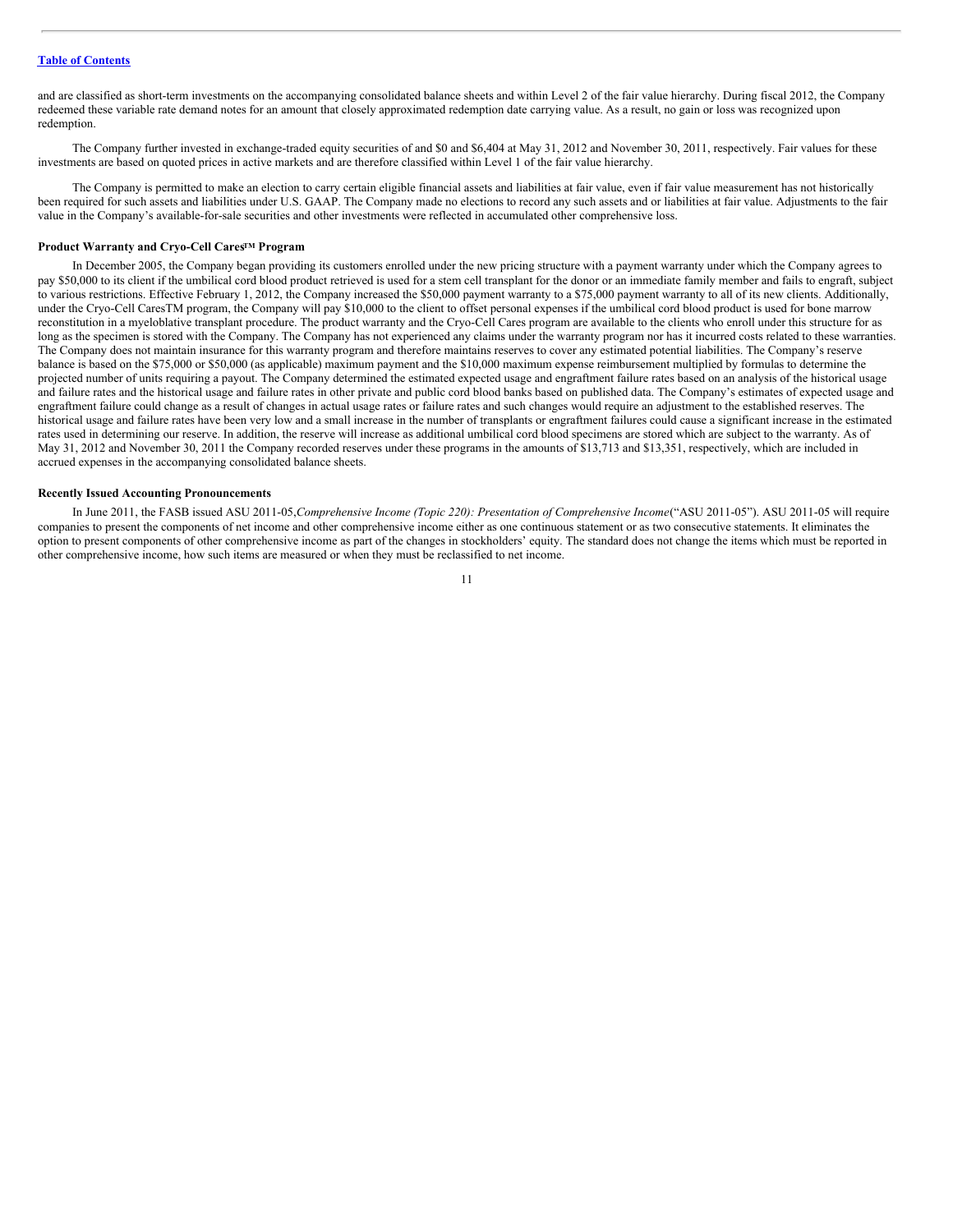ASU 2011-05 is effective for interim and annual periods beginning after December 15, 2011, with early adoption permitted. The Company will adopt ASU 2011-05 when required in the first quarter of 2013. The adoption of ASU 2011-05 will only impact presentation and will not have any effect on the Company's consolidated financial statements or on its financial condition.

In December 2011, the FASB issued Accounting Standards Update No. 2011-12: Comprehensive Income (Topic 220): Deferral of the Effective Date for Amendments to the Presentation of Reclassifications of Items Out of Accumulated Other Comprehensive Income in Accounting Standards Update No. 2011-05 (ASU 2011-12). The Update defers the specific requirement to present items that are reclassified from accumulated other comprehensive income to net income separately with their respective components of net income and other comprehensive income. As part of this update, the FASB did not defer the requirement to report comprehensive income either in a single continuous statement or in two separate but consecutive financial statements. ASU 2011-12 is effective for annual periods beginning after December 15, 2011. The Company will adopt ASU 2011-12 in the first quarter of 2013.

# **Note 2 – Net (Loss) Income per Common Share**

The following table sets forth the calculation of basic and diluted net (loss) income per common share:

|                                                                | Three Months Ended |              | <b>Six Months Ended</b> |              |
|----------------------------------------------------------------|--------------------|--------------|-------------------------|--------------|
|                                                                | May 31, 2012       | May 31, 2011 | May 31, 2012            | May 31, 2011 |
| Numerator:                                                     |                    |              |                         |              |
| Net (Loss) Income                                              | $(\$3,244,930)$    | \$177,429    | (\$4,906,993)           | \$410,848    |
| Denominator:                                                   |                    |              |                         |              |
| Weighted-average shares outstanding-basic                      | 11,322,143         | 11,754,286   | 11,405,106              | 11,753,006   |
| Dilutive common shares issuable upon exercise of stock options |                    | 270,866      |                         | 243,311      |
| Weighted-average shares-diluted                                | 11,322,143         | 12,025,153   | 11,405,106              | 11,996,317   |
| Net (loss) income per common share:                            |                    |              |                         |              |
| Basic                                                          | (S.28)             | \$.02        | (S.43)                  | \$.03        |
| Diluted                                                        | (\$.28)            | \$.01        | (\$.43)                 | \$.03        |

For the three and six months ended May 31, 2012, due to the Company incurring net losses for both periods, the Company excluded the effect of all outstanding stock options from the computation of diluted earnings per share, as the effect of potentially dilutive shares would be anti-dilutive. The Company excluded the effect of 169,887 and 177,387 outstanding stock options for the three months and six months ended May 31, 2011, respectively, from the computation of diluted earnings per share, as the effect of those potentially dilutive shares would be anti-dilutive.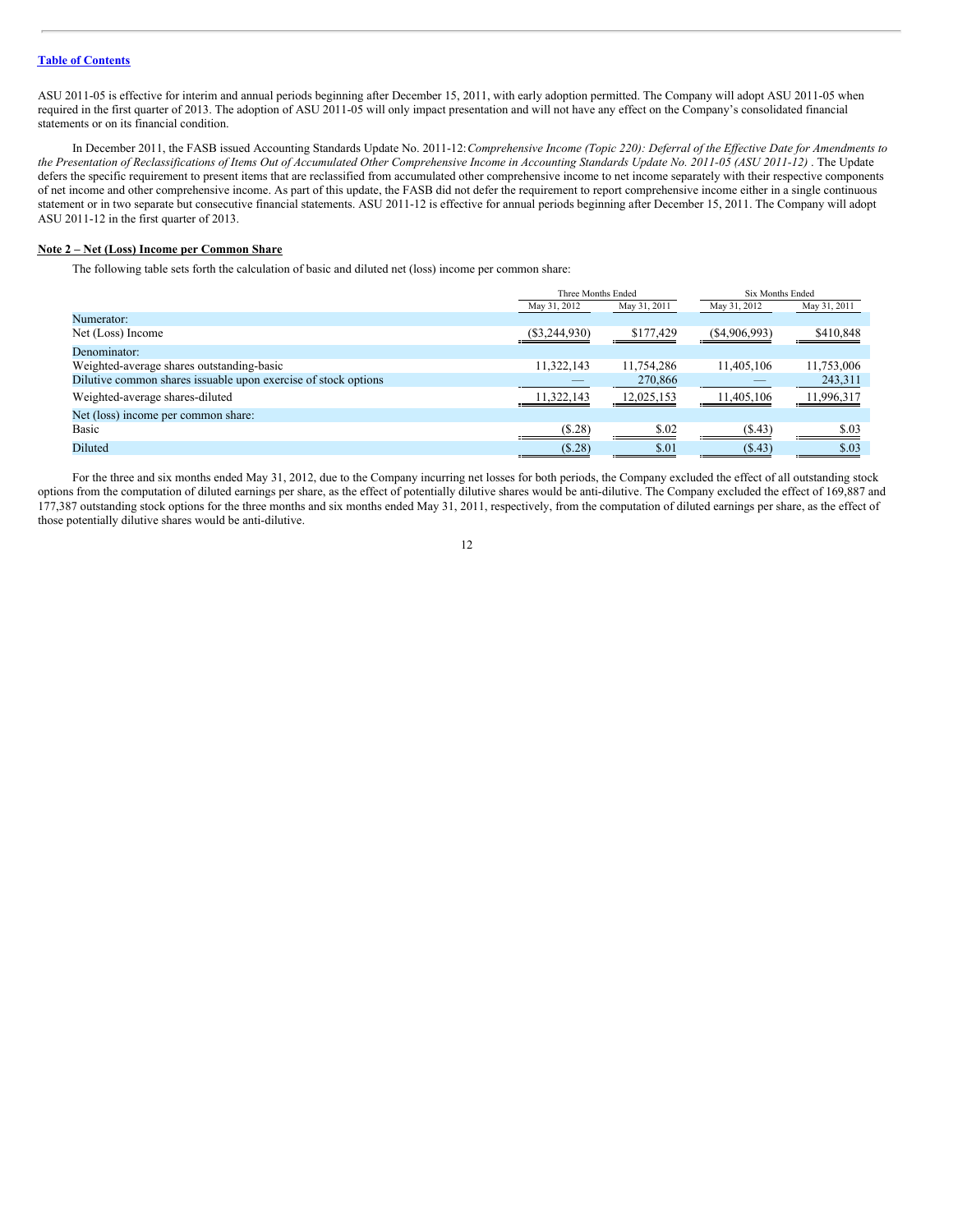# **Note 3 – Investment in Saneron CCEL Therapeutics, Inc. ("Saneron")**

As of May 31, 2012 and November 30, 2011, the Company had an ownership interest of approximately 34% in Saneron, which is accounted for under the equity method of accounting. During 2006, the Company ceased recording its share of Saneron's losses once the investment balance was written down to the total amount of goodwill, as goodwill should not be amortized. As of May 31, 2012 and November 30, 2011, the net Saneron investment, which represents goodwill, is reflected on the consolidated balance sheets at \$684,000. As of May 31, 2012 and November 30, 2011, management reviewed the Saneron investment to determine if there were any indicators that would imply that the investment was impaired. Based on management's review, there were no indicators of other than temporary impairment and goodwill was not impaired as of May 31, 2012 and November 30, 2011.

For the three and six months ended May 31, 2012, the Company recorded equity in losses of Saneron operations of approximately \$39,000 and \$78,000, respectively, related to certain stock and warrant awards in Saneron common stock that were granted by Saneron at below fair value to certain employees, consultants and members of Saneron management who represent owners of Saneron and serve on its board of directors. For the three and six months ended May 31, 2011, the Company recorded equity in losses of Saneron operations of approximately \$28,000 and \$56,000, respectively, related to certain stock and warrant awards in Saneron common stock that were granted by Saneron at below fair value to certain employees, consultants and members of Saneron management who represent owners of Saneron and serve on its board of directors. The Company will continue to record equity in losses of affiliates related to stock compensation expense as this offsets additional paid-in capital and not the investment balance.

As of May 31, 2012 and November 30, 2011, the Company has classified the Company's portion of the value of Company stock held by Saneron of approximately \$485,000 within stockholders' deficit as treasury stock.

In January 2008, the Company announced that it had formalized a research and development agreement with Saneron to develop regenerative therapies utilizing Cryo-Cell's menstrual stem cell technology. Cryo-Cell and Saneron collaborate on research in pre-clinical models for certain neurological diseases and disorders. Under terms of the agreement, the Company provides Saneron with menstrual stem cells along with proprietary methodology associated with the technology. Saneron provides study materials and develops the research methodology for potential therapeutic applications associated with designated pre-clinical applications. Intellectual property resulting from this research collaboration will be jointly owned by the parties.

#### **Note 4 – Stock Options**

The Company maintains the 2000 Stock Incentive Plan as amended ("the 2000 Plan") that has reserved 2,250,000 shares of the Company's common stock for issuance pursuant to stock options or restricted stock. Options issued under the Plan have a term ranging from five to seven years from the date of grant and have a vesting period ranging from immediately upon issuance to three years from the date of grant. The options are exercisable for a period of 90 days after termination. As of May 31, 2012 and November 30, 2011, there were 81,713 and 99,292 shares outstanding under the 2000 Plan, respectively. No further options will be issued under the 2000 Plan.

The Company also maintains the 2006 Stock Incentive Plan (the "2006 Plan"). The 2006 Plan has reserved 1,000,000 shares of the Company's common stock for issuance pursuant to stock options, restricted stock, stock-appreciation rights (commonly referred to as "SARs"), and other stock awards (i.e. performance shares and performance units). As of May 31, 2012 and November 30, 2011, there were 637,669 and 509,127 shares outstanding under the 2006 plan, respectively. As of May 31, 2012, there were 276,185 shares available for future issuance under the 2006 Plan.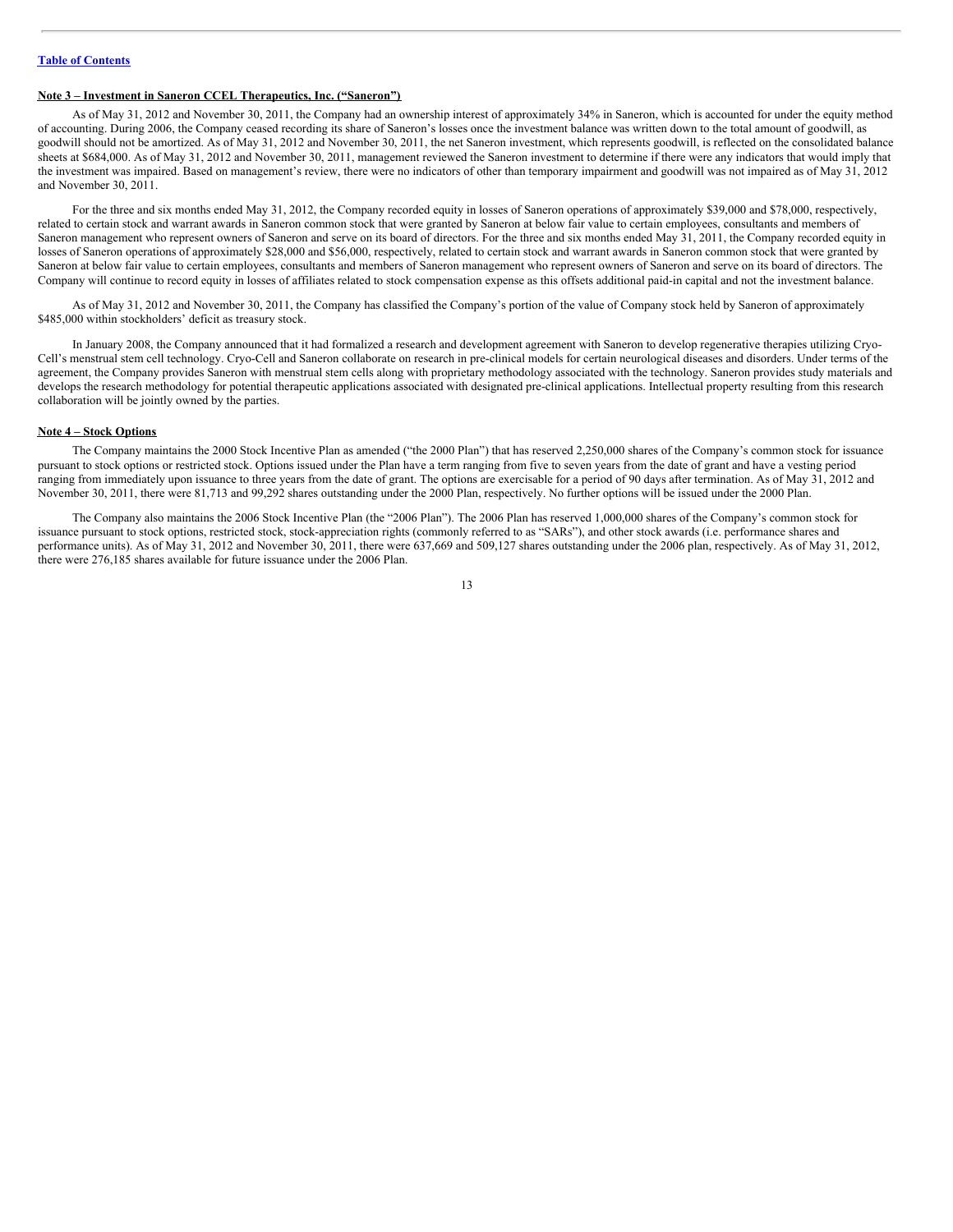The Company also maintains the 2012 Equity Incentive Plan (the "2012 Plan") which became effective December 1, 2011 as approved by the Board of Directors and approved by the stockholders at the 2012 Annual Meeting on July 10, 2012. The 2012 Plan originally reserved 1,500,000 shares of the Company's common stock for issuance pursuant to stock options, restricted stock, stock-appreciation rights (commonly referred to as "SARs"), and other stock awards (i.e. performance shares and performance units). In May 2012, the Board of Directors approved an amendment to the Plan to increase the number of shares of the Company's common stock reserved for issuance under the Plan to 2,500,000 shares. As of May 31, 2012, there were 1,500,000 shares granted under the 2012 plan.

#### *Service-based vesting condition options*

The fair value of each option award is estimated on the date of the grant using the Black-Scholes valuation model that uses the assumptions noted in the following table. Expected volatility is based on the historical volatility of the Company's stock over the most recent period commensurate with the expected life of the Company's stock options. The Company uses historical data to estimate option exercise and employee termination within the valuation model. The risk-free rate for periods within the contractual life of the option is based on the U.S. Treasury yield curve in effect at the time of grant. The expected term of options granted is calculated, in accordance with the "simplified method" for "plain vanilla" stock options allowed under GAAP. Expected dividends is based on the historical trend of the Company not issuing dividends.

Variables used to determine the fair value of the options granted for the three and six months ended May 31, 2012 and May 31, 2011 are as follows:

|                          |              | Three Months Ended |              | <b>Six Months Ended</b> |
|--------------------------|--------------|--------------------|--------------|-------------------------|
|                          | May 31, 2012 | May 31, 2011       | May 31, 2012 | May 31, 2011            |
| Weighted average values: |              |                    |              |                         |
| Expected dividends       | 0%           | 0%                 | 0%           | $0\%$                   |
| Expected volatility      | 113.70%      | 108.44%            | 111.83%      | $100.34\%$              |
| Risk free interest rate  | .92%         | 2.12%              | .93%         | 2.39%                   |
| Expected life            | 5 years      | 5 years            | 5.7 years    | 5 years                 |

Stock option activity for options with only service-based vesting conditions for the six months ended May 31, 2012, was as follows:

|                                  |           |          | Weighted     |                    |
|----------------------------------|-----------|----------|--------------|--------------------|
|                                  |           | Weighted | Average      |                    |
|                                  |           | Average  | Remaining    | Aggregate          |
|                                  |           | Exercise | Contractual  | Intrinsic          |
|                                  | Shares    | Price    | Term (Years) | Value              |
| Outstanding at November 30, 2011 | 608,419   | \$2.40   | 6.38         | \$37,490           |
| Granted                          | 580,000   | 1.84     |              | \$216,725          |
| Exercised                        | (33, 562) | 1.83     |              | \$22,801           |
| Expired/forfeited                | (75, 475) | 1.95     |              | \$24,228           |
| Outstanding at May 31, 2012      | 1,079,382 | \$2.15   | 7.44         | \$321,930          |
| Exercisable at May 31, 2012      | 794,603   | \$2.12   | 7.90         | \$280,840<br>_____ |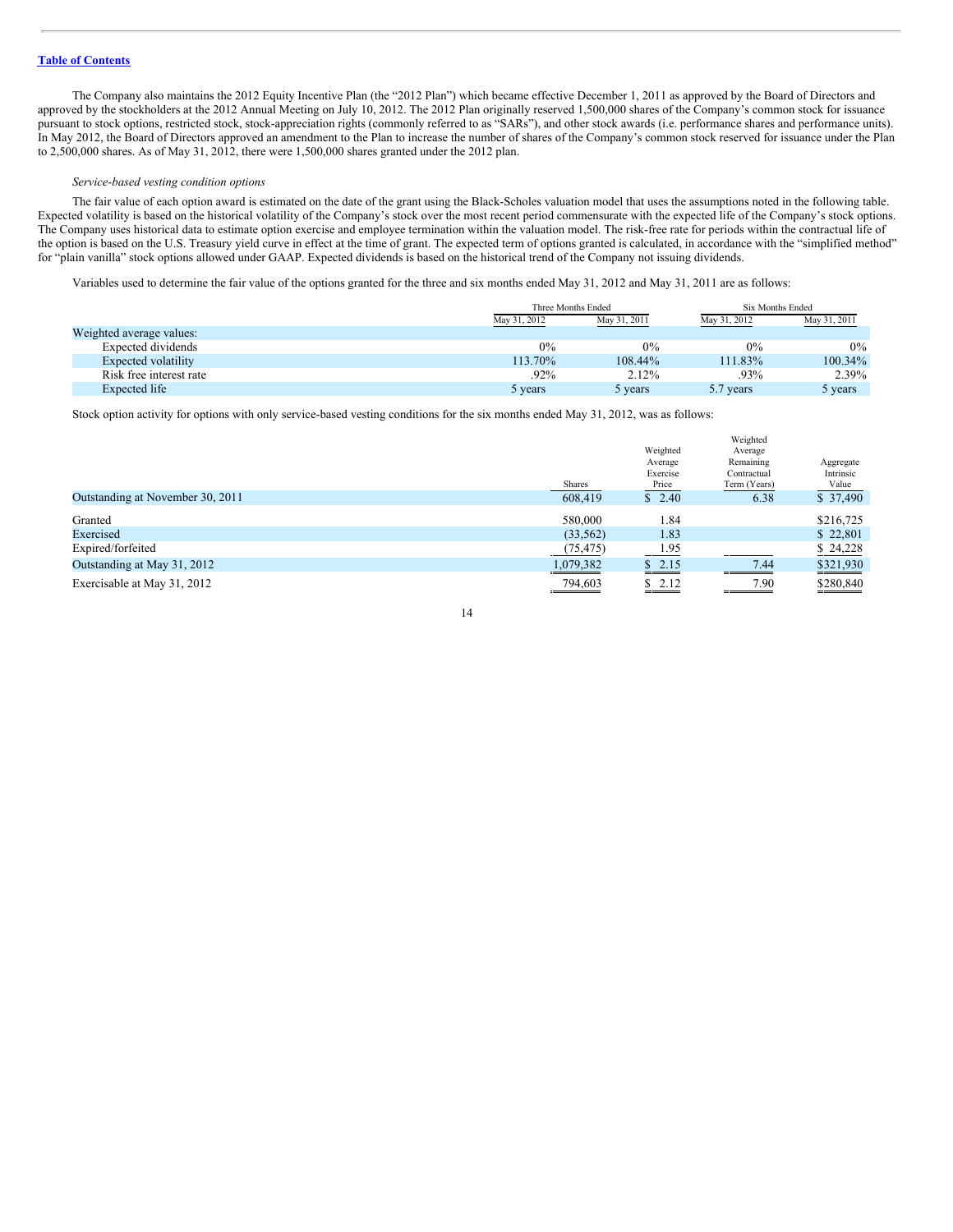The weighted average grant date fair value of options granted during the six months ended May 31, 2012 and May 31, 2011 was \$1.51 and \$1.21, respectively.

The aggregate intrinsic value represents the total value of the difference between the Company's closing stock price on the last trading day of the period and the exercise price of the options, multiplied by the number of in-the-money stock options that would have been received by the option holders had all option holders exercised their options on either November 30, 2011 or May 31, 2012, as applicable. The intrinsic value of the Company's stock options changes based on the closing price of the Company's stock.

During the six months ended May 31, 2012, there were 33,562 options exercised using the net exercise method included as part of the original terms of each award. Under the net exercise method, the option holders surrendered 26,749 options to cover the total cost of exercising the stock options resulting in 6,813 net common shares being issued. The result of a smaller number of shares being issued to the option holder caused less dilution and fewer shares used from the option plan. There were 3,751 options exercised during the six months ended May 31, 2011.

Significant option groups outstanding and exercisable at May 31, 2012 and related price and contractual life information are as follows:

|                          |             | Outstanding  |  |                       | Exercisable |  |                       |
|--------------------------|-------------|--------------|--|-----------------------|-------------|--|-----------------------|
|                          |             | Weighted     |  |                       |             |  |                       |
|                          |             | Average      |  |                       |             |  |                       |
|                          |             | Remaining    |  | Weighted              |             |  | Weighted              |
|                          |             | Contractual  |  | Average               |             |  | Average               |
| Range of Exercise Prices | Outstanding | Life (Years) |  | <b>Exercise Price</b> | Outstanding |  | <b>Exercise Price</b> |
| \$0.42 to \$1.00         | 15,000      | 3.19         |  | 0.68                  | 15,000      |  | 0.68                  |
| \$1.01 to \$2.00         | 546,002     | 8.18         |  | 1.68                  | 491.217     |  | 1.69                  |
| \$2.01 to \$3.00         | 459,167     | 7.58         |  | 2.60                  | 229,173     |  | 2.81                  |
| \$3.01 to \$4.00         | 59,213      | .63          |  | 3.34                  | 59,213      |  | 3.34                  |
|                          | 1,079,382   | 7.44         |  | 2.15                  | 794,603     |  | 2.12                  |

A summary of the status of the Company's non-vested shares as of May 31, 2012, and changes during the six months ended May 31, 2012, is presented below:

|                                 |            |    | Weighted Average<br>Grant-Date |
|---------------------------------|------------|----|--------------------------------|
|                                 | Shares     |    | Fair Value                     |
| Non-vested at November 30, 2011 | 353,277    | \$ | 1.94                           |
| Granted                         | 580,000    |    | 1.51                           |
| Vested                          | (591, 941) |    | 1.64                           |
| Forfeited                       | (56, 557)  |    | 1.60                           |
| Non-vested at May 31, 2012      | 284,779    | ъ  | 1.76                           |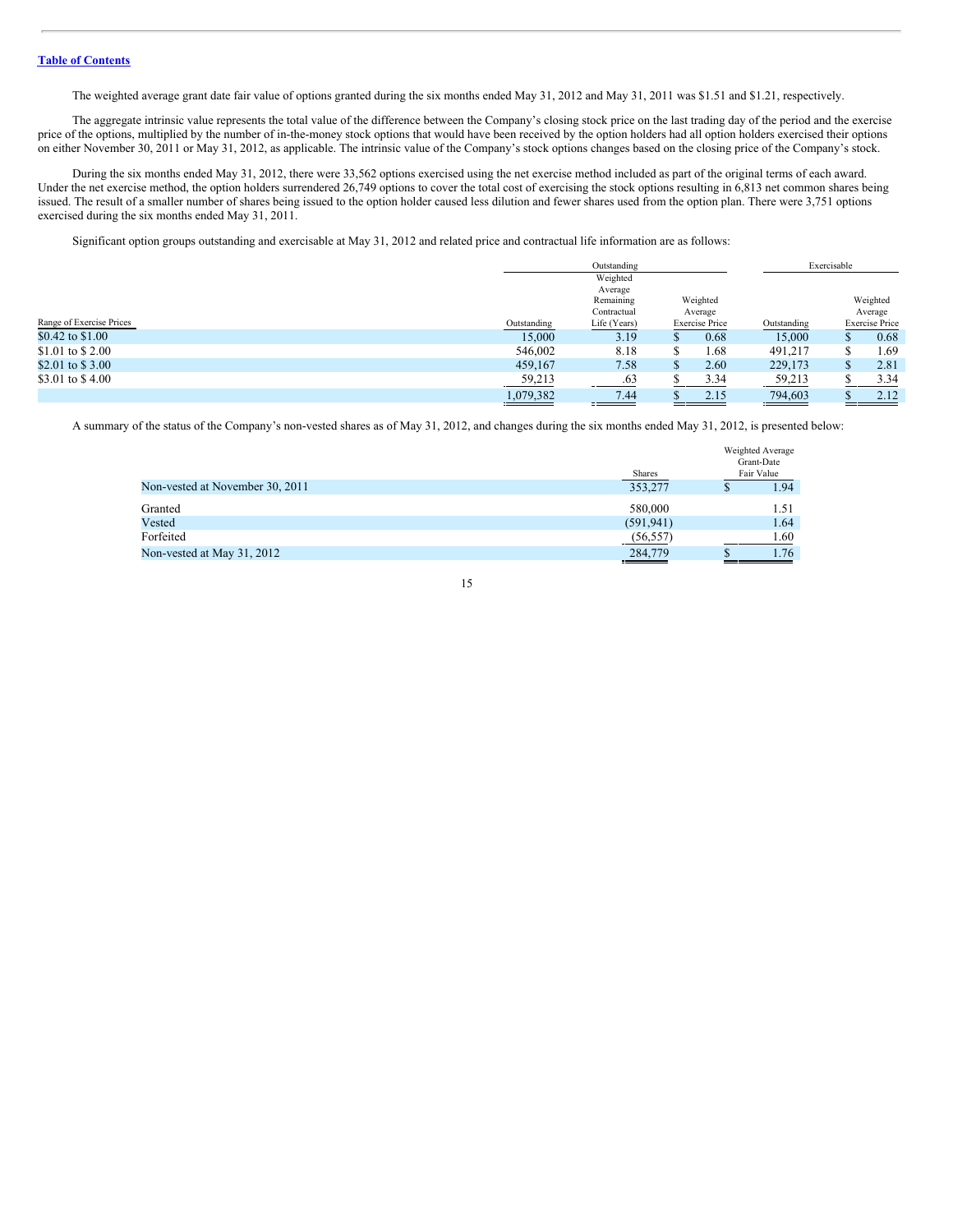As of May 31, 2012, there was approximately \$271,000 of total unrecognized compensation cost related to non-vested share-based compensation arrangements granted under the 2000 Plan, the 2006 Plan and the 2012 Plan. The cost is expected to be recognized over a weighted-average period of 2.2 years as of May 31, 2012. The total fair value of shares vested during the six months ended May 31, 2012 was approximately \$969,000.

#### *Performance and market-based vesting condition options*

Variables used to determine the fair value of options with performance-based and market-based vesting conditions granted during the three and six months ended May 31, 2012 are as follows:

|                          | Three Months Ended<br>May 31, 2012 | Six Months Ended<br>May 31, 2012 |
|--------------------------|------------------------------------|----------------------------------|
| Weighted average values: |                                    |                                  |
| Expected dividends       | $0\%$                              | $0\%$                            |
| Expected volatility      | 113.51%                            | 112.36%                          |
| Risk free interest rate  | $.87\%$                            | $.90\%$                          |
| Expected life            | 5 years                            | 5.5 years                        |

Stock option activity for options with performance-based and market-based vesting conditions for the six months ended May 31, 2012, was as follows:

|                                  | Shares    | Weighted<br>Average<br>Exercise<br>Price | Weighted<br>Average<br>Remaining<br>Contractual<br>Life (Years) | Aggregate<br>Intrinsic Value |
|----------------------------------|-----------|------------------------------------------|-----------------------------------------------------------------|------------------------------|
| Outstanding at November 30, 2011 |           |                                          |                                                                 |                              |
| Granted                          | 1,170,000 | \$1.73                                   |                                                                 |                              |
| Exercised                        | _         | _                                        |                                                                 |                              |
| Expired/forfeited                | (30,000)  | <u>1.72</u>                              |                                                                 |                              |
| Outstanding at May 31, 2012      | 1,140,000 | \$1.73                                   | 8.09                                                            | 545,400                      |
| Exercisable at May 31, 2012      |           |                                          |                                                                 |                              |

The weighted average grant date fair value of performance and market-based vesting conditions options granted during the three and six months ended May 31, 2012 was \$1.38 and \$1.28, respectively.

During the six months ended May 31, 2012, the Company granted 213,334 options that begin to vest based on the achievement of certain share prices of the Company's common stock at certain future dates. For market-based vesting condition options, accounting principles do not require that the market condition be met in order for the compensation cost to be recognized. Fair value of these options has been determined using a binomial model and is being recognized over the requisite service period, regardless if the market condition will be met. As of May 31, 2012 there was approximately \$141,300 of total unrecognized compensation cost related to the non-vested marketbased vesting condition options.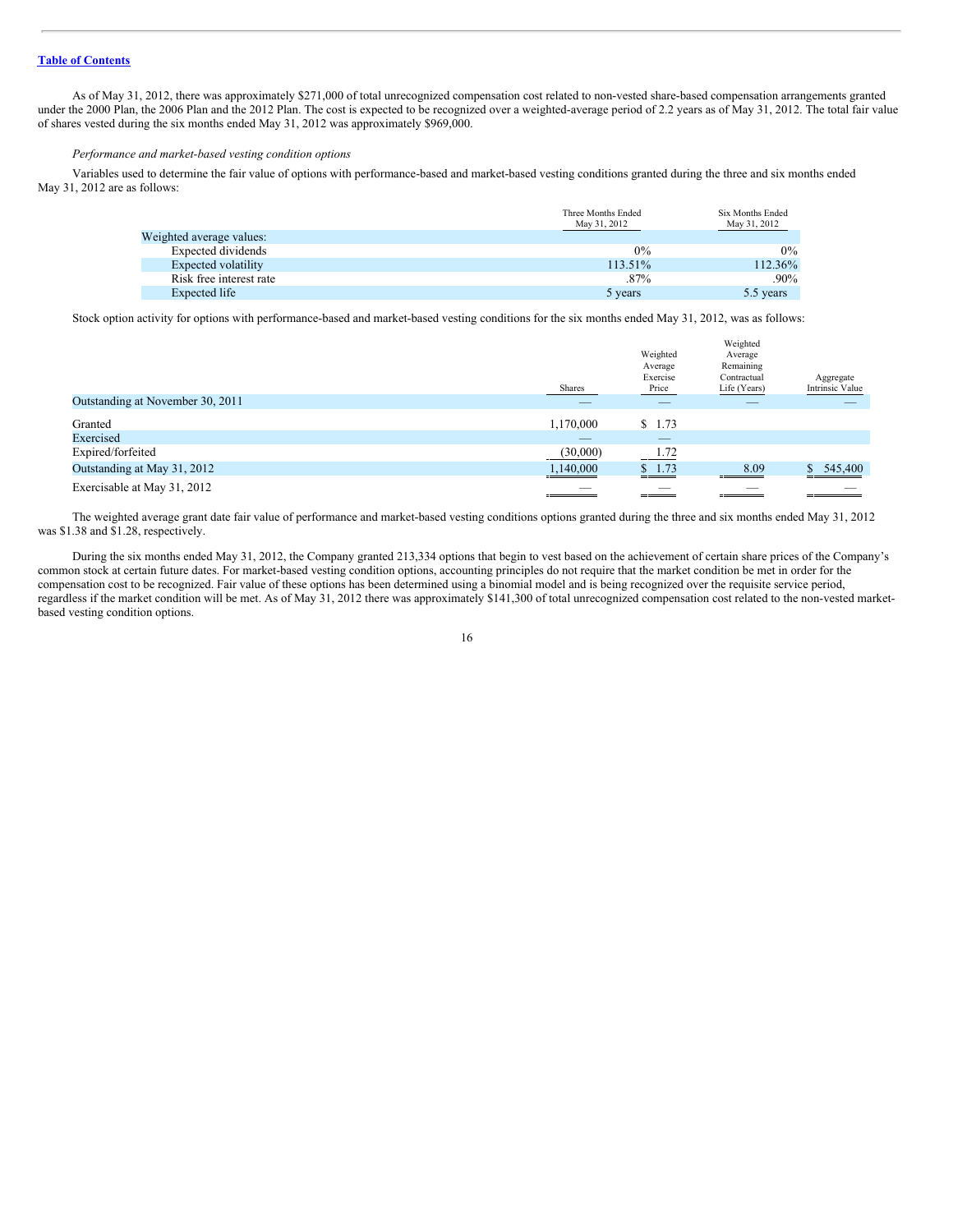The remaining 956,666 options granted to executives and consultants during the six months ended May 31, 2012 require certain performance targets to be met before vesting can occur. Management has deemed these performance targets to be improbable as of May 31, 2012 and thus no compensation cost has been recognized through this date. The Company will reevaluate the probability of achieving these targets on a quarterly basis, and adjust compensation expense accordingly. In addition, any compensation expense as a result of consultant options, will be re-measured on a quarterly basis, over the period the service is being provided to the Company. As of May 31, 2012 there was approximately \$1,510,000 of total unrecognized compensation cost related to the non-vested performance-based vesting condition options. If the performance conditions are not achieved by a certain date as specified in each option agreement, no compensation expense associated with these performance based options will be recognized. Total unrecognized compensation cost may fluctuate from quarter to quarter as performance based options issued to consultants are marked to market over the requisite service period.

#### **Note 5 – License Agreements**

The Company has entered into license agreements with certain investors in various international markets in an attempt to capitalize on the Company's technology. The investors typically pay a licensing fee to receive Company marketing programs and/or the Company's technology and expertise in a selected area. The license agreement may also give the investor the right to sell sub-license agreements. As part of the accounting for the up-front license revenue, revenue from the up-front license fee is recognized based on such factors as when the payment is due, collectability and when all material services or conditions relating to the sale have been substantially performed based on the terms of the agreement.

The Company enters into two types of license agreements and in both types the Company earns revenue on the initial license fees. Under the technology agreements, the Company earns processing and storage royalties from the affiliates that process in their own facility. Under the marketing agreements, the Company earns processing and storage revenues from affiliates that store specimens in the Company's facility in Oldsmar, Florida.

#### **Technology Agreements**

The Company has entered into definitive License and Royalty Agreements with Cryo-Cell de Mexico ("Mexico") and Asia Cryo-Cell Private Limited to establish and market its umbilical cord blood program in Mexico and India, respectively.

The Company has entered into definitive License and Royalty Agreements with Asia Cryo-Cell Private Limited and S-Evans Bio-Sciences, Inc. to establish and market its menstrual stem cell program in India and China, respectively.

On August 19, 2011, the Company received notification from Mexico that they were terminating the license agreement effective immediately due to an alleged breach of the license agreement. On October 17, 2011, the Company and Mexico entered into an amendment to the license agreement whereby the termination has been revoked and Mexico began to pay the Company \$1,863,000 in 37 monthly installments of \$50,000 beginning on October 17, 2011 with a final payment of \$13,000. Mexico will have no other continuing obligations to the Company for royalties or other license payments and the agreement will be effectively terminated once the entire \$1,863,000 has been received. Mexico also has the option to pay off the amount early with no penalties. The amendment is expected to result in a reduction of licensee income in future periods once the \$1,863,000 is paid in full.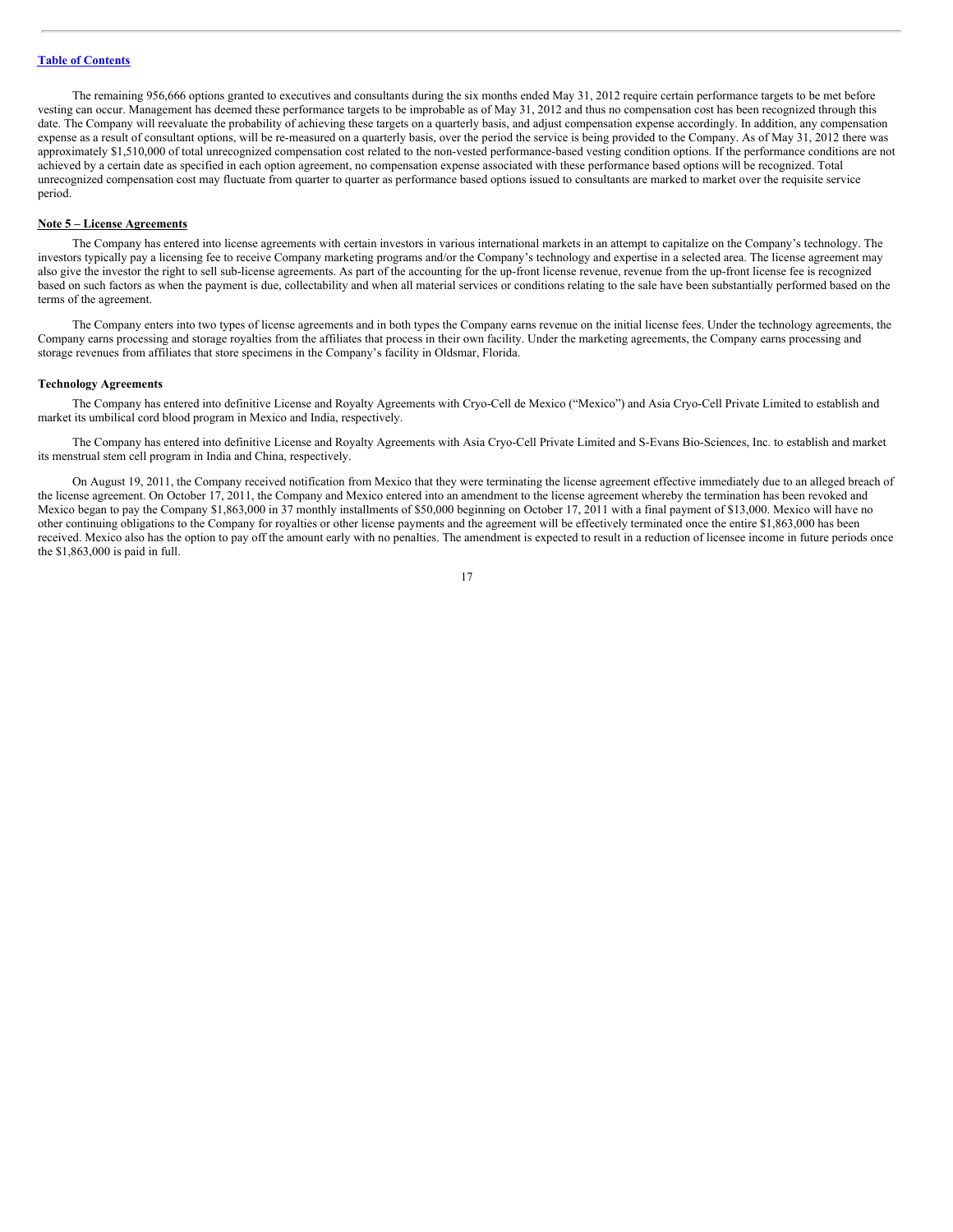As of May 31, 2012 and November 30, 2011, the Company recorded a receivable of \$1,388,845 and \$1,656,476, respectively, and deferred revenue of \$1,372,122 and \$1,633,910, respectively, in the accompanying consolidated balance sheets. Accounts receivable is calculated using the present value of all of the monthly installments using a discount rate that reflects both the risk-free rate at the inception of the contract and the contract period. In accordance with the agreement, the Company received six installments of \$50,000 during the six months ended May 31, 2012, which is reflected in the consolidated statement of operations as of May 31, 2012 as licensee and other income. The installment amounts that are to be received and recognized within the next twelve months have been classified as short-term as Accounts Receivable in the accompanying consolidated balance sheets.

#### **Marketing Agreements**

The Company has entered into definitive license agreements to market both the Company's umbilical cord blood and menstrual stem cell programs in Chile, Colombia, Costa Rica, Ecuador, El Salvador, Guatemala, Honduras, Nicaragua, Panama, Pakistan, Peru, and Venezuela.

Processing and storage revenues from specimens originating in territories that store at the Company's facility in Oldsmar, Florida totaled \$387,128 and \$350,471 for the three months ended May 31, 2012 and May 31, 2011, respectively, and are reflected in processing and storage fees in the accompanying consolidated statements of operations. Processing and storage revenues from specimens originating in territories that store at the Company's facility in Oldsmar, Florida totaled \$811,633 and \$699,044 for the six months ended May 31, 2012 and May 31, 2011, respectively, and are reflected in processing and storage fees in the accompanying consolidated statements of operations.

The following table details the initial license fees for the technology and marketing agreements and processing and storage royalties earned under the technology agreements for the three and six months ended May 31, 2012 and May 31, 2011. The initial license fees and processing and storage royalties are reflected in licensee income in the accompanying consolidated statements of operations.

|             | Three Months Ended May 31, 2012 |                          |           | Six Months Ended May 31, 2012   |                          |                          |  |
|-------------|---------------------------------|--------------------------|-----------|---------------------------------|--------------------------|--------------------------|--|
|             |                                 | Process                  |           |                                 | Process                  |                          |  |
|             |                                 | and                      |           |                                 | and                      |                          |  |
|             | License                         | Storage                  |           | License                         | Storage                  |                          |  |
|             | Fee                             | Royalties                | Total     | Fee                             | Royalties                | Total                    |  |
| China       | $-$<br>D                        | $\overline{\phantom{a}}$ |           | - 10-                           | _                        | $\overline{\phantom{a}}$ |  |
| India       | $\overline{\phantom{m}}$        | 169,412                  | 169,412   | $\hspace{0.1mm}-\hspace{0.1mm}$ | 338,824                  | 338,824                  |  |
| Mexico      | $\overbrace{\hspace{25mm}}^{}$  | 139,721                  | 139,721   | $\hspace{0.1mm}-\hspace{0.1mm}$ | 307,051                  | 307,051                  |  |
| Germany (1) | ___                             |                          | __        |                                 |                          |                          |  |
| Nicaragua   | 10,000                          |                          | 10,000    | 15,000                          | $\qquad \qquad - \qquad$ | 15,000                   |  |
| Total       | \$10,000                        | \$309,133                | \$319,133 | \$15,000                        | \$645,875                | \$660,875                |  |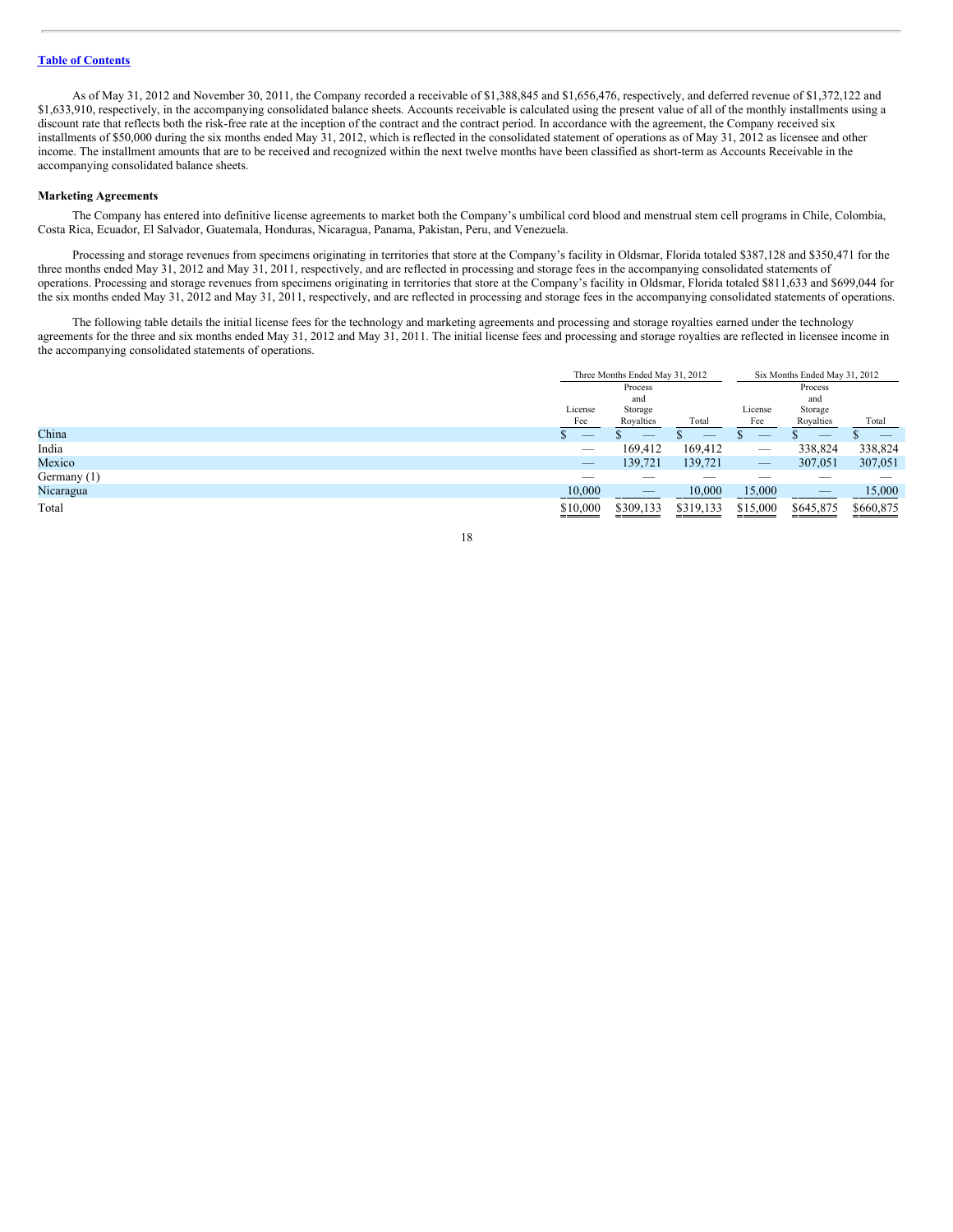|             |                                | Three Months Ended May 31, 2011 |           |                                 | Six Months Ended May 31, 2011   |           |  |
|-------------|--------------------------------|---------------------------------|-----------|---------------------------------|---------------------------------|-----------|--|
|             |                                | Process<br>and                  |           |                                 | Process<br>and                  |           |  |
|             |                                |                                 |           |                                 |                                 |           |  |
|             | License                        | Storage                         |           | License                         | Storage                         |           |  |
|             | Fee                            | Royalties                       | Total     | Fee                             | Royalties                       | Total     |  |
| China       | \$50,000                       |                                 | \$50,000  | \$50,000                        | $\overline{\phantom{m}}$        | \$50,000  |  |
| India       | _                              | 141,176                         | 141,176   | $\hspace{0.1mm}-\hspace{0.1mm}$ | 282,353                         | 282,353   |  |
| Mexico      | $\overbrace{\hspace{25mm}}^{}$ | 98,425                          | 98,425    | $\hspace{0.1mm}-\hspace{0.1mm}$ | 275,268                         | 275,268   |  |
| Germany (1) | 9,769                          | $\overbrace{\phantom{12333}}$   | 9,769     | 9,769                           | $\hspace{0.1mm}-\hspace{0.1mm}$ | 9,769     |  |
| Nicaragua   | 5,000                          | $\overline{\phantom{m}}$        | 5,000     | 10,000                          |                                 | 10,000    |  |
| Total       | \$64,769                       | \$239,601                       | \$304,370 | \$69,769                        | \$557,621                       | \$627,390 |  |

(1) Innovative Medical Solutions SRL ("Germany") advised the Company that it intends to terminate the umbilical cord blood and menstrual stem cell license agreements. Per the terms of the agreements, Germany owed the Company \$50,000 on October 1, 2010. The Company has not recorded any revenue associated with the two agreements in the Company's consolidated statements of operations for the three and six months ended May 31, 2012 and May 31, 2011, as the collectability is uncertain.

#### **Note 6 – Proxy Contest**

In August 2007, Mr. David Portnoy (the plaintiff) brought an action against the Company and its directors in Delaware Chancery Court in New Castle County. The plaintiff alleged breaches of fiduciary duties in connection with the Company's 2007 Annual Meeting and requested declaratory and injunctive relief relating to the election of directors at that meeting. On January 22, 2008, the Court issued an order under which the Company was required to hold a special meeting of stockholders for the election of directors on March 4, 2008; and the order provided that directors who sat on the Company's Board of Directors prior to the 2007 Annual Meeting would continue in office until the special meeting. The order provided that the members of the management slate pay their own proxy solicitation costs in connection with the special meeting; any costs to the Company of holding the special meeting; and the costs of a special master to preside over the special meeting. On March 4, 2008, the Company held a Special Meeting of Stockholders, at which the directors nominated in management's proxy statement dated February 11, 2008 were elected by the Company's stockholders.

On May 9, 2011, the Company was notified that Mr. David Portnoy nominated five directors to the Company's board of directors to compete with the Company's board of directors at the 2011 Annual Meeting. Mr. Portnoy conducted his own solicitation of the Company's stockholders in favor of his nominees. In light of the activities associated with the 2007 annual meeting, on June 6, 2011, Mr. Portnoy brought another action seeking declaratory relief in the Delaware Chancery Court before the same judge that had ruled on the 2007 action.

On August 24, 2011, the Board of Directors of the Company approved funding a Grantor trust to escrow the amounts that may become payable to certain members of senior management ("the Participants") under their respective Employment Agreements as a result of a Change in Control (as that term is defined in the respective employment agreements as a majority change in the Company's Board of Directors). The trustee of the Grantor Trust Agreement is Wells Fargo Bank, National Association ("Trustee"). On August 25, 2011, the Company transferred \$2,500,000 to the Trust which is reflected as restricted cash in the accompanying consolidated balance sheet as of May 31, 2012 and November 30, 2011. The Trust became irrevocable upon the Change in Control on August 25, 2011. The Company has no power to direct the Trustee to return the funds to the Company. The funds will be returned to the Company when the Trustee is satisfied that the obligations have been satisfied per any agreed upon terms. If the Company becomes insolvent, the Trustee will cease payments of benefits to the Participants and the cash will revert to the Company. Upon written approval of all Participants, the Company may terminate the Trust. During the six months ended May 31, 2012, \$49,367 in legal fees were paid from the Trust on behalf of one of the Participants. As of May 31, 2012 the balance in the Trust is \$2,450,633 which is reflected in the accompanying consolidated balance sheets as of May 31, 2012. As of May 31, 2012, one of the three Participants continues to be employed by the Company. Julie Allickson resigned from the Company effective April 27, 2012.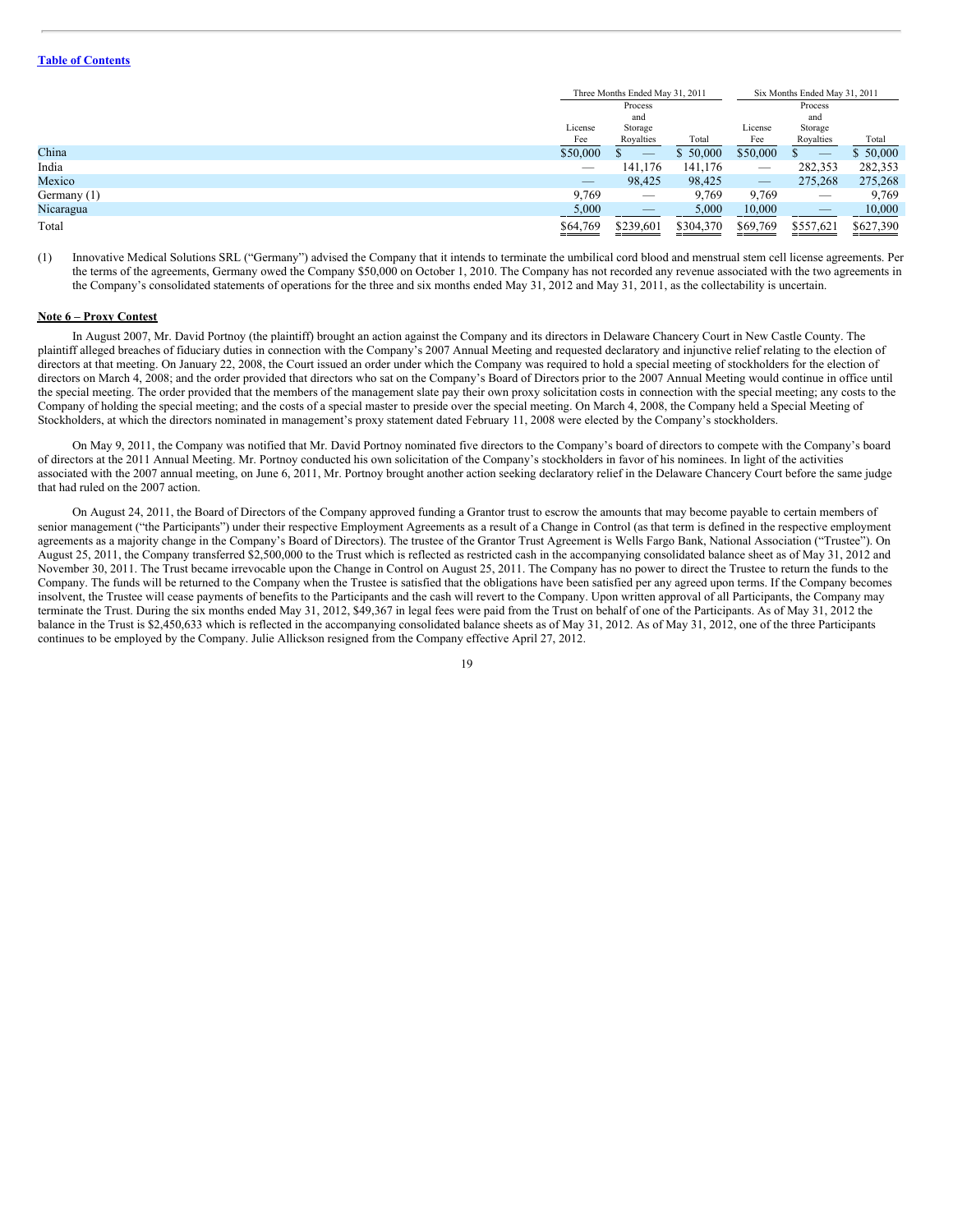On August 24, 2011, the Board of Directors of the Company approved the acceleration of any unvested stock options and the extension of the exercise period of such options for options held by the Board of Directors and the Participants in the event of a Change in Control. On November 23, 2011, the Board of Directors of the Company revoked the previous resolution.

The Company held its 2011 Annual Meeting of Stockholders on August 25, 2011 ("the Annual Meeting"). The final voting results were certified by the Inspector of Elections on August 30, 2011. Mr. Portnoy's nominees were elected to the Company's Board of Directors triggering a complete change in the Company's Board of Directors.

On August 30, 2011, the newly elected Board of Directors of the Company terminated its Chief Executive Officer and former Chairman of the Board of Directors, Mercedes Walton for cause. In accordance with Ms. Walton's employment agreement dated August 15, 2005, as amended July 16, 2007, Ms. Walton could be entitled to severance in the amount up to \$950,000 related to lost salary, bonuses and benefits. In addition, the Company could be required to pay all reasonable legal fees and expenses incurred by Ms. Walton as a result of the termination, as well as outplacement services. The Company has recorded an accrual of approximately \$950,000 associated with the agreement which is reflected as an accrued expense in the accompanying consolidated balance sheets as of May 31, 2012 and November 30, 2011. Given the fact that Ms. Walton was terminated for cause, the Company believes that Ms. Walton has not earned the right to this severance and intends to defend itself against this agreement.

On August 31, 2011 the Company's Board of Director's approved the reimbursement by the Company to the Portnoy Group of its costs associated with the litigation resulting from the 2007 Annual Meeting and the 2011 Annual Meeting's proxy contest. The total costs reimbursed during the fourth quarter of fiscal 2011 were approximately \$528,000.

On May 30, 2012, the Company was notified that Mr. Ki Yong Choi nominated himself and five other persons for election as directors to compete with the Company's board of directors at the 2012 Annual Meeting. Pursuant to the Co-CEO's employment agreements, if the Company receives a Nomination Solicitation Notice, as defined in the Company's Bylaws, all of the service-based vesting condition options that have been issued to the Co-CEO's will immediately vest. Due to the immediate vesting of the options issued to the Co-CEO's, approximately \$700,000 was recorded as stock option compensation expense during the second quarter of fiscal 2012 and is reflected in selling, general and administrative expenses in the accompanying consolidated statements of operations for the three and six months ended May 31, 2012.

#### **Note 7– Legal Proceedings**

On December 16, 2010, the Company filed an action in the Circuit Court in Pinellas County, Florida against Cord Blood America, Inc. ("CBAI") seeking an injunction against consummation of the proposed acquisition by CBAI of the assets of Cryo-Cell de Mexico, S.A. de C.V. ("CCMEX"), the Company's exclusive licensee in Mexico. The action is docketed at Civil No. 10-17412-CI-20. The Company believes that the proposed acquisition would violate its License Agreement with CCMEX. CBAI announced on December 8, 2010 that it had entered into a letter of intent for the proposed acquisition with CCMEX on December 3, 2010.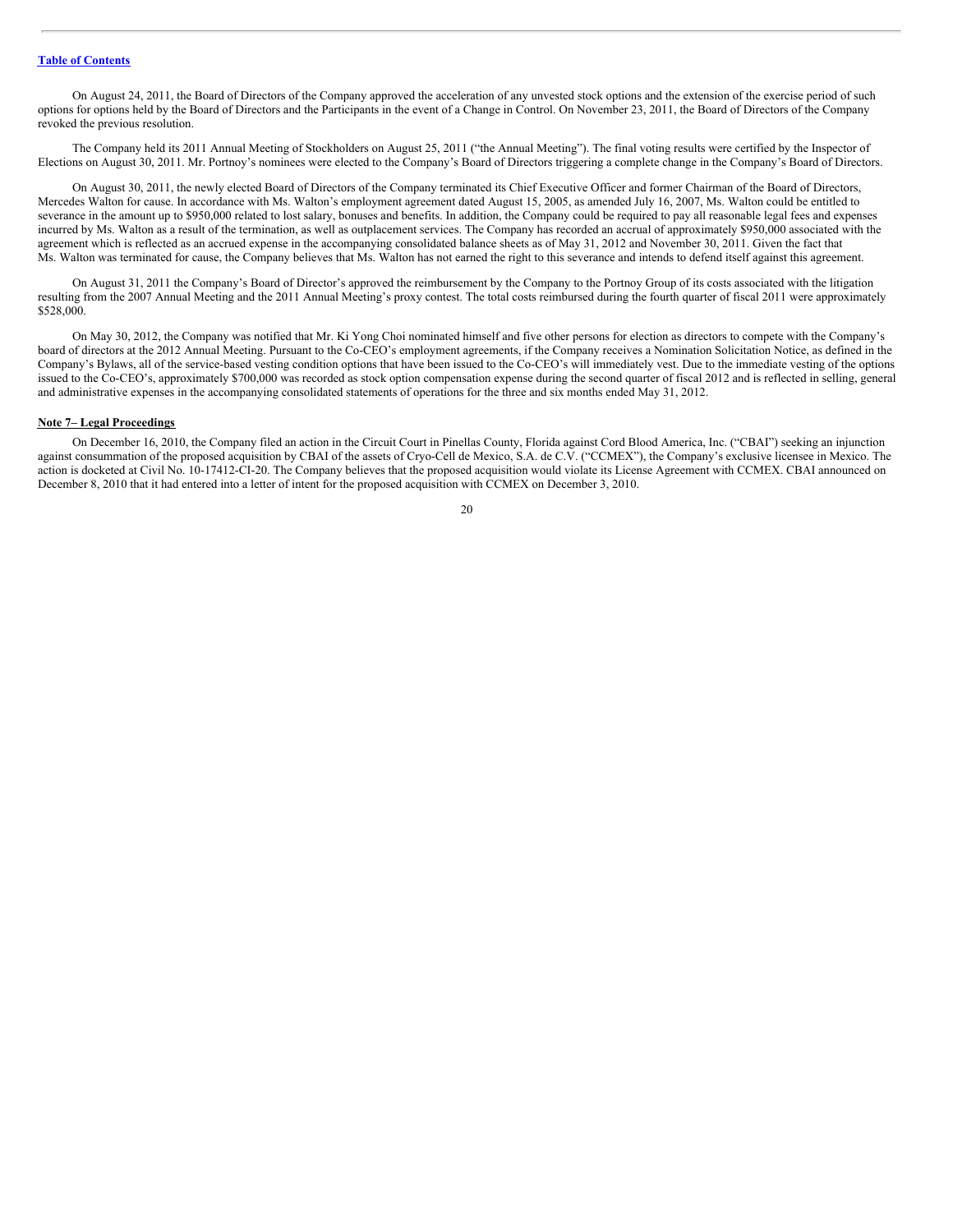The Company also filed a motion for a temporary injunction. CBAI filed a motion to dismiss on the ground that CCMEX was an indispensable party to the action. After a hearing on January 14, 2011, the court granted the motion to dismiss, allowing the Company to join CCMEX to the action, and setting a hearing on February 25, 2011 on the Company's motion for an injunction. On January 20, 2011, the Company filed an amended complaint alleging tortuous interference with a business relationship by CBAI, misappropriation of trade secrets and confidential information in violation of the Florida Uniform Trade Secrets Act by CBAI, dilution of trademark in violation of Florida Statute Section 495.151 by CBAI, common law unfair competition against CBAI, breach of license agreement by CCMEX and unfair and deceptive trade practices in violation of the Florida Unfair and Deceptive Trade Practices Act by CCMEX and CBAI. The amended complaint sought damages against CBAI and CCMEX and injunctive relief. After CCMEX was joined to the action, both defendants filed motions to dismiss, and the injunction hearing has been continued. On March 18, 2011, the court granted the motions to dismiss filed by CBAI and CCMEX. The court granted the motion for a rehearing filed by the Company. On September 7, 2011, the court granted the motions to dismiss filed by CBAI and CCMEX. The Company did not file an appeal.

In addition, from time to time the Company is subject to proceedings, lawsuits, contract disputes and other claims in the normal course of its business. The Company believes that the ultimate resolution of current matters should not have a material adverse effect on the Company's business, consolidated financial position or results of operations. It is possible, however, that there could be an unfavorable ultimate outcome for or resolution which could be material to the Company's results of operations for a particular quarterly reporting period. Litigation is inherently uncertain and there can be no assurance that the Company will prevail. On May 26, 2011, a complaint for monetary damages was served against the Company. The complaint did not specify the amount claimed, other than stating that it is more than \$75,000 which is the jurisdictional amount of the court the complaint was filed in. At this time, it is not possible for the Company to estimate the loss or the range of possible loss, due to the current early stage of the litigation, the meaningful legal uncertainties associated with the claim and the fact that the complaint did not specify the amount of damages sought. No amounts have been accrued as of May 31, 2012 and November 30, 2011. The Company believes it has meritorious defenses to the claims included in this complaint and intends to vigorously defend itself, however, the ultimate resolution of this complaint is uncertain at this time. A trial has been scheduled for February 6, 2013.

On October 25, 2011, Mercedes Walton filed a demand for arbitration with the American Arbitration Association. Ms. Walton is claiming breach of her employment agreement and defamation. Ms. Walton is seeking arbitration costs, attorneys' fees, interest, compensatory, punitive and liquidated damages, as well as injunctive and declaratory relief in the amount of \$5,000,000. On August 30, 2011, the newly elected Board of Directors of the Company terminated its Chief Executive Officer and former Chairman of the Board of Directors, Ms. Walton for cause. In accordance with Ms. Walton's employment agreement dated August 15, 2005, as amended July 16, 2007, Ms. Walton could be entitled to severance in the amount up to \$950,000 related to lost salary, bonuses and benefits. In addition, the Company could be required to pay all reasonable legal fees and expenses incurred by Ms. Walton as a result of the termination, as well as outplacement services. The Company has recorded an accrual of approximately \$950,000 as of May 31, 2012 and November 30, 2011, associated with the agreement. On August 24, 2011, the Board of Directors of the Company approved funding a Grantor trust to escrow the amounts that may become payable to Mercedes Walton under her respective Employment Agreement as a result of a Change in Control (as that term is defined in the respective employment agreements as a majority change in the Company's Board of Directors). Given the fact that Ms. Walton was terminated for cause, the Company believes that Ms. Walton has not earned the right to this severance and intends to defend itself against this agreement. A hearing is scheduled for February 4, 2013.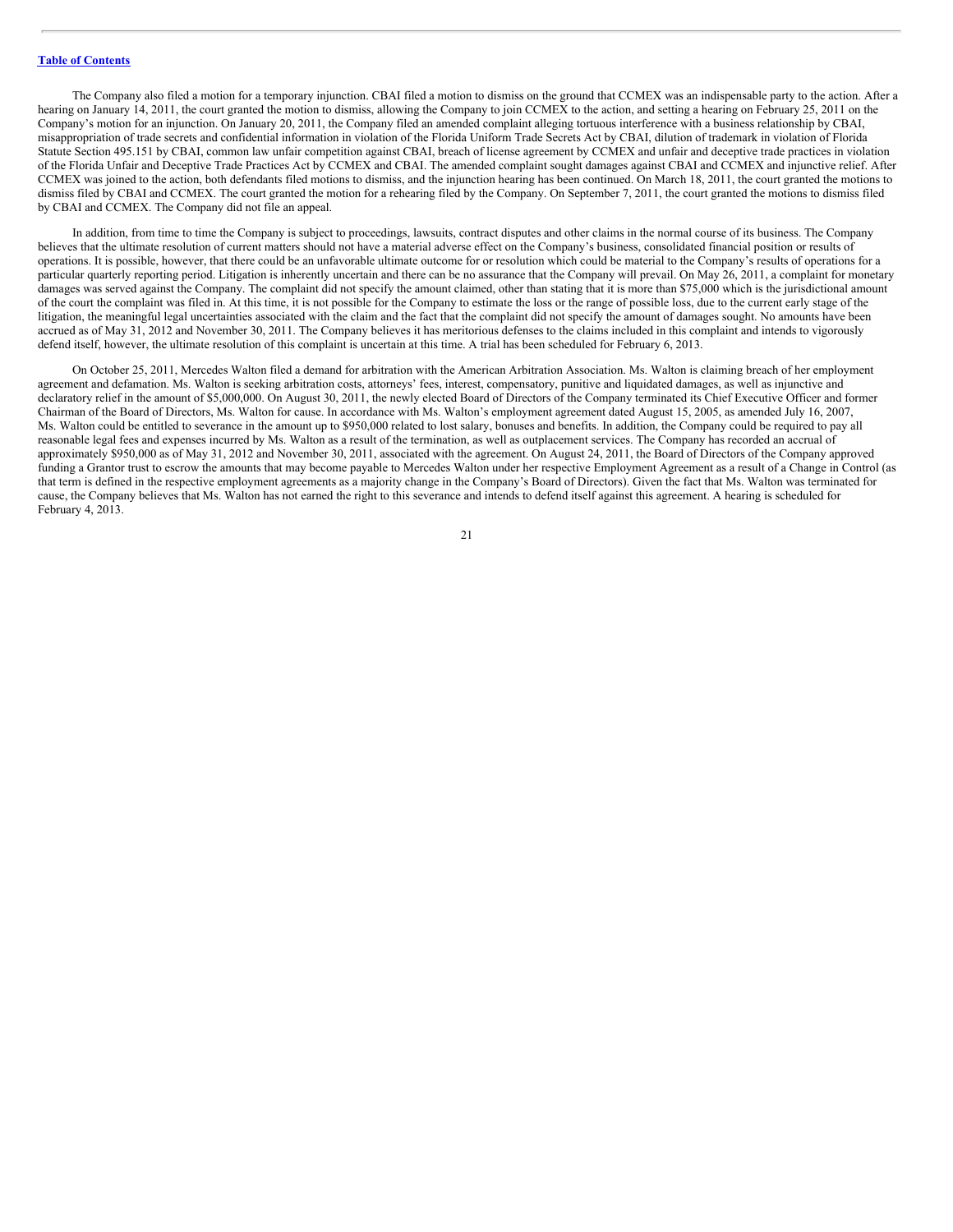# **Note 8 – Cancellation of Revenue Sharing Agreements**

In December 2011, the Company entered into an Asset Purchase Agreement with Bio-Stor canceling the Bio-Stor Revenue Sharing Agreement ("RSA"). Pursuant to the terms of the Asset Purchase Agreement, in December 2011, the Company made a one-time, lump-sum payment in the amount of \$2.3 million to Bio-Stor, and Bio-Stor sold, assigned, conveyed, transferred, and delivered to the Company all of its rights, interest and title in the RSA. The payment amount of \$2.3 million was offset by the carrying amount of the short-term liability related to Bio-Stor in the amount of \$900,000 and an accrued expense in the amount of \$172,610 to reflect the extinguishment of debt in the amount of \$1,227,390 for the six months ended May 31, 2012.

In May 2012, the Company entered into Asset Purchase Agreements with two investors who each had a 22% interest in 45% of the Illinois Revenue Sharing Agreement ("Illinois RSA"). Pursuant to the terms of the Asset Purchase Agreements, in May 2012, the Company made a one-time, lump-sum payment in the amount of \$138,000 to each of the investors, and the investors sold, assigned, conveyed, transferred, and delivered to the Company all of its rights, interest and title in their 22% interest of 45% of the Illinois RSA. The total payment amount of \$276,000 was offset by the carrying amount of the short-term liability related to the Illinois RSA in the amount of \$200,000 and an accrued expense in the amount of \$21,445 to reflect the extinguishment of debt in the amount of \$54,555 for the three and six months ended May 31, 2012.

Subsequent to May 31, 2012, the Company entered into additional Asset Purchase Agreements with RSA investors with certain interests in certain RSAs. Pursuant to the terms of the Asset Purchase Agreements, the Company agreed to pay \$442,000 to the RSA investors and the RSA investors sold, assigned, conveyed, transferred, and delivered to the Company all of its rights, interest and title in the RSA's.

#### **Note 9 – Treasury Stock**

In December 2011, the Company's Board of Directors authorized management at its discretion to repurchase up to one million (1,000,000) shares of the Company's outstanding common stock. On June 6, 2012, the Board of Directors of the Company increased the number of shares of the Company's outstanding common stock that management is authorized to repurchase to up to three million (3,000,000). The repurchases must be effectuated through open market purchases, privately negotiated block trades, unsolicited negotiated transactions, and/or pursuant to any trading plan that may be adopted in accordance with Rule 10b5-1 of the Securities and Exchange Commission or in such other manner as will comply with the provisions of the Securities Exchange Act of 1934.

During fiscal 2012, the Company engaged in the repurchase of 674,379 shares of the Company's commons stock at an average price of \$2.08 per share through open market and privately negotiated transactions.

The repurchased shares will be held as treasury stock and have been removed from common shares outstanding as of May 31, 2012.

#### <span id="page-21-0"></span>**Item 2. Management's Discussion and Analysis of Financial Condition and Results of Operations.**

#### **Overview**

The Company is engaged in cellular processing and cryogenic storage, with a current focus on the collection and preservation of umbilical cord blood stem cells for family use. The Company's principal sources of revenues are service fees for cord blood processing and preservation for new customers and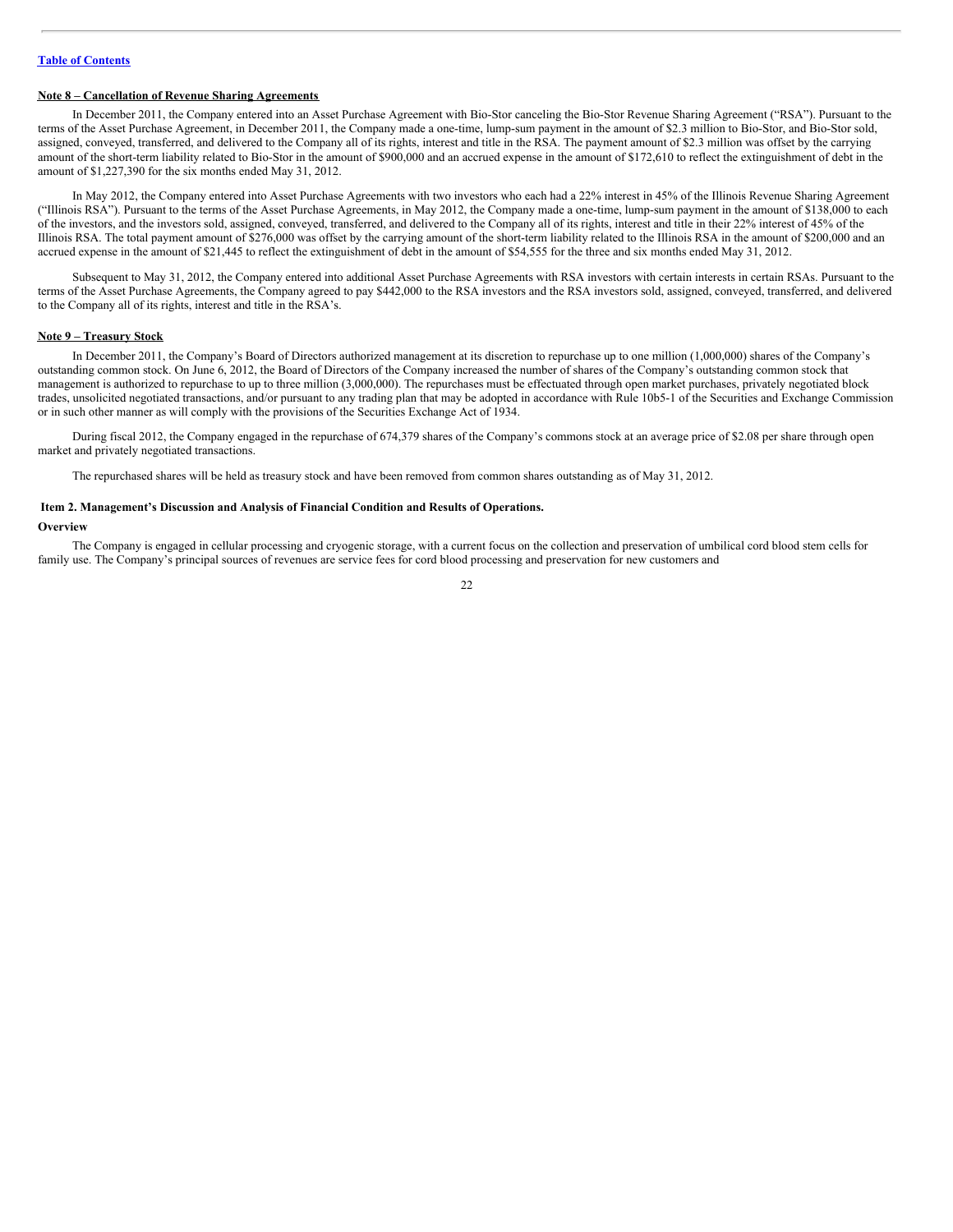recurring annual storage fees. Effective February 1, 2012, the Company charges fees of \$2,074 to new clients for the collection kit, processing and testing and return medical courier service, with discounts in the case of multiple children from the same family and in other circumstances. The Company currently charges an annual storage fee of \$125 for new clients; storage fees for existing customers depend on the contracts with such customers. The Company also offers a one-time payment plan, where the client is charged \$3,949 with discounts in the case of multiple children from the same family and in other circumstances. The one-time plan includes the collection kit, processing and testing, return medical courier service and 21 years of pre-paid storage fees. The Company also receives other income from licensing fees and royalties from global affiliates.

In recent years, the Company has expanded its research and development activities to develop technologies related to stem cells harvested from sources beyond umbilical cord blood stem cells. In 2006, the Company discovered novel technology related to menstrual stem cells. During 2007, much of the Company's research and development activities focused on the development of proprietary technology related to maternal placental stem cells (MPSCs). In November 2007, the Company announced the commercial launch of the menstrual stem cell service related to this patent-pending technology. The Company continues to focus independently-funded research and development activities through a vast network of research collaboration partners.

In August 2011, there was a change in control of the Board of Directors. The Company is refocusing its efforts on the Company's umbilical cord blood and cord tissue business while continuing to develop the menstrual stem cell technology.

During the six months ended May 31, 2012, total revenue decreased 5% as compared to the same period in 2011. The Company reported a net loss of approximately \$4,900,000, or (\$.43) per basic common share for the six months ended May 31, 2012 compared to net income of approximately \$411,000 or \$.03 per basic common share for the same period in 2011. The decrease in net income for the six months ended May 31, 2012 principally resulted from the cancellation of certain interests in the Illinois Revenue Sharing Agreement and the Bio-Stor Revenue Sharing Agreement resulting in extinguishment of debt in the amount of approximately \$1,300,000, a 40% increase in selling, general and administrative expenses, due mainly to an increase in stock option compensation and the increase in sales and marketing initiatives including the implementation of a national sales force. The increase in stock option expense is mainly the result of the Nomination of Solicitation Notice received from Mr. Ki Yong Choi on May 30, 2012 nominating himself and five other persons for election as directors to compete with the Company's board of directors at the 2012 Annual Meeting on July 10, 2012. Pursuant to the Co-CEOs employment agreements, if the Company receives a Nomination of Solicitation Notice, as defined by the Company's Bylaws, all of the service-based vesting condition options that have been issued to the Co-CEOs will immediately vest. Included in stock option expense is approximately \$700,000 that is due to the immediate vesting of options issued to the Co-CEOs. Also, during the second quarter of fiscal 2012, the Company reserved approximately \$1.7 million of its deferred tax assets. The decision to reserve the deferred tax asset is based on the accounting standards surrounding income taxes that require a company to consider whether it is more likely than not that the deferred tax assets will be realized. The Company has made certain strategic decisions in fiscal 2011 and fiscal 2012 concerning the negotiated termination of some of the perpetual Revenue Sharing Agreements, the impairment of internal use software that is being replaced with a technology platform that is better suited for the Company's business needs and the implementation of a national sales force in order to generate growth and future value of the stockholders. The strategic decisions, as well as the costs associated with the 2011 proxy contest and the accrual of severance associated with termination of the Company's former Chief Executive Officer, resulted in losses in the past few quarters in late fiscal 2011 and the first six months of fiscal 2012. Once a company has had cumulative losses in recent years, regardless if the loss was planned for strategic purposes, the accounting standard does not allow the Company to put significant reliance on future taxable income projections to overcome the more likely than not threshold that the deferred tax assets will be realized. This is partially offset by a 1% decrease in cost of sales. In addition, research and development expenses were approximately \$22,000 for the six months ended May 31, 2012, a decrease of approximately \$94,000 or 81% in comparison to the same period in 2011.

At May 31, 2012, the Company had cash and cash equivalents of \$2,801,757. The Company's cash decreased by approximately \$3,500,000 during the first six months of fiscal 2012, primarily as a result of the payment of \$2,576,000 for the cancellation of certain interests in certain Revenue Sharing Agreements and the stock repurchase plan pursuant to which the Company has repurchased 674,379 shares of the Company's common stock for approximately \$1,400,000. As of May 31, 2012, the Company had no long-term indebtedness.

#### Results of Operations-Six Month Period Ended May 31, 2012 Compared to the Six Month Period Ended May 31, 2011

*Revenues.* Revenues for the six months ended May 31, 2012 were \$8,604,138 as compared to \$9,073,831 for the same period in 2011. The decrease in revenue was primarily attributable to a 5% decrease in processing and storage fees, which was partially offset by a 5% increase in licensee income.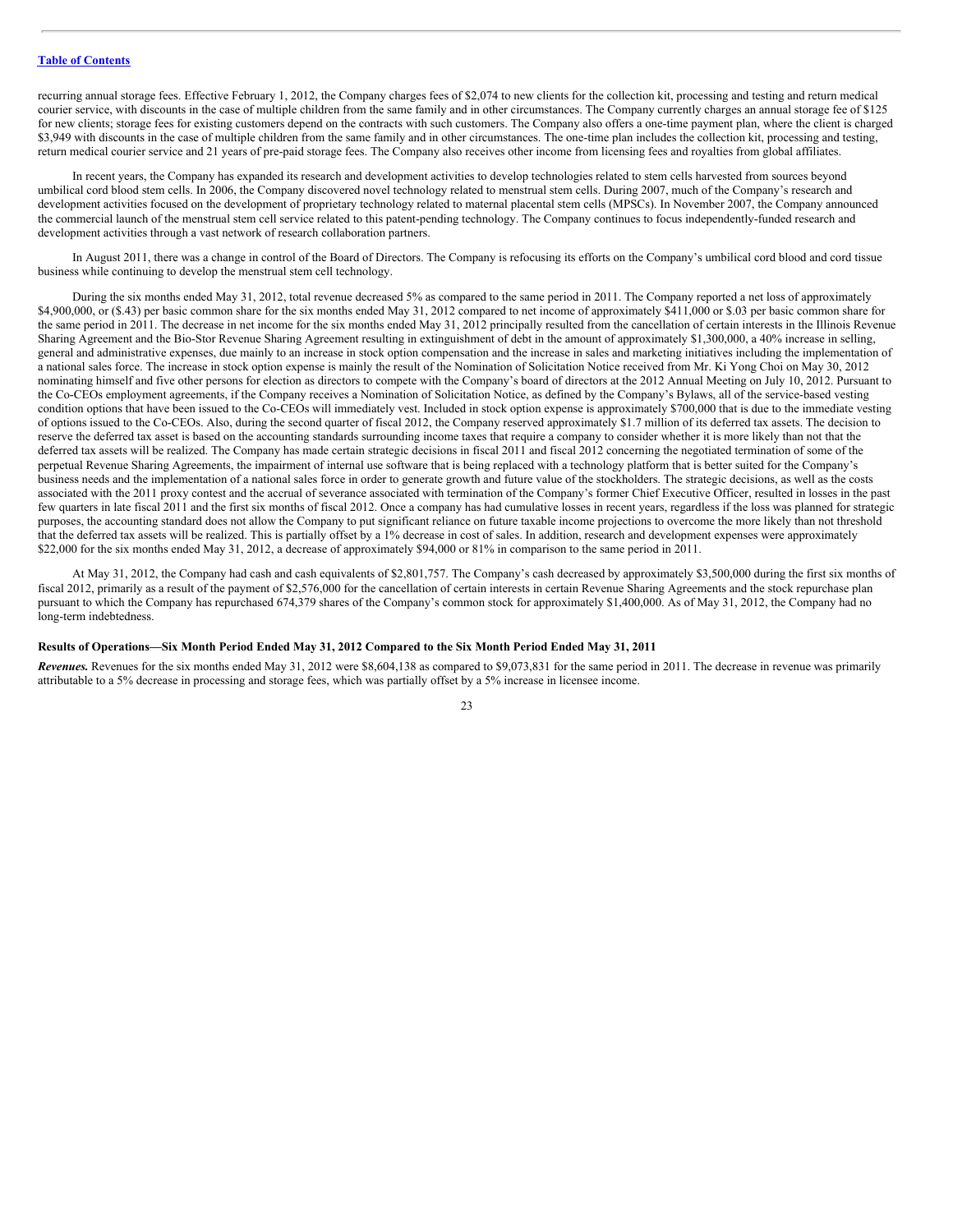*Processing and Storage Fees.* The decrease in processing and storage fee revenue is primarily attributable to a decrease in specimens processed of 23%, partially offset by a 7% increase in recurring annual storage fee revenue and a decrease in sales discounts of 36% for the fiscal 2012 period compared to the 2011 period. Sales discounts represent discounts to returning clients and promotions offered to newly enrolled clients from time to time.

*Licensee Income.*Licensee income for the six months ended May 31, 2012, was \$660,875 as compared to \$627,390 for the 2011 period. Licensee income for the six months ended May 31, 2012 primarily consisted of \$645,875 in royalty income earned on the processing and storage of cord blood stem cell specimens in geographic areas where the Company has license agreements. The remaining licensee income of \$15,000 related to installment payments of non-refundable up-front license fees from the licensees of the Company's umbilical cord blood program in Nicaragua. Licensee income for the six months ended May 31, 2011 primarily consisted of \$557,621 in royalty income earned on the processing and storage of cord blood stem cell specimens in geographic areas where the Company has license agreements. The remaining licensee income of \$69,769 related to installment payments of non-refundable up-front license fees from the licensees of the Company's umbilical cord blood program in Nicaragua and Germany.

Cost of Sales. Cost of sales for the six months ended May 31, 2012 was \$2,236,803 as compared to \$2,265,278 for the same period in 2011, representing a 1% decrease. Cost of sales was 26% of revenues for the six months ended May 31, 2012 and 25% for the six months ended May 31, 2011. Cost of sales includes wages and supplies associated with process enhancements to the existing production procedures and quality systems in the processing of cord blood specimens at the Company's facility in Oldsmar, Florida and depreciation expense of approximately \$107,000 and \$109,000 for the six months ended May 31, 2012 and 2011, respectively.

*Selling, General and Administrative Expenses.* Selling, general and administrative expenses for the six months ended May 31, 2012 were \$7,445,493 as compared to \$5,216,294 for the 2011 period representing a 43% increase. These expenses are primarily comprised of expenses for consumer advertising, salaries and wages for personnel and professional fees. The increase in selling, general and administrative expenses is primarily due to an increase of approximately \$1,300,000 or 67% in sales and marketing due to the Company's new sales and marketing initiatives including the implementation of a national sales force and an increase of approximately \$926,000 in noncash stock option expense. The increase in stock option expense is mainly the result of the Nomination of Solicitation Notice received from Mr. Ki Yong Choi on May 30, 2012 nominating himself and five other persons for election as directors to compete with the Company's board of directors at the 2012 Annual Meeting on July 10, 2012. Pursuant to the Co-CEOs employment agreements, if the Company receives a Nomination of Solicitation Notice, as defined by the Company's Bylaws, all of the service-based vesting condition options that have been issued to the Co-CEOs will immediately vest. Included in stock option expense is approximately \$700,000 that is due to the immediate vesting of options issued to the Co-CEOs. The increase in selling, general and administrative expenses was partially offset by an approximate \$291,000 or 53% decrease in legal and investor relations services and a decrease in consumer advertising of \$400,000 or 36%.

*Research, Development and Related Engineering Expenses.*Research, development and related engineering expenses for the six months ended May 31, 2012 were \$22,420 as compared to \$116,279 for the 2011 period representing an 81% decrease. The expenses for the six months ended May 31, 2012 and 2011 are primarily comprised of expenses related to the continued commercialization of the Company's menstrual stem cell technology, which was launched in November 2007 and the Company's new product, cord tissue.

*Depreciation and Amortization*. Depreciation and amortization (not included in Cost of Sales) for the six months ended May 31, 2012 was \$101,090 compared to \$160,016 for the 2011 period. The decrease was caused by a portion of the Company's property and equipment becoming fully depreciated during fiscal 2011.

*Extinguishment of Revenue Sharing Agreements*. In December 2011, the Company entered into an Asset Purchase Agreement with Bio-Stor canceling the Bio-Stor Revenue Sharing Agreement. Pursuant to the terms of the Asset Purchase Agreement, on December 6, 2011, the Company made a one-time, lump-sum payment in the amount of \$2.3 million to Bio-Stor, and Bio-Stor sold, assigned, conveyed, transferred, and delivered to the Company all of its rights, interest and title in the Bio Stor Revenue Sharing Agreement. In May 2012, the Company entered into Asset Purchase Agreements with two investors who each had a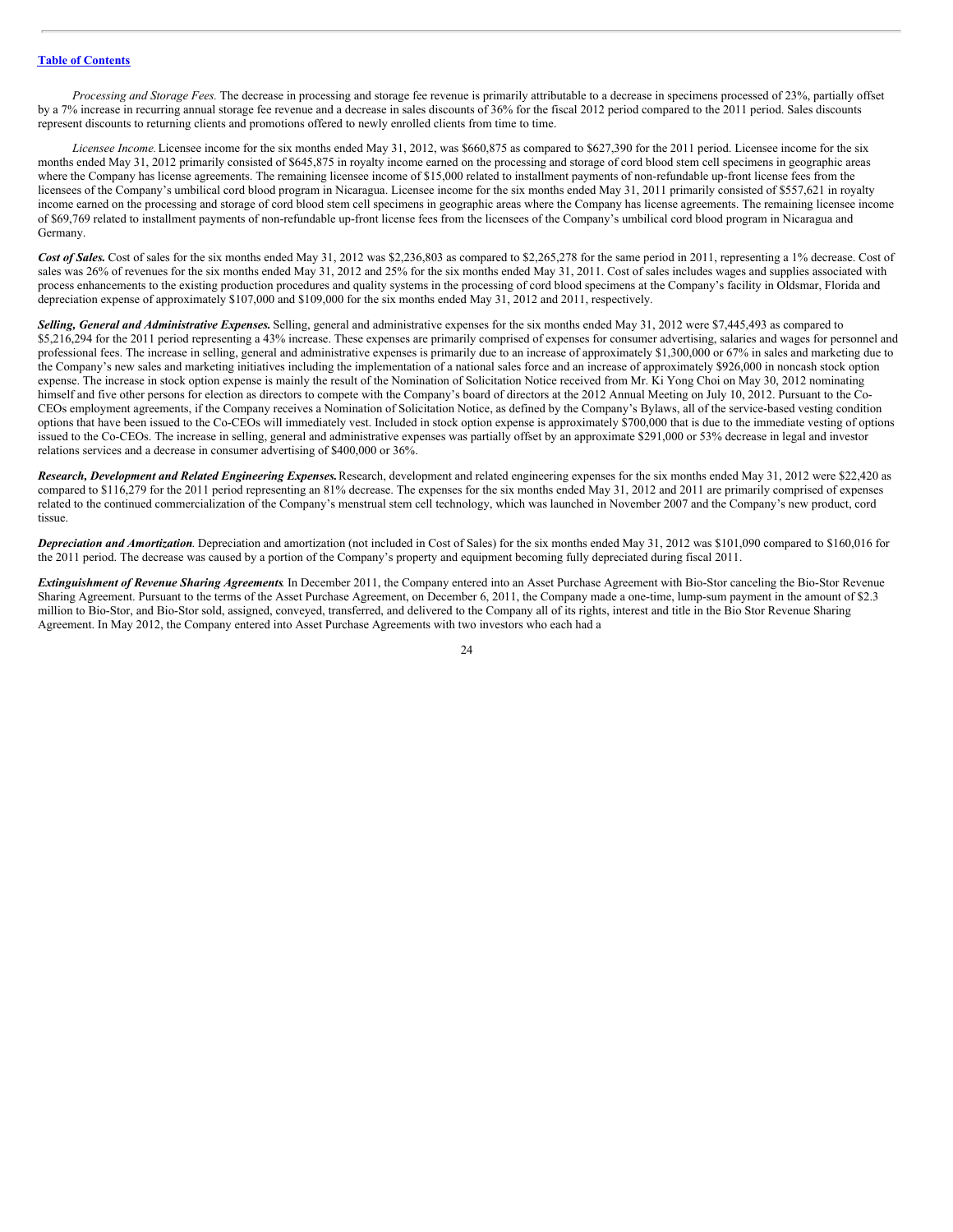22% interest in 45% of the Illinois Revenue Sharing Agreement ("Illinois RSA"). Pursuant to the terms of the Asset Purchase Agreements, in May 2012, the Company made a one-time, lump-sum payment in the amount of \$138,000 to each of the investors, and the investors sold, assigned, conveyed, transferred, and delivered to the Company all of its rights, interest and title in their 22% interest of 45% of the Illinois RSA. The total payment amount of \$2,576,000 was offset by the carrying amount of the short-term liability related to Bio-Stor and the Illinois Revenue Sharing Agreements in the amount of \$1,100,000 and an accrued expense in the amount of \$194,055 to reflect the extinguishment of revenue sharing agreements in the amount of \$1,281,945 for the six months ended May 31, 2012.

*Interest Expense.* Interest expense during the six months ended May 31, 2012, was \$576,416 compared to \$791,430 during the comparable period in 2011. Interest expense is mainly comprised of amounts due to the parties to the Company's revenue sharing agreements ("RSAs") based on the Company's storage revenue. The decrease of 27% is a result of the extinguishment of the revenue sharing agreements. Also included in interest expense is the amortization of the present value of a deferred consulting agreement in the amount of \$5,533 for both the six months ended May 31, 2012 and 2011.

*Equity in Losses of Affiliate.* Equity in losses of affiliate was \$77,664 for the six months ended May 31, 2012, compared to \$56,212 for the 2011 period. Equity in losses of affiliate for the six months ended May 31, 2012 and 2011, solely consists of amounts related to compensation expense for Saneron stock option awards that were granted by Saneron to certain consultants and employees.

*Income Taxes*. Deferred tax assets and liabilities are measured using enacted tax rates expected to be recovered or settled. The ultimate realization of our deferred tax assets depends upon generating sufficient future taxable income prior to the expiration of the tax attributes. In assessing the need for a valuation allowance, we must project future levels of taxable income. This assessment requires significant judgment. We examine the evidence related to the recent history of tax losses, the economic conditions which we operate and our forecasts and projections to make that determination.

The Company records foreign income taxes withheld from installment payments of non-refundable up-front license fees and royalty income earned on the processing and storage of cord blood stem cell specimens in geographic areas where the Company has license agreements. The Company recorded \$82,029 and \$69,880 for the six months ended May 31, 2012 and 2011, respectively, of foreign income tax expense which is included in income tax expense in the accompanying consolidated statements of operations for the three and six months ended May 31, 2012.

The Company has made certain strategic decisions during 2011 and 2012 concerning the negotiated termination of some of the perpetual Revenue Sharing Agreements ("RSA's"), the impairment of internal use software that is being replaced with a technology platform that is better suited for the Company's business needs and the implementation of a national sales force in order to generate growth and future value for the Company's stockholders. These strategic decisions, including the decision to terminate the former CEO's employment, resulted in losses in the past few quarters in late fiscal 2011 and the first six months of fiscal 2012. The accounting standards surrounding income taxes require a company to consider whether it is more likely than not that the deferred tax assets will be realized. Once a company has had cumulative losses in recent years, regardless of the nature of the loss, the accounting standards do not allow the Company to put significant reliance on future taxable income projections to overcome the more likely than not threshold that the deferred tax assets will be realized. As a result of these recent cumulative losses, the Company reserved approximately \$1,700,000 as of May 31, 2012 resulting in a charge to earnings during the three months ended May 31, 2012.

There was \$1,718,919 of U.S. income tax expense recorded for the three and six months ended May 31, 2012 as a result of the Company's decision to record a valuation allowance associated with certain of the Company's deferred tax assets during the second quarter of 2012, as it is more likely than not that the deferred tax assets will not be realized.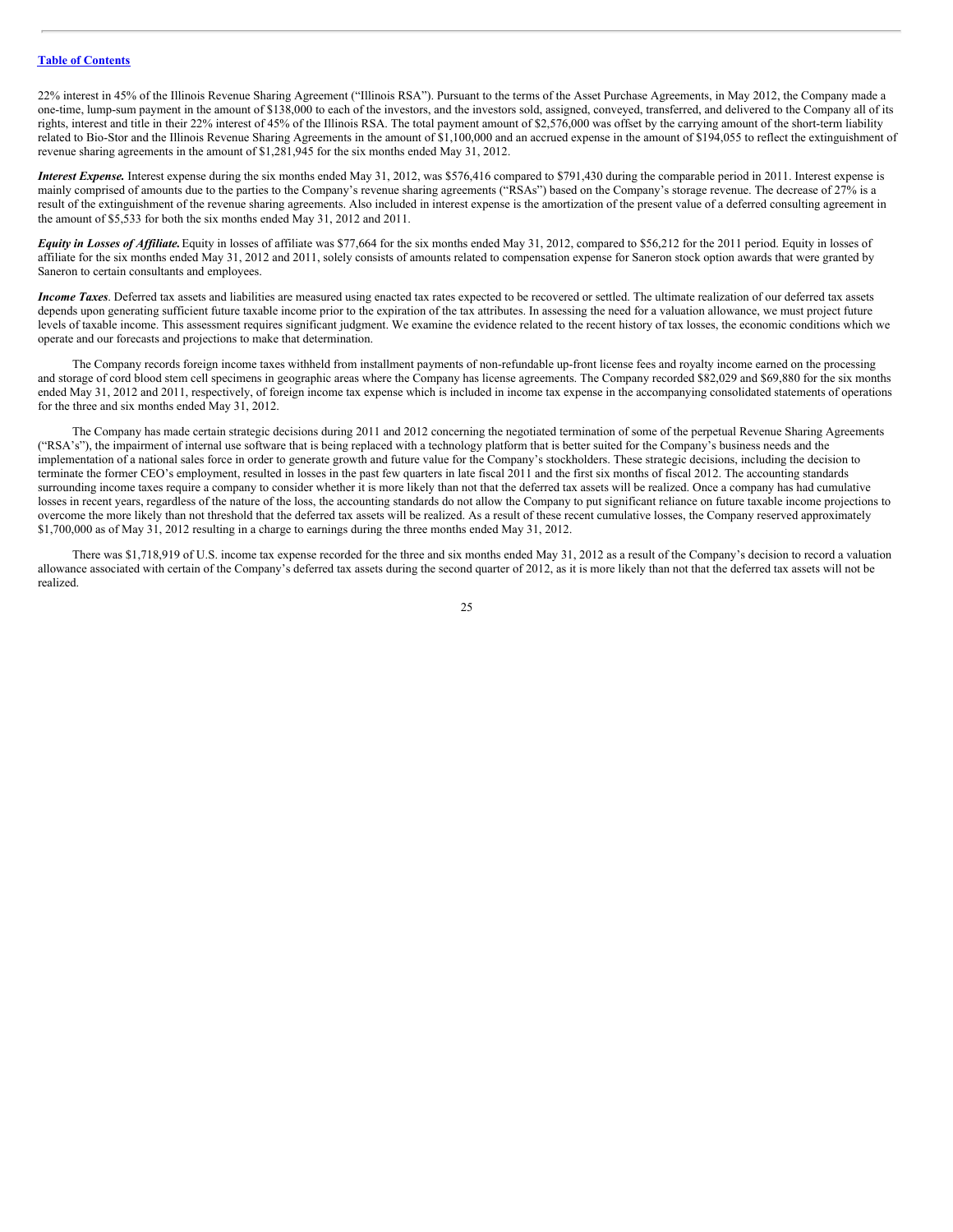There was no U.S. income tax expense or benefit for the six months ended May 31, 2011. The Company did not record U.S. income tax expense or benefit during the six months ended May 31, 2011 due to the utilization of net operating losses and foreign tax credit carryforwards, which were previously reserved through valuation allowances in the Company's financial statements.

#### Results of Operations-Three Month Period Ended May 31, 2012 Compared to the Three Month Period Ended May 31, 2011

*Revenues.* Revenues for the three months ended May 31, 2012 were \$4,425,549 as compared to \$4,601,026 for the same period in 2011. The decrease in revenue was primarily attributable to a 4% decrease in processing and storage fees offset by a 5% increase in licensee income.

*Processing and Storage Fees.* The decrease in processing and storage fee revenue is primarily attributable to a decrease in specimens processed of 23%, partially offset by a 32% decrease in sales discounts as well a 7% increase in recurring annual storage fee revenue for the three months ended May 31, 2012 compared to the 2011 period. Sales discounts represent discounts to returning clients and promotions offered to newly enrolled clients.

*Licensee Income.*Licensee income for the three months ended May 31, 2012, was \$319,133 as compared to \$304,370 for the 2011 period. Licensee income for the three months ended May 31, 2012 primarily consisted of \$309,133 in royalty income earned on the processing and storage of cord blood stem cell specimens in geographic areas where the Company has license agreements. The remaining licensee income of \$10,000 related to installment payments of non-refundable up-front license fees from the licensees of the Company's umbilical cord blood program in Nicaragua. Licensee income for the three months ended May 31, 2011 primarily consisted of \$239,601 in royalty income earned on the processing and storage of cord blood stem cell specimens in geographic areas where the Company has license agreements. The remaining licensee income of \$64,769 related to installment payments of non-refundable up-front license fees from the licensees of the Company's umbilical cord blood program in Nicaragua and Germany.

Cost of Sales. Cost of sales for the three months ended May 31, 2012 was \$1,209,900 as compared to \$1,103,758 for the same period in 2011, representing a 10% increase. Cost of sales was 27% of revenues for the three months ended May 31, 2012 and 24% for the three months ended May 31, 2011. Cost of sales includes wages and supplies associated with process enhancements to the existing production procedures and quality systems in the processing of cord blood specimens at the Company's facility in Oldsmar, Florida and depreciation expense of approximately \$53,000 and \$54,000 for the three months ended May 31, 2012 and 2011, respectively. The increase in cost of sales is primarily attributable to process enhancements during the three months ended May 31, 2012 compared to the 2011 period.

*Selling, General and Administrative Expenses.* Selling, general and administrative expenses for the three months ended May 31, 2012 were \$4,284,696 as compared to \$2,698,209 for the 2011 period representing a 59% increase. These expenses are primarily comprised of expenses for consumer advertising, salaries and wages for personnel and professional fees. The increase in selling, general and administrative expenses is primarily due to an increase of approximately \$823,000 or 82% in sales and marketing due to Company's new sales initiatives including the implementation of a national sales force and an increase of approximately \$726,000 in non-cash stock option expense. The increase in stock option expense is mainly the result of the Nomination of Solicitation Notice received from Mr. Ki Yong Choi on May 30, 2012 nominating himself and five other persons for election as directors to compete with the Company's board of directors at the 2012 Annual Meeting on July 10, 2012. Pursuant to the Co-CEOs employment agreements, if the Company receives a Nomination of Solicitation Notice, as defined by the Company's Bylaws, all of the service-based vesting condition options that have been issued to the Co-CEOs will immediately vest. Included in stock option expense is approximately \$700,000 that is due to the immediate vesting of options issued to the Co-CEOs. The increase in selling, general and administrative expenses was partially offset by an approximate \$179,000 or 62% decrease in legal and investor relations services and a decrease in consumer advertising of \$425,000 or 88%.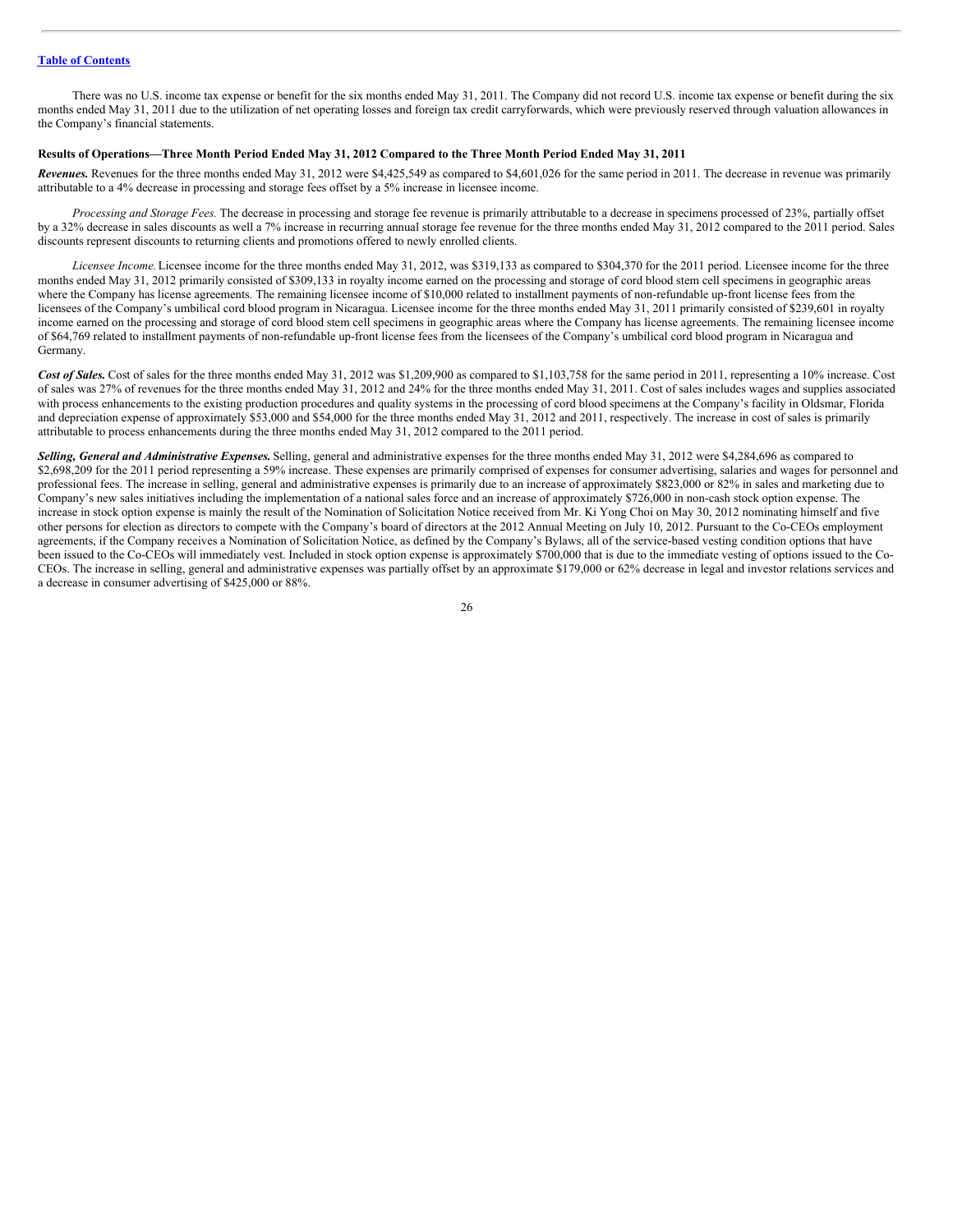*Research, Development and Related Engineering Expenses.*Research, development and related engineering expenses for the three months ended May 31, 2012 were \$7,841 as compared to \$80,657 for the 2011 period. The expenses for the three months ended May 31, 2011 and 2010 are primarily comprised of expenses related to the continued commercialization of the Company's menstrual stem cell technology, which was launched in November 2007 and the Company's new product, cord tissue.

*Depreciation and Amortization*. Depreciation and amortization (not included in Cost of Sales) for the three months ended May 31, 2012 was \$44,835 compared to \$88,190 for the 2011 period. The decrease was caused by a portion of the Company's property and equipment becoming fully depreciated during fiscal 2011.

*Extinguishment of Revenue Sharing Agreements*. In May 2012, the Company entered into Asset Purchase Agreements with two investors who each had a 22% interest in 45% of the Illinois Revenue Sharing Agreement ("Illinois RSA"). Pursuant to the terms of the Asset Purchase Agreements, in May 2012, the Company made a one-time, lump-sum payment in the amount of \$138,000 to each of the investors, and the investors sold, assigned, conveyed, transferred, and delivered to the Company all of its rights, interest and title in their 22% interest of 45% of the Illinois RSA. The payment amounts of \$276,000 was offset by the carrying amount of the short-term liability related to the Illinois Revenue Sharing Agreements in the amount of \$200,000 and an accrued expense in the amount of \$21,445 to reflect the extinguishment of revenue sharing agreements in the amount of \$54,555 for the three months ended May 31, 2012.

*Interest Expense.* Interest expense during the three months ended May 31, 2012, was \$277,251 compared to \$399,416 during the comparable period in 2011. Interest expense is mainly comprised of payments made to the other parties to the Company's RSAs based on the Company's storage revenue. The decrease of 31% is a result of the extinguishment of the revenue sharing agreements. Also included in interest expense is the amortization of the present value of a deferred consulting agreement in the amount of \$2,743 for both the three months ended May 31, 2012 and 2011.

Equity in Losses of Affiliate. Equity in losses of affiliate was \$38,832 for the three months ended May 31, 2012, compared to \$28,122 for the 2011 period. Equity in losses of affiliate for the three months ended May 31, 2012 and 2011, solely consists of amounts related to compensation expense for stock option awards that were granted by Saneron to certain consultants and employees.

*Income Taxes*. Deferred tax assets and liabilities are measured using enacted tax rates expected to be recovered or settled. The ultimate realization of our deferred tax assets depends upon generating sufficient future taxable income prior to the expiration of the tax attributes. In assessing the need for a valuation allowance, we must project future levels of taxable income. This assessment requires significant judgment. We examine the evidence related to the recent history of tax losses, the economic conditions which we operate and our forecasts and projections to make that determination.

The Company records foreign income taxes withheld from installment payments of non-refundable up-front license fees and royalty income earned on the processing and storage of cord blood stem cell specimens in geographic areas where the Company has license agreements. The Company recorded \$24,884 and \$31,019 for the three months ended May 31, 2012 and 2011, respectively, of foreign income tax expense, which is included in income tax expense in the accompanying consolidated statements of operations. The decrease in foreign tax expense is attributable to the decrease in royalties recognized during the period ended May 31, 2012 compared to May 31, 2011.

The Company has made certain strategic decisions during 2011 and 2012 concerning the negotiated termination of some of the perpetual Revenue Sharing Agreements ("RSA's"), the impairment of internal use software that is being replaced with a technology platform that is better suited for the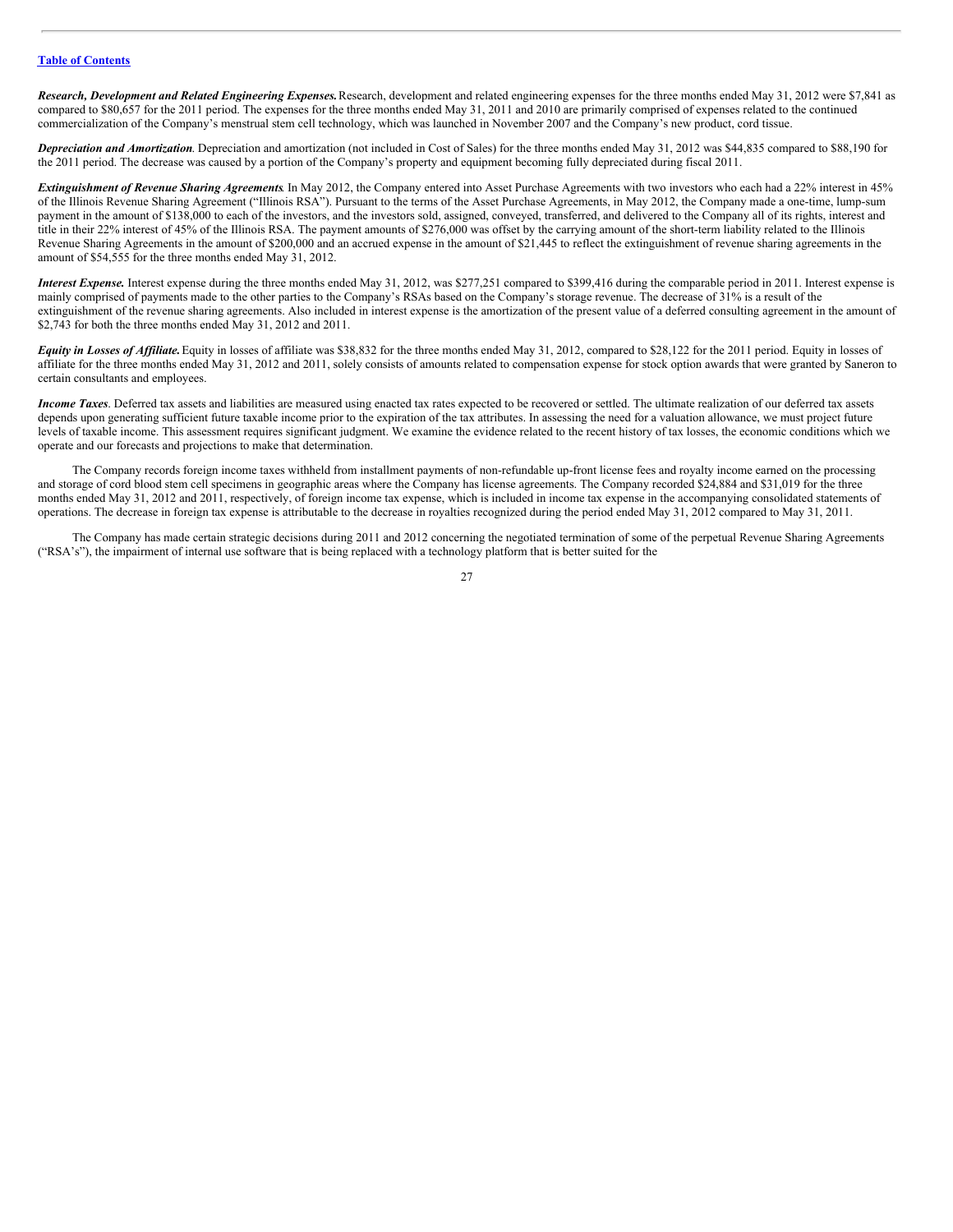Company's business needs and the implementation of a national sales force in order to generate growth and future value for the Company's stockholders. These strategic decisions, including the decision to terminate the former CEO's employment, resulted in losses in the past few quarters in late fiscal 2011 and the first six months of fiscal 2012. The accounting standards surrounding income taxes require a company to consider whether it is more likely than not that the deferred tax assets will be realized. Once a company has had cumulative losses in recent years, regardless of the nature of the loss, the accounting standards do not allow the Company to put significant reliance on future taxable income projections to overcome the more likely than not threshold that the deferred tax assets will be realized. As a result of these recent cumulative losses, the Company reserved approximately \$1,700,000 as of May 31, 2012 resulting in a charge to earnings during the three months ended May 31, 2012.

There was \$1,718,919 of U.S. income tax expense recorded for the three months ended May 31, 2012 as a result of the Company's decision to record a valuation allowance associated with certain of the Company's deferred tax assets during the second quarter of 2012, as it is more likely than not that the deferred tax assets will not be realized.

There was no U.S. income tax expense or benefit for the three months ended May 31, 2011. The Company did not record U.S. income tax expense or benefit during the three months ended May 31, 2011 due to the utilization of net operating losses and foreign tax credit carryforwards, which were previously reserved through valuation allowances in the Company's financial statements.

#### **Liquidity and Capital Resources**

Through May 31, 2012, the Company's principal source of cash has been from sales of its umbilical cord blood program to customers, the sale of license agreements and royalties from licensees. The Company does not expect a change in its principal source of cash flow.

At May 31, 2012, the Company had cash and cash equivalents of \$2,801,757 as compared to \$6,305,095 at November 30, 2011. The decrease in cash and cash equivalents during the six months ended May 31, 2012 was primarily attributable to the following:

Net cash used in operating activities for the six months ended May 31, 2012 was \$384,979 which was primarily attributable to the Company's net loss, partially offset by non-cash expenses and implementation of interest-free financing plans and increases in working capital components.

Net cash provided by operating activities for the six months ended May 31, 2011 was \$238,538, which was primarily attributable to the Company's net income and noncash expenses, partially offset by increases in working capital components.

Net cash provided by investing activities for the six months ended May 31, 2012 was \$858,112, which was primarily attributable to the sale of marketable securities which was partially offset by the purchase of property and equipment and the investment in patents and trademarks.

Net cash used in investing activities for the six months ended May 31, 2011 was \$402,525, which was primarily attributable to the costs associated with the application and development of patents and the purchase of property and equipment.

Net cash used in financing activities for the six months ended May 31, 2012 was \$3,976,471, which was primarily attributable to the payment of \$2,576,000 for the cancellation of certain interests in certain Revenue Sharing Agreements and the stock repurchase plan pursuant to which the Company has repurchased 674,379 shares of the Company's common stock for approximately \$1,400,000.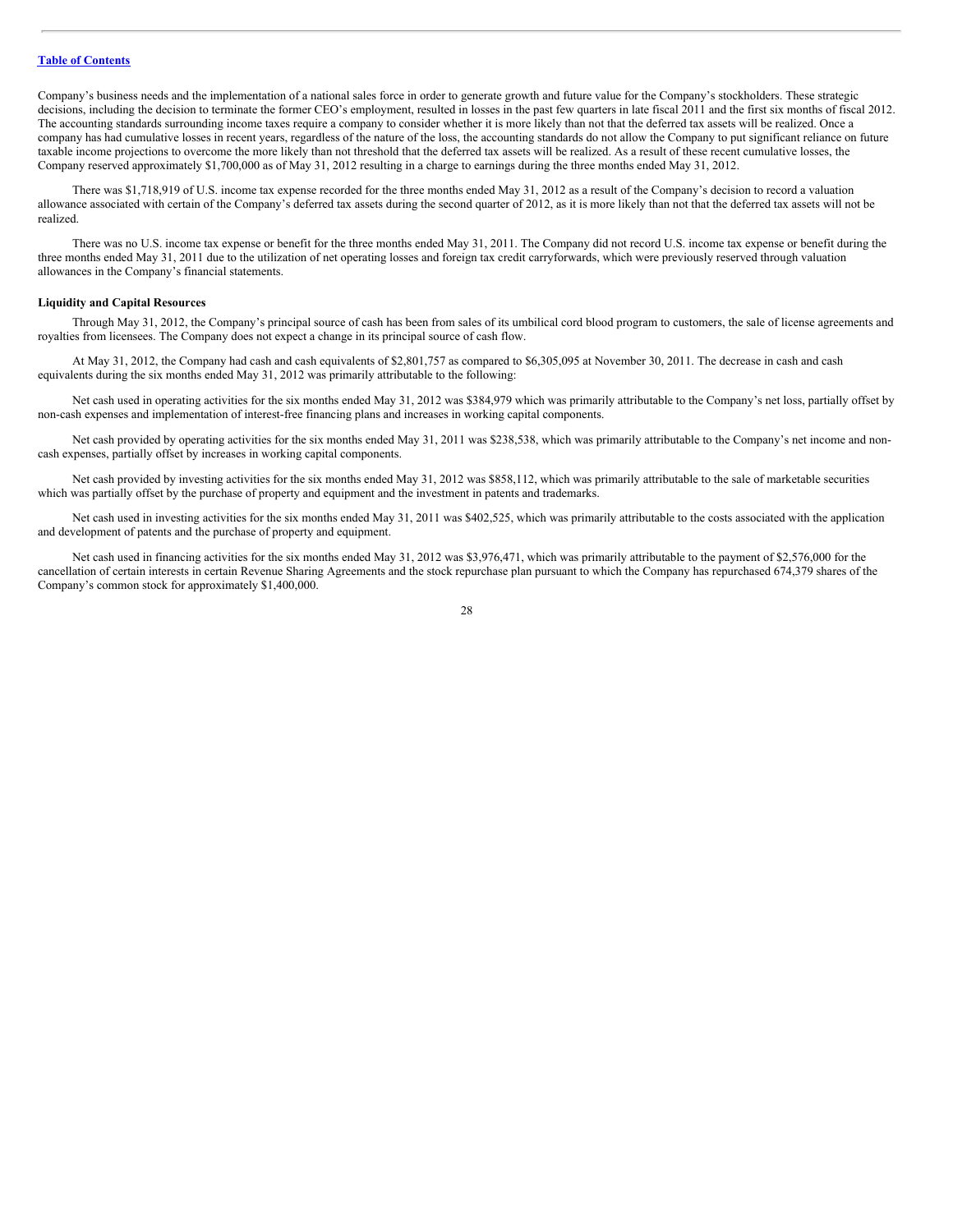Net cash provided by financing activities for the six months ended May 31, 2011 was \$5,471 due to the exercise of stock options.

The Company does not have a line of credit.

The Company anticipates making non-discretionary capital expenditures of approximately \$750,000 over the next twelve months for software enhancements and purchases of property and equipment. The Company anticipates funding future property and equipment purchases with cash-on-hand and cash flows from future operations.

The Company anticipates that its cash and cash equivalents, marketable securities and cash flows from future operations will be sufficient to fund its known cash needs for at least the next 12 months. Cash flows from operations will depend primarily upon increasing revenues from sales of its umbilical cord blood cellular storage services and the menstrual stem cell service, and managing discretionary expenses. If expected increases in revenues are not realized, or if expenses are higher than anticipated, the Company may be required to reduce or defer cash expenditures or otherwise manage its cash resources during the next 12 months so that they are sufficient to meet the Company's cash needs for that period. In addition, the Company may consider seeking equity or debt financing if deemed appropriate for its plan of operations, and if such financing can be obtained on acceptable terms. There is no assurance that any reductions in expenditures, if necessary, will not have an adverse effect on the Company's business operations, including sales activities and the development of new services and technology.

## **Critical Accounting Policies**

This discussion and analysis of our financial condition and results of operations is based on our consolidated financial statements, which have been prepared in accordance with U.S. generally accepted accounting principles. The preparation of these financial statements requires us to make judgments, estimates, and assumptions that affect the reported amounts of assets, liabilities, revenues, expenses and disclosures of contingent assets and liabilities. For a full discussion of our accounting policies please refer to Note 1 to the Consolidated Financial Statements included in our 2011 Annual Report on Form 10-K filed with the SEC. Our most critical accounting policies and estimates include: recognition of revenue and the related allowance for doubtful accounts, stock-based compensation, income taxes and license and revenue sharing agreements. We continually evaluate our judgments, estimates and assumptions. We base our estimates on the terms of underlying agreements, historical experience and other factors that we believe are reasonable based on the circumstances, the results of which form our management's basis for making judgments about the carrying value of assets and liabilities that are not readily apparent from other sources. Actual results may differ from these estimates. There have been no material changes to our critical accounting policies and estimates from the information provided in Item 7, Management's Discussion and Analysis of Financial Condition and Results of Operations included in our 2011 Annual Report on Form 10-K.

# **Recently Issued Accounting Pronouncements**

In June 2011, the FASB issued ASU 2011-05,*Comprehensive Income (Topic 220): Presentation of Comprehensive Income*("ASU 2011-05"). ASU 2011-05 will require companies to present the components of net income and other comprehensive income either as one continuous statement or as two consecutive statements. It eliminates the option to present components of other comprehensive income as part of the changes in stockholders' equity. The standard does not change the items which must be reported in other comprehensive income, how such items are measured or when they must be reclassified to net income. ASU 2011-05 is effective for interim and annual periods beginning after December 15, 2011, with early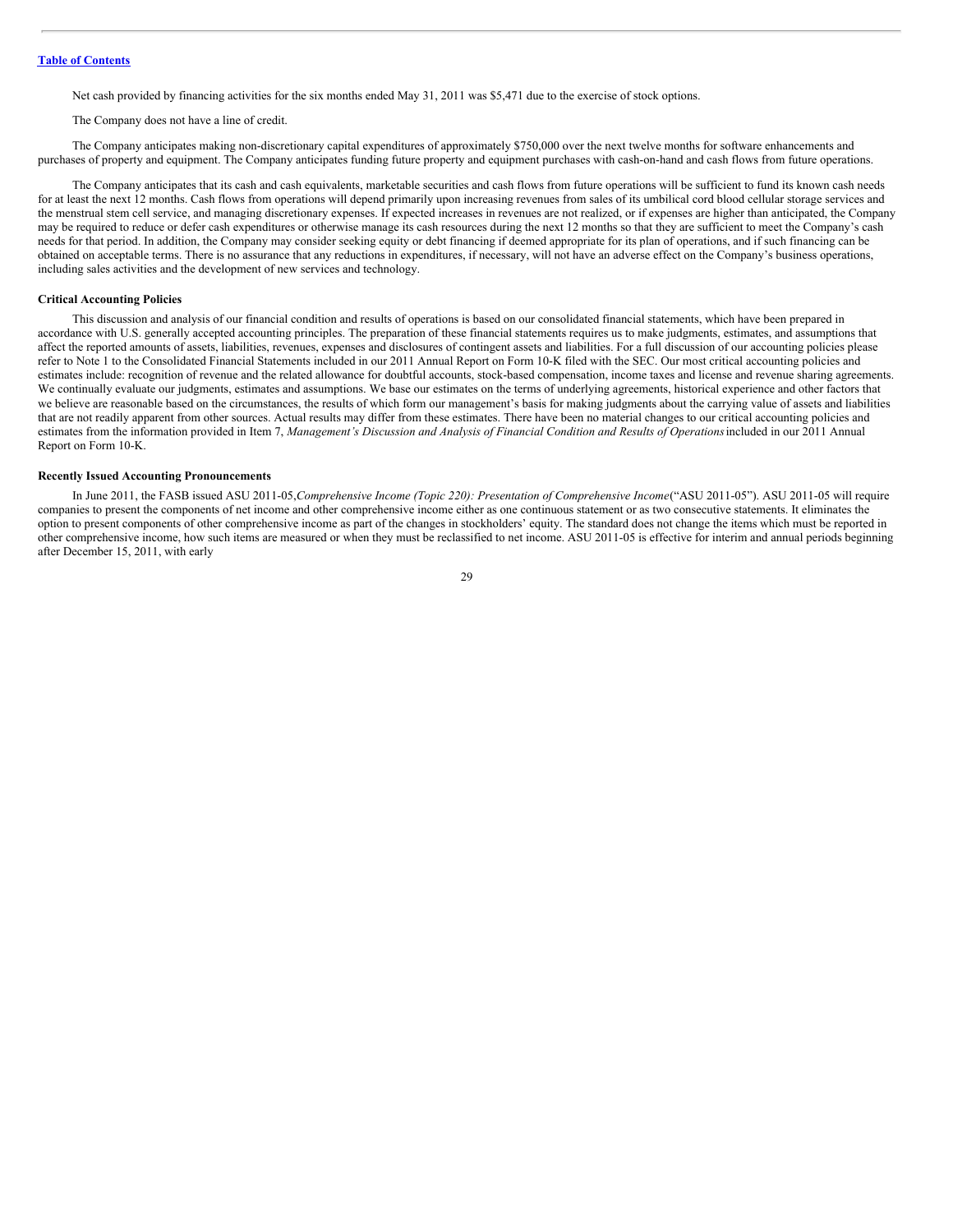adoption permitted. The Company will adopt ASU 2011-05 when required in the first quarter of 2013. The adoption of ASU 2011-05 will only impact presentation and will not have any effect on the Company's consolidated financial statements or on its financial condition.

In December 2011, the FASB issued Accounting Standards Update No. 2011-12: Comprehensive Income (Topic 220): Deferral of the Effective Date for Amendments to the Presentation of Reclassifications of Items Out of Accumulated Other Comprehensive Income in Accounting Standards Update No. 2011-05 (ASU 2011-12). The Update defers the specific requirement to present items that are reclassified from accumulated other comprehensive income to net income separately with their respective components of net income and other comprehensive income. As part of this update, the FASB did not defer the requirement to report comprehensive income either in a single continuous statement or in two separate but consecutive financial statements. ASU 2011-12 is effective for annual periods beginning after December 15, 2011. The Company will adopt ASU 2011-12 in the first quarter of 2013.

#### **Off-Balance Sheet Arrangements**

The Company has no off-balance sheet arrangements that have or are reasonably likely to have a current or future effect on its financial condition, changes in financial condition, revenues or expenses, results of operations, liquidity, capital expenditures or capital resources that is material to investors.

#### **Forward-Looking Statements**

This Form 10-Q, press releases and certain information provided periodically in writing or orally by the Company's officers or its agents may contain statements which constitute "forward-looking statements" within the meaning of Section 27A of the Securities Act of 1933, as amended and Section 21E of the Securities Exchange Act of 1934, as amended. The terms "Cryo-Cell International, Inc.," "Cryo-Cell," "Company," "we," "our" and "us" refer to Cryo-Cell International, Inc. The words "expect," "anticipate", "believe," "goal," "strategy", "plan," "intend," "estimate" and similar expressions and variations thereof, if used, are intended to specifically identify forward-looking statements. Those statements appear in a number of places in this Form 10-Q and in other places, and include statements regarding the intent, belief or current expectations of the Company, its directors or its officers with respect to, among other things:

- (i) our future performance and operating results;
- (ii) our future operating plans;
- (iii) our liquidity and capital resources; and
- (iv) our financial condition, accounting policies and management judgments.

Investors and prospective investors are cautioned that any such forward-looking statements are not guarantees of future performance and involve risks and uncertainties, and that actual results may differ materially from those projected in the forward-looking statements as a result of various factors. The factors that might cause such differences include, among others, the risk factors set forth in Part I, "Item 1A. Risk Factors" of our most recent Annual Report on Form 10-K and the following:

(i) any adverse effect or limitations caused by recent increases in government regulation of stem cell storage facilities;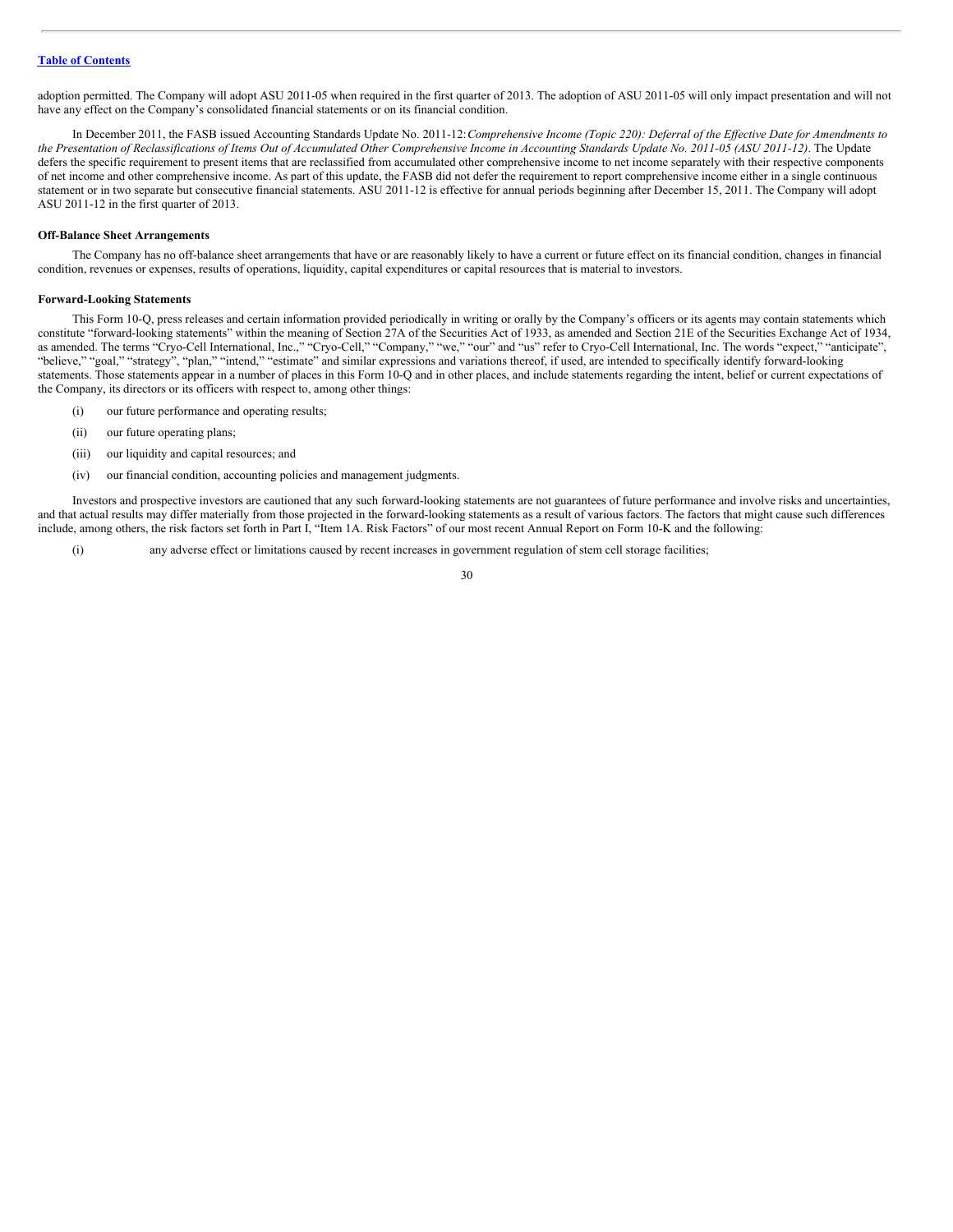| (ii)    | any increased competition in our business including increasing competition from public cord blood banks particularly in overseas markets but also in the<br>U.S.;                                                                                                                                                                                     |
|---------|-------------------------------------------------------------------------------------------------------------------------------------------------------------------------------------------------------------------------------------------------------------------------------------------------------------------------------------------------------|
| (iii)   | any decrease or slowdown in the number of people seeking to store umbilical cord blood stem cells or decrease in the number of people paying annual<br>storage fees;                                                                                                                                                                                  |
| (iv)    | market acceptance of our menstrual stem cell service will require publication of scientific studies, consumer awareness, and the development of new<br>therapies from the menstrual stem cell technology, none of which are certain;                                                                                                                  |
| (v)     | any new services relating to other types of stem cells that have not yet been offered commercially, and there is no assurance that other stem cell services<br>will be launched or will gain market acceptance;                                                                                                                                       |
| (vi)    | any adverse impacts on revenue or operating margins due to the costs associated with increased growth in our business, including the possibility of<br>unanticipated costs relating to the operation of our facility and costs relating to the commercial launch of the placental stem cell service offering or any<br>other new types of stem cells; |
| (vii)   | any unique risks posed by our international activities, including but not limited to local business laws or practices that diminish our affiliates' ability to<br>effectively compete in their local markets;                                                                                                                                         |
| (viii)  | any technological or medical breakthroughs that would render our business of stem cell preservation obsolete;                                                                                                                                                                                                                                         |
| (ix)    | any material failure or malfunction in our storage facilities; or any natural disaster or act of terrorism that adversely affects stored specimens;                                                                                                                                                                                                   |
| (x)     | any adverse results to our prospects, financial condition or reputation arising from any material failure or compromise of our information systems;                                                                                                                                                                                                   |
| $(x_i)$ | the costs associated with defending or prosecuting litigation matters, particularly including litigation related to intellectual property, litigation resulting<br>from the termination of the former Chairman and CEO, and any material adverse result from such matters;                                                                            |
| (xii)   | current market, business and economic conditions in general and in our industry in particular;                                                                                                                                                                                                                                                        |
| (xiii)  | the success of our licensing agreements and their ability to provide us with royalty fees;                                                                                                                                                                                                                                                            |
| (xiv)   | any difficulties and increased expense in enforcing our international licensing agreements;                                                                                                                                                                                                                                                           |
| (xv)    | any adverse performance by or relations with any of our licensees;                                                                                                                                                                                                                                                                                    |

- (xvi) any inability to enter into new licensing arrangements including arrangements with non-refundable upfront fees;
- (xvii) any inability to realize cost savings as a result of recent acquisitions;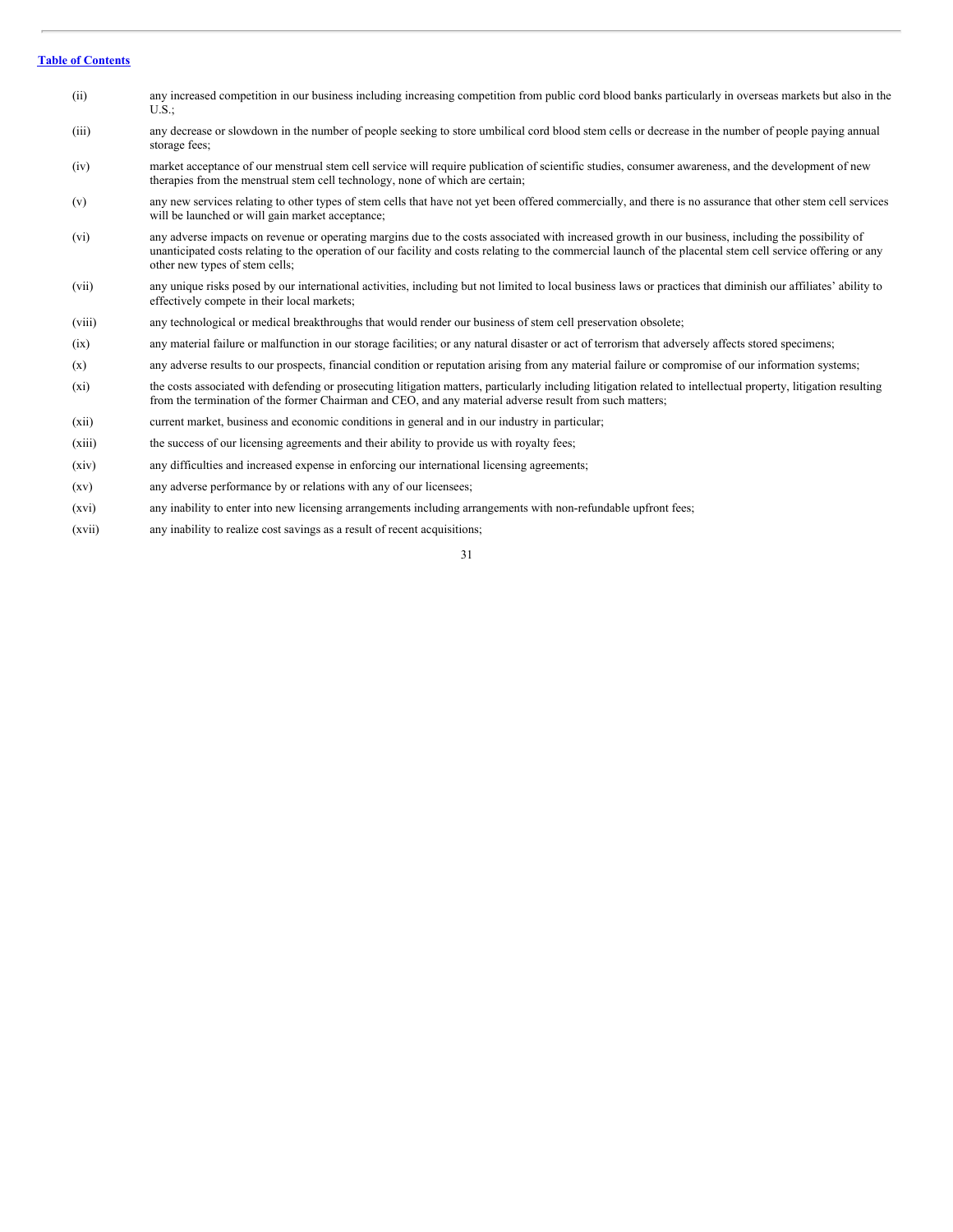(xviii) any inability to realize a return on an investment; (xix) any increased U.S. income tax expense as a result of inability to utilize or exhaustion of net operating losses; (xx) any adverse impact on our revenues as a result of greater emphasis in the future on the promotion of our menstrual stem cell service and any shifting of our marketing dollars towards our menstrual stem cell service; (xxi) any adverse impact on our revenues and operating margins as a result of discounting of our services in order to generate new business in tough economic times where consumers are selective with discretionary spending; (xxii) the success of our global expansion initiatives; (xxiii) our actual future ownership stake in future therapies emerging from our collaborative research partnerships; (xxiv) the ability of our reproductive tissue storage services to generate new revenues; (xxv) our ability to minimize our future costs related to R&D initiatives and collaborations and the success of such initiatives and collaborations; (xxvi) any inability to successfully identify and consummate strategic acquisitions; (xxvii) any inability to realize benefits from any strategic acquisitions; (xxviii) the costs associated with proxy contests and its impact on our business and (xxix) other factors many of which are beyond our control.

We undertake no obligation to publicly update or revise the forward-looking statements made in this Form 10-Q to reflect events or circumstances after the date of this Form 10-Q or to reflect the occurrence of unanticipated events.

Readers are cautioned not to place undue reliance on these forward-looking statements, which reflect management's analysis only as of the date hereof. Cryo-Cell International, Inc. undertakes no obligation to publicly revise these forward-looking statements to reflect events or circumstances that arise after the date hereof. Readers should carefully review the risk factors described in other documents the Company files from time to time with the Securities and Exchange Commission, including the Annual Report on Form 10-K filed by the Company and any Current Reports on Form 8-K filed by the Company

# <span id="page-31-0"></span>**Item 3. Quantitative and Qualitative Disclosures About Market Risk.**

Not applicable.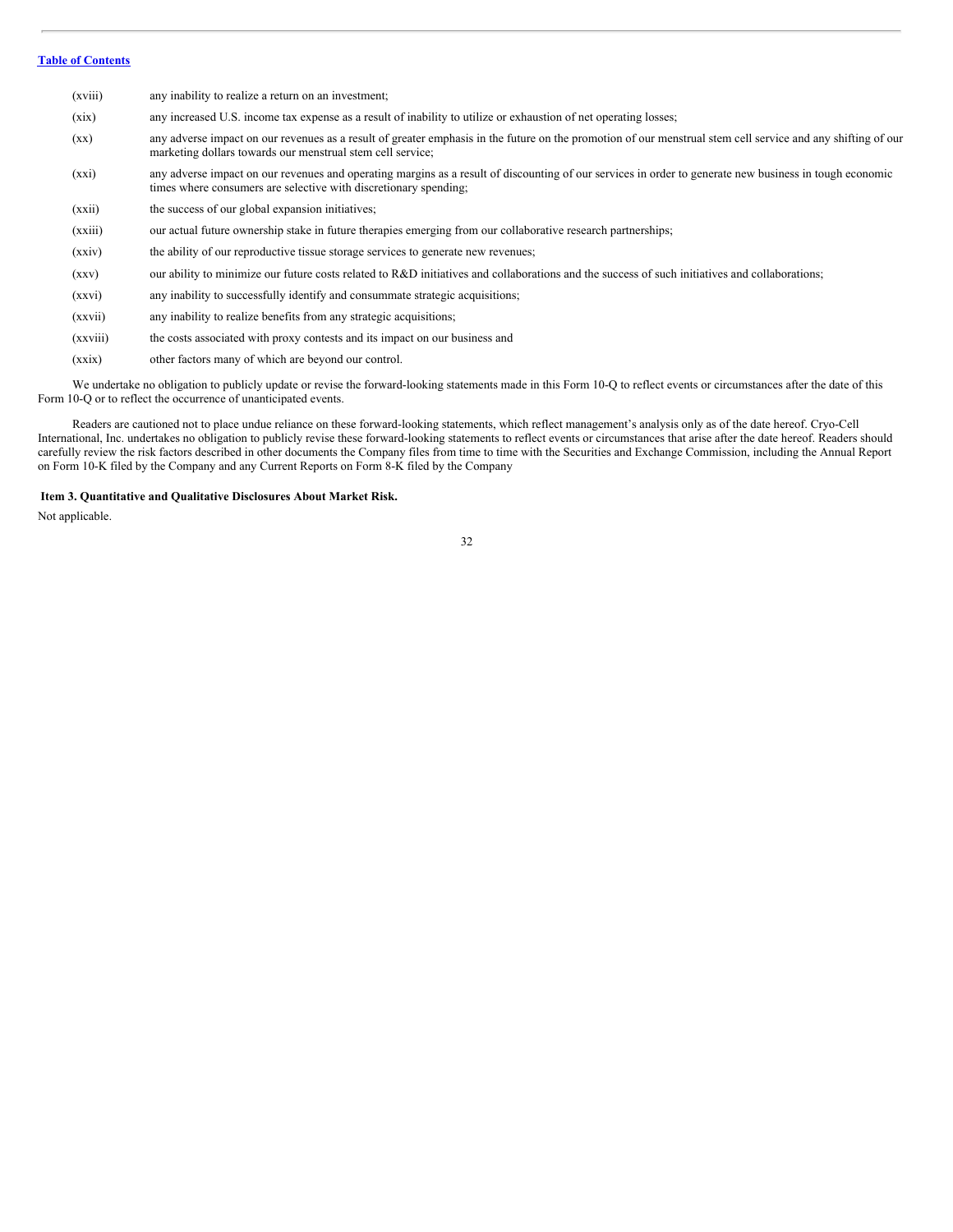#### <span id="page-32-0"></span>**Item 4. Controls and Procedures**

#### **Evaluation of Disclosure Controls and Procedures**

Based on their most recent review, as of the end of the period covered by this report, the Company's principal executive officer and principal financial officer have concluded that the Company's disclosure controls and procedures are ineffective to provide reasonable assurance that information required to be disclosed by the Company in the reports that it files or submits under the Securities Exchange Act of 1934, as amended, is accumulated and communicated to the Company's management, including its principal executive officer and principal financial officer, as appropriate to allow timely decisions regarding required disclosure and are effective to ensure that such information is recorded, processed, summarized and reported within the time periods specified in the SEC's rules and forms.

#### **Changes in Internal Control Over Financial Reporting**

As previously disclosed in our Form 10-K filed on February 28, 2012, during the November 30, 2011, year-end closing process, the Company's principal executive officer and principal financial officer concluded that the Company's disclosure controls and procedures and internal controls over financial reporting were not effective, due to a material weakness surrounding the Company's identification and application of the appropriate accounting treatment for non-routine transactions and related documentation thereof.

Management has undertaken steps to design and implement more effective internal controls, including the implementation of a review process of non-routine transactions and has engaged qualified consultants to assist the Company with the application of the appropriate accounting treatment of non-routine transactions when necessary.

The changes in the Company's internal control over financial reporting described in the previous paragraph were implemented during the first and second quarters of fiscal 2012 and as a result of such changes we believe we have remediated the material weakness described above, however the new controls have not been operating for a long enough period of time to conclude that the Company's disclosure controls are effective.

There were no other changes in the Company's internal controls over financial reporting during the quarter ended May 31, 2012 that have materially affected, or are reasonably likely to materially affect, the Company's internal control over financial reporting.

#### **Limitations on the Effectiveness of Controls**

Our management, including our CEO and CFO, does not expect that our disclosure controls and internal controls will prevent all errors and all fraud. A control system, no matter how well conceived and operated, can provide only reasonable, not absolute, assurance that the objectives of the control system are met. Further, the design of a control system must reflect the fact that there are resource constraints, and the benefits of controls must be considered relative to their costs. Because of the inherent limitations in all control systems, no evaluation of controls can provide absolute assurance that all control issues and instances of fraud, if any, within the company have been detected. These inherent limitations include the realities that judgments in decision-making can be faulty, and that breakdowns can occur because of simple error or mistake. Additionally, controls can be circumvented by the individual acts of some persons, by collusion of two or more people, or by management or board override of the control.

The design of any system of controls also is based in part upon certain assumptions about the likelihood of future events, and there can be no assurance that any design will succeed in achieving its stated goals under all potential future conditions; over time, controls may become inadequate because of changes in conditions, or the degree of compliance with the policies or procedures may deteriorate. Because of the inherent limitations in a cost-effective control system, misstatements due to error or fraud may occur and not be detected.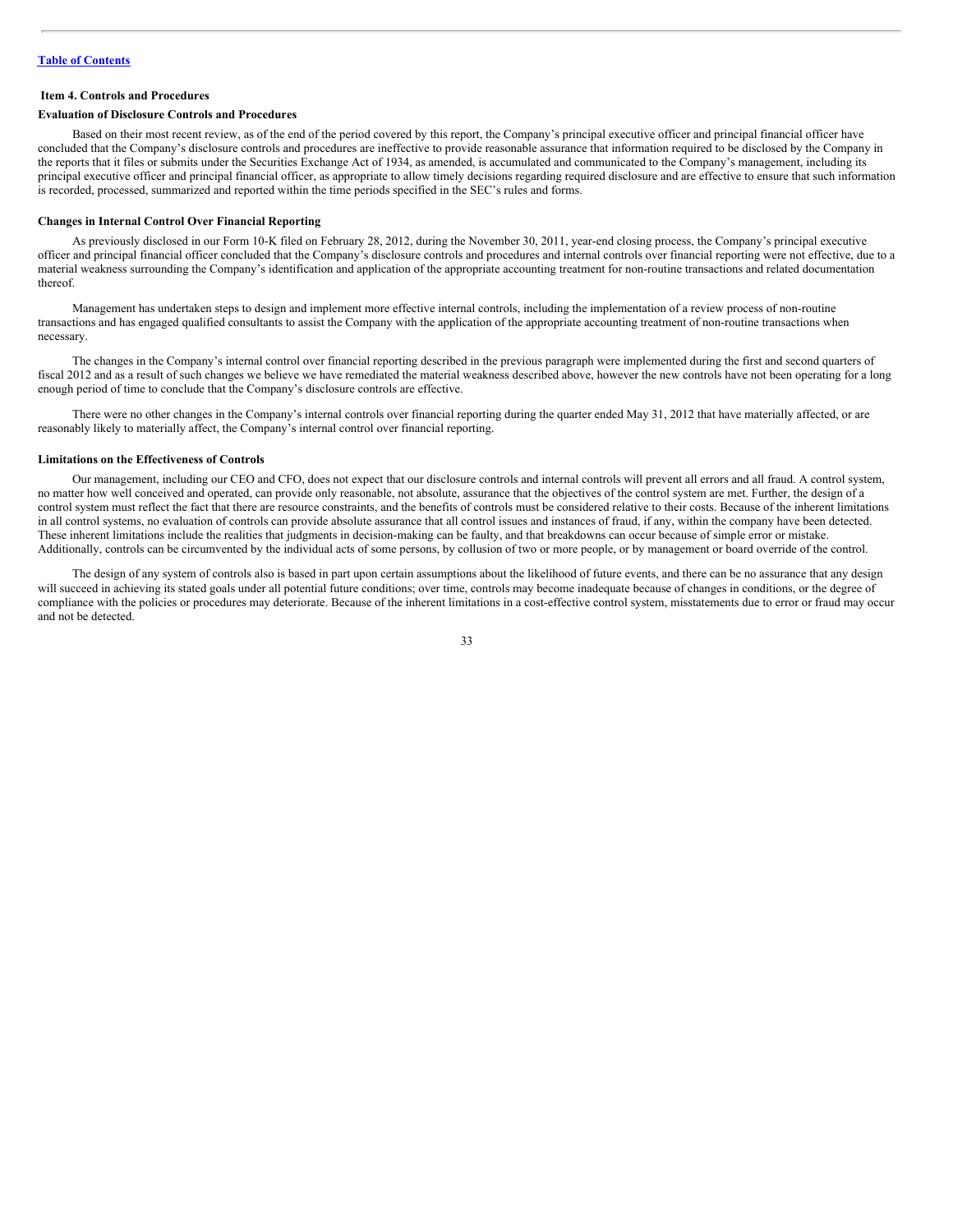### **CEO and CFO Certifications**

Appearing as exhibits 31.1, 31.2 and 31.3 to this report there are Certifications of the Co-CEO's and the CFO. The Certifications are required in accordance with Section 302 of the Sarbanes-Oxley Act of 2002 (the Section 302 Certifications). This Item of this report is the information concerning the evaluation referred to in the Section 302 Certifications and this information should be read in conjunction with the Section 302 Certifications for a more complete understanding of the topics presented.

# <span id="page-33-0"></span>**PART II—OTHER INFORMATION**

# <span id="page-33-1"></span>**ITEM 1. LEGAL PROCEEDINGS**

On December 16, 2010, the Company filed an action in the Circuit Court in Pinellas County, Florida against Cord Blood America, Inc. ("CBAI") seeking an injunction against consummation of the proposed acquisition by CBAI of the assets of Cryo-Cell de Mexico, S.A. de C.V. ("CCMEX"), the Company's exclusive licensee in Mexico. The action is docketed at Civil No. 10-17412-CI-20. The Company believes that the proposed acquisition would violate its License Agreement with CCMEX. CBAI announced on December 8, 2010 that it had entered into a letter of intent for the proposed acquisition with CCMEX on December 3, 2010.

The Company also filed a motion for a temporary injunction. CBAI filed a motion to dismiss on the ground that CCMEX was an indispensable party to the action. After a hearing on January 14, 2011, the court granted the motion to dismiss, allowing the Company to join CCMEX to the action, and setting a hearing on February 25, 2011 on the Company's motion for an injunction. On January 20, 2011, the Company filed an amended complaint alleging tortuous interference with a business relationship by CBAI, misappropriation of trade secrets and confidential information in violation of the Florida Uniform Trade Secrets Act by CBAI, dilution of trademark in violation of Florida Statute Section 495.151 by CBAI, common law unfair competition against CBAI, breach of license agreement by CCMEX and unfair and deceptive trade practices in violation of the Florida Unfair and Deceptive Trade Practices Act by CCMEX and CBAI. The amended complaint sought damages against CBAI and CCMEX and injunctive relief. After CCMEX was joined to the action, both defendants filed motions to dismiss, and the injunction hearing has been continued. On March 18, 2011, the court granted the motions to dismiss filed by CBAI and CCMEX. The court granted the motion for a rehearing filed by the Company. On September 7, 2011, the court granted the motions to dismiss filed by CBAI and CCMEX. The Company did not file an appeal.

In addition, from time to time the Company is subject to proceedings, lawsuits, contract disputes and other claims in the normal course of its business. The Company believes that the ultimate resolution of current matters should not have a material adverse effect on the Company's business, consolidated financial position or results of operations. It is possible, however, that there could be an unfavorable ultimate outcome for or resolution which could be material to the Company's results of operations for a particular quarterly reporting period. Litigation is inherently uncertain and there can be no assurance that the Company will prevail. On May 26, 2011, a complaint for monetary damages was served against the Company. The complaint did not specify the amount claimed, other than stating that it is more than \$75,000 which is the jurisdictional amount of the court the complaint was filed in. At this time, it is not possible for the Company to estimate the loss or the range of possible loss, due to the current early stage of the litigation, the meaningful legal uncertainties associated with the claim and the fact that the complaint did not specify the amount of damages sought. No amounts have been accrued as of May 31,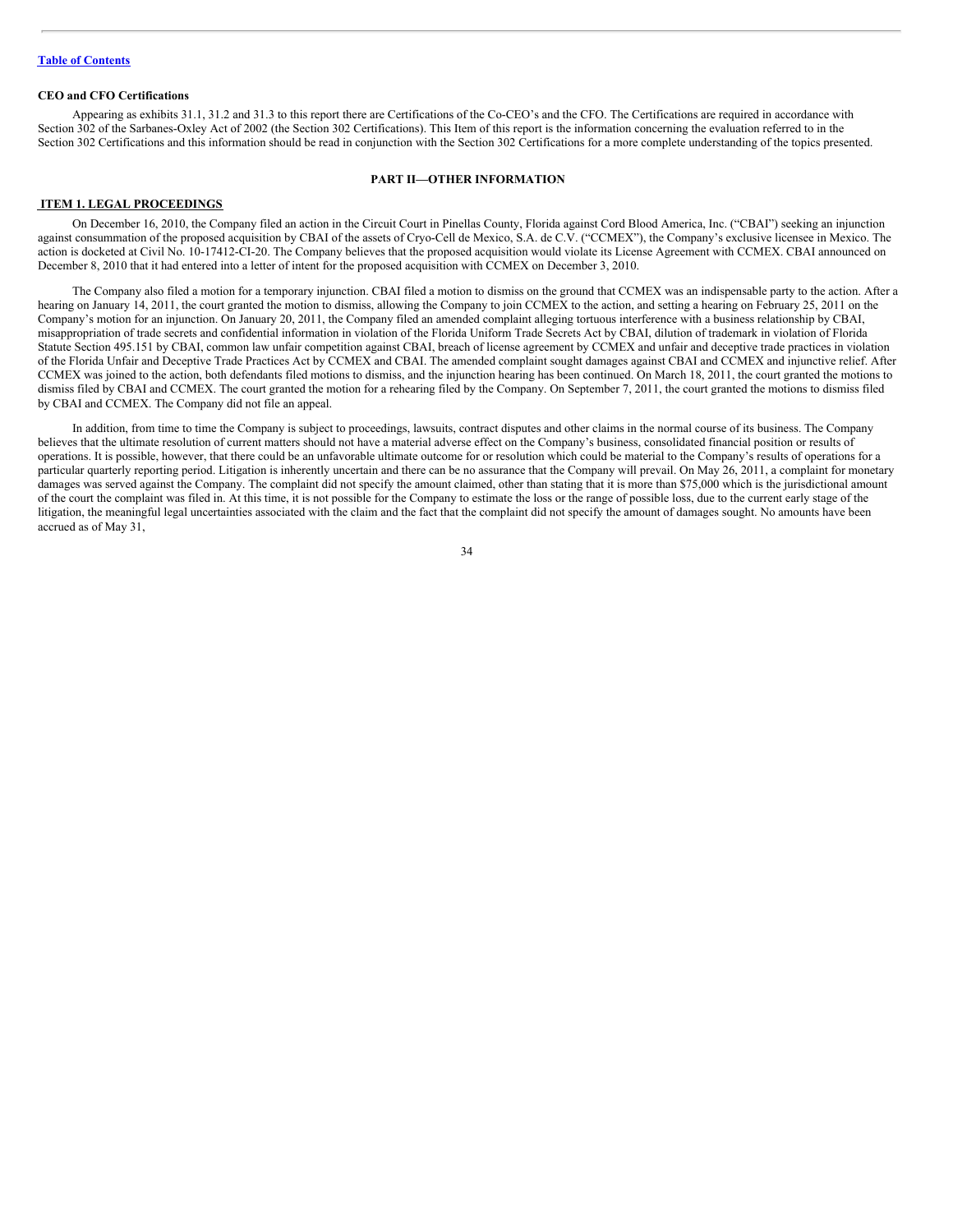2012 and November 30, 2011. The Company believes it has meritorious defenses to the claims included in this complaint and intends to vigorously defend itself, however, the ultimate resolution of this complaint is uncertain at this time. A trial has been scheduled for February 6, 2013.

On October 25, 2011, Mercedes Walton filed a demand for arbitration with the American Arbitration Association. Ms. Walton is claiming breach of her employment agreement and defamation. Ms. Walton is seeking arbitration costs, attorneys' fees, interest, compensatory, punitive and liquidated damages, as well as injunctive and declaratory relief in the amount of \$5,000,000. On August 30, 2011, the newly elected Board of Directors of the Company terminated its Chief Executive Officer and former Chairman of the Board of Directors, Ms. Walton for cause. In accordance with Ms. Walton's employment agreement dated August 15, 2005, as amended July 16, 2007, Ms. Walton could be entitled to severance in the amount up to \$950,000 related to lost salary, bonuses and benefits. In addition, the Company could be required to pay all reasonable legal fees and expenses incurred by Ms. Walton as a result of the termination, as well as outplacement services. The Company has recorded an accrual of approximately \$950,000 as of May 31, 2012 and November 30, 2011, associated with the agreement and the expense was reflected in selling, general and administrative expenses in the consolidated statement of operations for the year and fourth quarter ended November 30, 2011. On August 24, 2011, the Board of Directors of the Company approved funding a Grantor trust to escrow the amounts that may become payable to Mercedes Walton under her respective Employment Agreement as a result of a Change in Control (as that term is defined in the respective employment agreements as a majority change in the Company's Board of Directors). Given the fact that Ms. Walton was terminated for cause, the Company believes that Ms. Walton has not earned the right to this severance and intends to defend itself against this agreement. A hearing is scheduled for February 4, 2013. "See Note 7—Legal Proceedings to the accompanying financial statements for additional information related to litigation".

#### **ITEM 1A. RISK FACTORS**

In addition to the other information set forth in this report, you should carefully consider the factors discussed in Part I,

"Item 1A. Risk Factors" in our Annual Report on Form 10-K for the year ended November 30, 2011, which could materially affect our business, financial condition or future results. The risks described in our Annual Report on Form 10-K are not the only risks we face. Additional risks and uncertainties not currently known to us or that we currently deem to be immaterial also may materially adversely affect our business, financial condition and/or operating results.

# <span id="page-34-0"></span>**ITEM 2. UNREGISTERED SALES OF EQUITY SECURITIES AND USE OF PROCEEDS**

# **ISSUER PURCHASE OF EQUITY SECURITIES**

|                       |                  |                |                         | Maximum            |
|-----------------------|------------------|----------------|-------------------------|--------------------|
|                       |                  |                |                         | Number (or         |
|                       |                  |                |                         | Approximate        |
|                       |                  |                | Total Number of         | Dollar Value) of   |
|                       |                  |                | <b>Shares Purchased</b> | Shares that May    |
|                       |                  |                | as Part of Publicly     | Yet Be Purchased   |
|                       | Total Number of  | Average Price  | <b>Announced Plans</b>  | Under the Plans or |
| Period                | Shares Purchased | Paid per Share | or Programs             | Programs           |
| March $1 - 31, 2012$  | 112,676          | 2.47           | 112,676                 | 2,472,207          |
| April $1 - 30$ , 2012 | 6.000            | 2.04           | 6,000                   | 2,466,207          |
| May $1 - 31$ , 2012   | 140,586          | 2.54           | 140.586                 | 2,325,621          |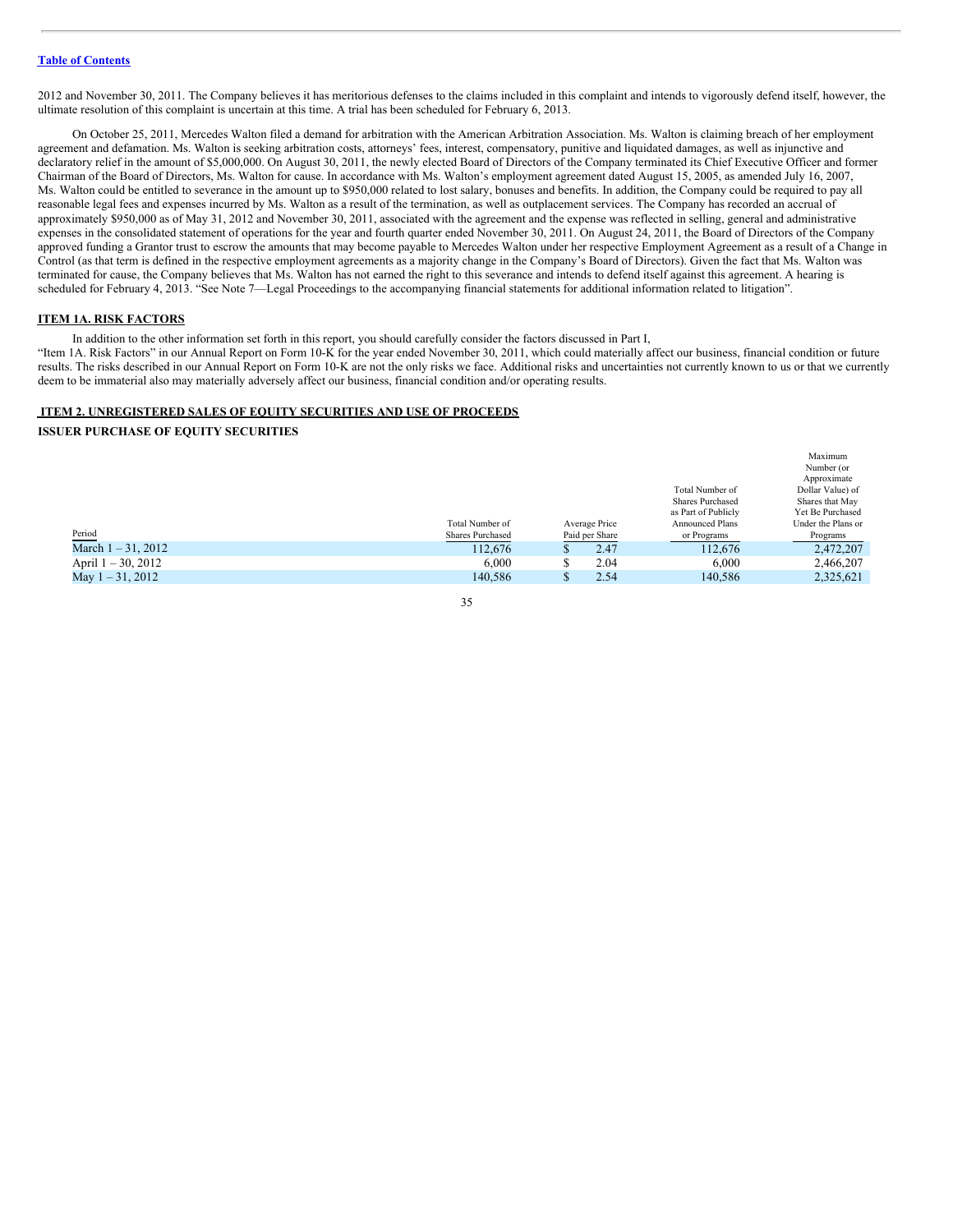# <span id="page-35-0"></span>**ITEM 3. DEFAULTS UPON SENIOR SECURITIES**

None.

# **ITEM 4. MINE SAFETY DISCLOSURES**

Not applicable.

# <span id="page-35-1"></span>**ITEM 5. OTHER INFORMATION**

None.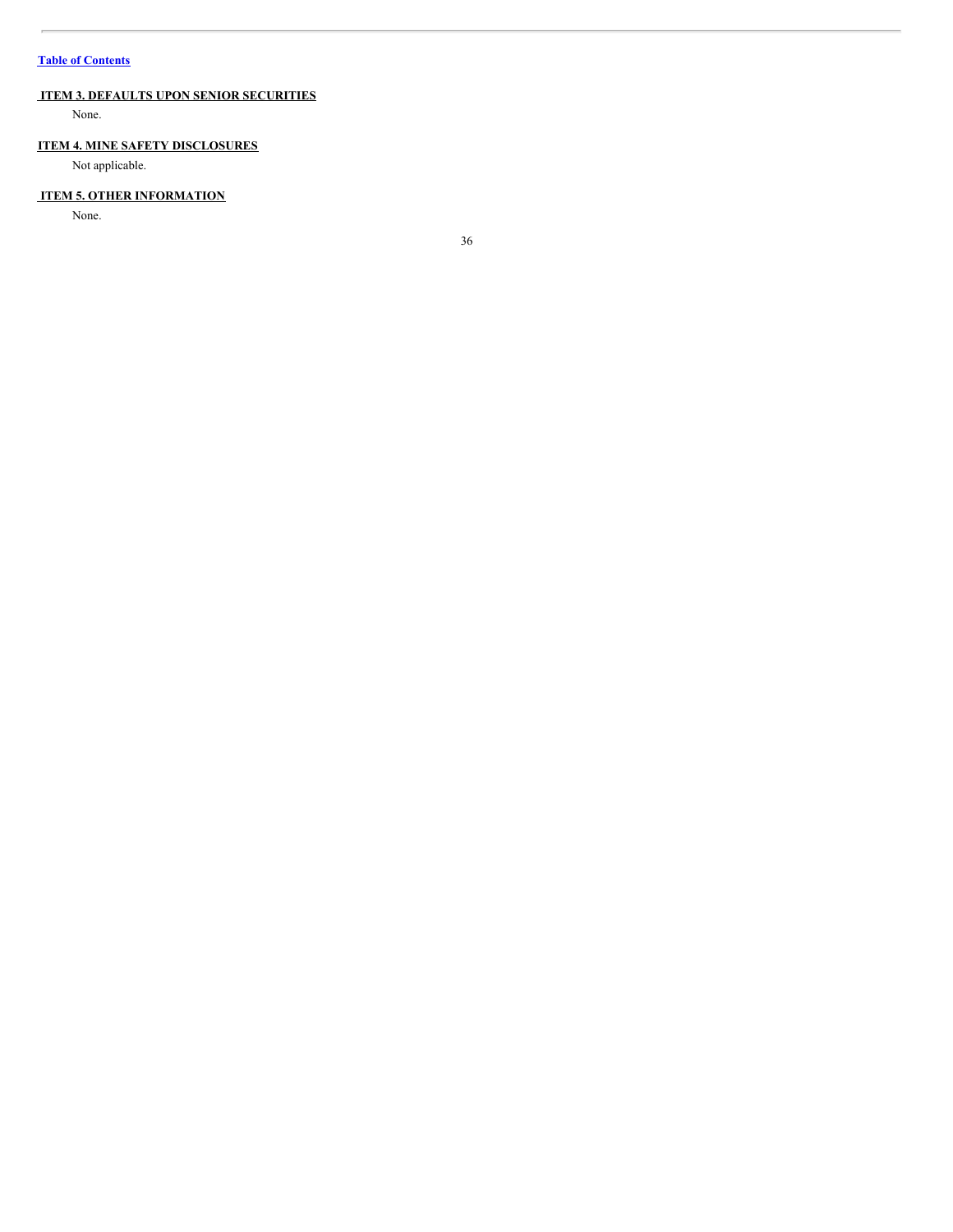# <span id="page-36-0"></span>**ITEM 6. EXHIBITS**

(a) Exhibits

- 31.1 Certification of Co-CEO Pursuant to Section 302 of the Sarbanes-Oxley Act of 2002 (filed herewith).
- 31.2 Certification of Co-CEO Pursuant to Section 302 of the Sarbanes-Oxley Act of 2002 (filed herewith).
- 31.3 Certification of CFO Pursuant to Section 302 of the Sarbanes-Oxley Act of 2002 (filed herewith).
- 32.1 Certification Pursuant to 18 U.S.C. Section 1350, as Adopted Pursuant to Section 906 of the Sarbanes-Oxley Act of 2002.
- 101.INS XBRL Instance Document
- 101.SCH XBRL Taxonomy Extension Schema Document
- 101.CAL XBRL Taxonomy Extension Calculation Linkbase Document
- 101.LAB XBRL Taxonomy Extension Label Linkbase Document
- 101.PRE XBRL Taxonomy Extension Presentation Linkbase Document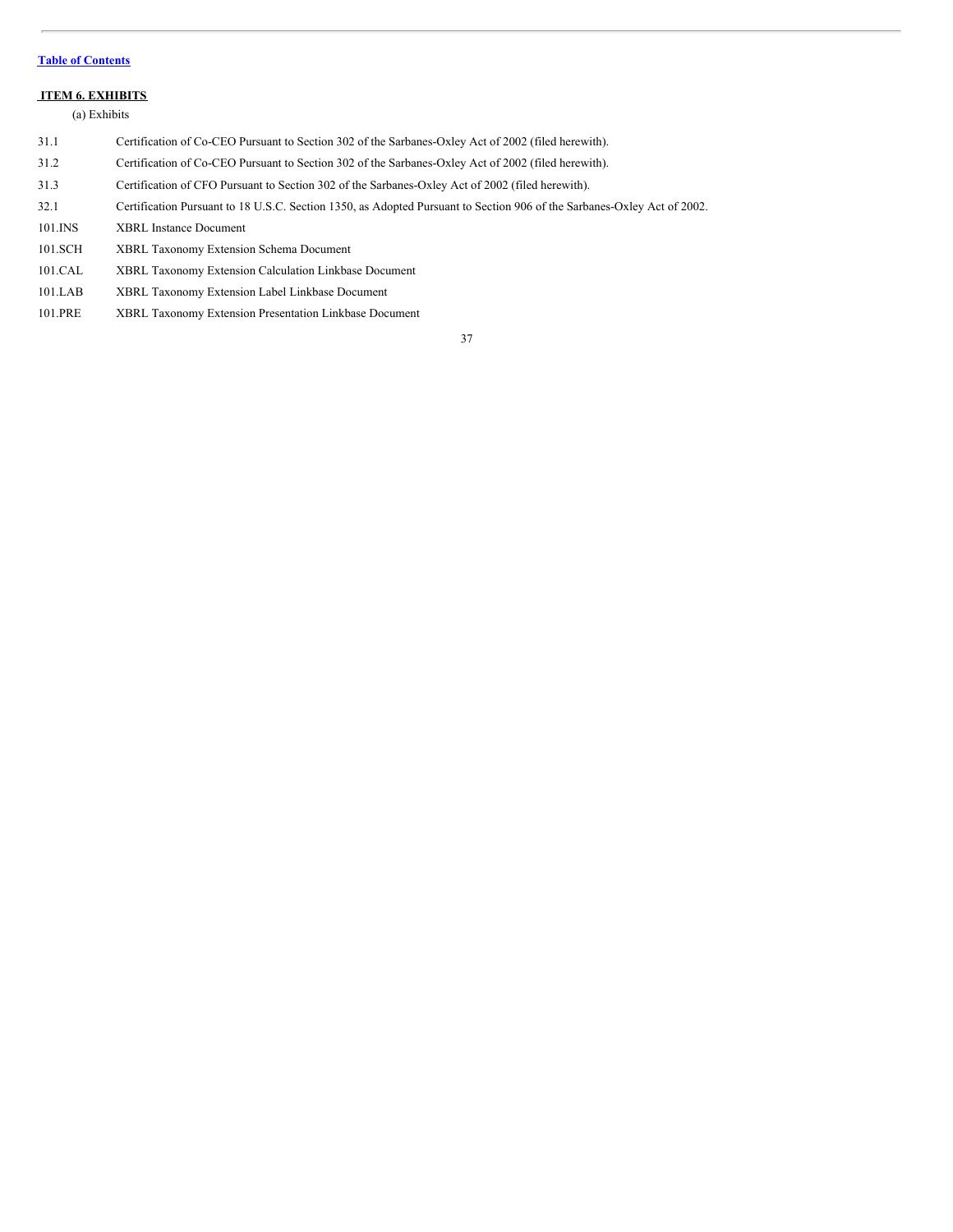# <span id="page-37-0"></span>**SIGNATURES**

In accordance with Section 13 or 15(d) of the Securities Exchange Act of 1934, the registrant has duly caused this report to be signed on its behalf by the undersigned thereunto duly authorized.

Cryo-Cell International, Inc.

/s/ DAVID PORTNOY

David Portnoy Co-Chief Executive Officer

Cryo-Cell International, Inc.

/s/ MARK PORTNOY Co-Chief Executive Officer

Cryo-Cell International, Inc.

/s/ JILL TAYMANS

Jill M. Taymans Vice President, Finance

Date: July 16, 2012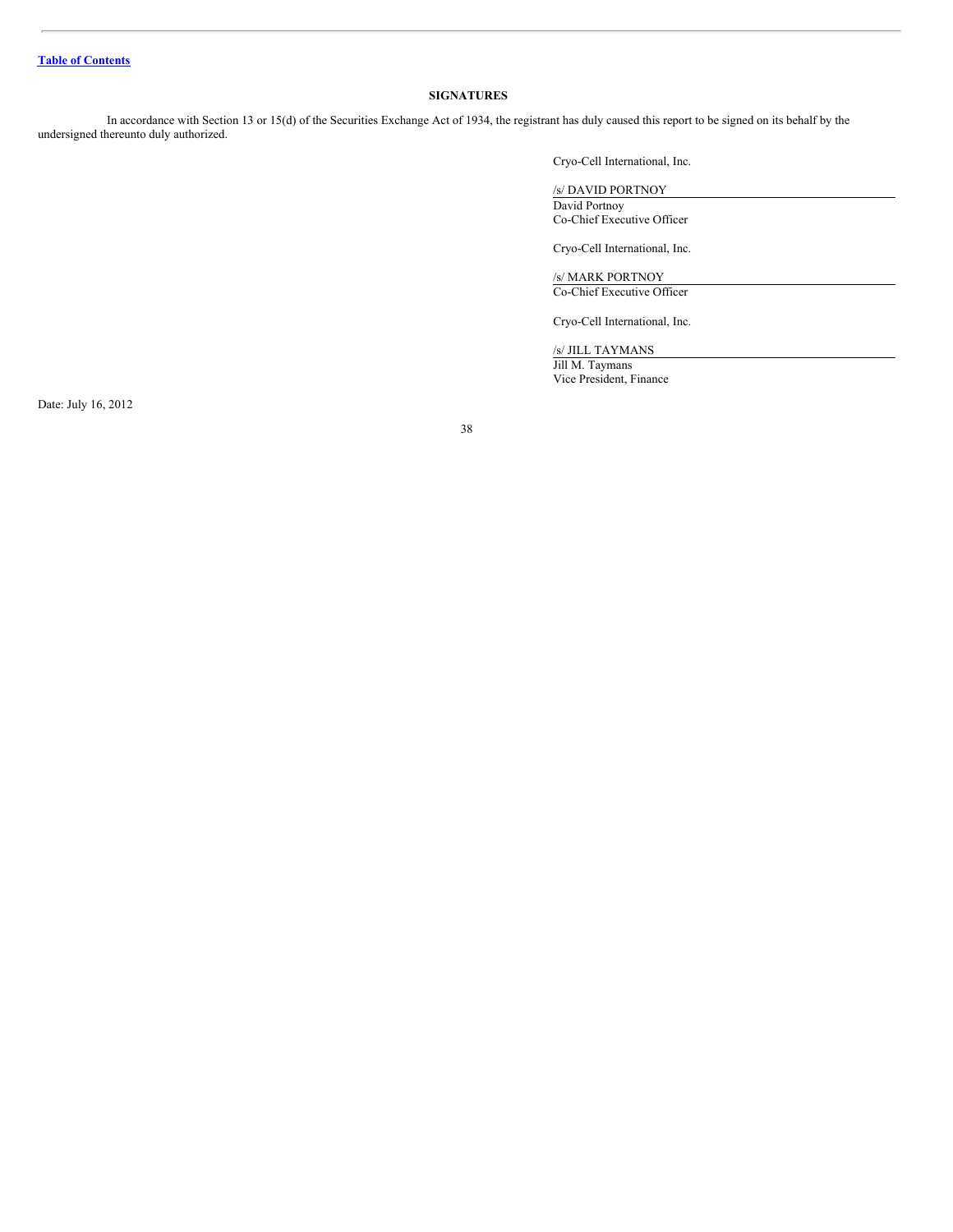# CERTIFICATION OF CO-CHIEF EXECUTIVE OFFICER

I, David Portnoy, certify that:

- 1. I have reviewed this quarterly report on Form 10-Q of Cryo-Cell International, Inc. (the "Registrant");
- 2. Based on my knowledge, this report does not contain any untrue statement of a material fact or omit to state a material fact necessary to make the statements made, in light of the circumstances under which such statements were made, not misleading with respect to the period covered by this report;
- 3. Based on my knowledge, the financial statements, and other financial information included in this report, fairly present in all material respects the financial condition, results of operations and cash flows of the registrant as of, and for, the periods presented in this report;
- 4. The Registrant's other certifying officer(s) and I are responsible for establishing and maintaining disclosure controls and procedures (as defined in Exchange Act Rules 13a-15(e) and 15d-15(e)) and internal control over financial reporting (as defined in Exchange Act Rules 13a-15(f) for the Registrant and have:
- (a) Designed such disclosure controls and procedures, or caused such disclosure controls and procedures to be designed under our supervision, to ensure that material information relating to the Registrant, including its consolidated subsidiaries, is made known to us by others within those entities, particularly during the period in which this quarterly report is being prepared;
- (b) Designed such internal control over financial reporting, or caused such internal control over financial reporting to be designed under our supervision, to provide reasonable assurance regarding the reliability of financial reporting and the preparation of financial statements for external purposes in accordance with generally accepted accounting principles;
- (c) Evaluated the effectiveness of the Registrant's disclosure controls and procedures and presented in this report our conclusions about the effectiveness of the disclosure controls and procedures, as of the end of the period covered by this report based on such evaluation; and
- (d) disclosed in this report any change in the Registrant's internal control over financial reporting that occurred during the Registrant's most recent fiscal quarter that has materially affected, or is reasonably likely to materially affect, the Registrant's internal control over financial reporting;
- 5. The Registrant's other certifying officer(s) and I have disclosed, based on our most recent evaluation of internal control over financial reporting, to the Registrant's auditors and the audit committee of the Registrant's board of directors (or persons performing the equivalent functions):
- (a) All significant deficiencies and material weaknesses in the design or operation of internal control over financial reporting which are reasonably likely to adversely affect the Registrant's ability to record, process, summarize and report financial information; and
- (b) Any fraud, whether or not material, that involves management or other employees who have a significant role in the Registrant's internal control over financial reporting.

Dated: July 16, 2012 /s/ David Portnoy

David Portnoy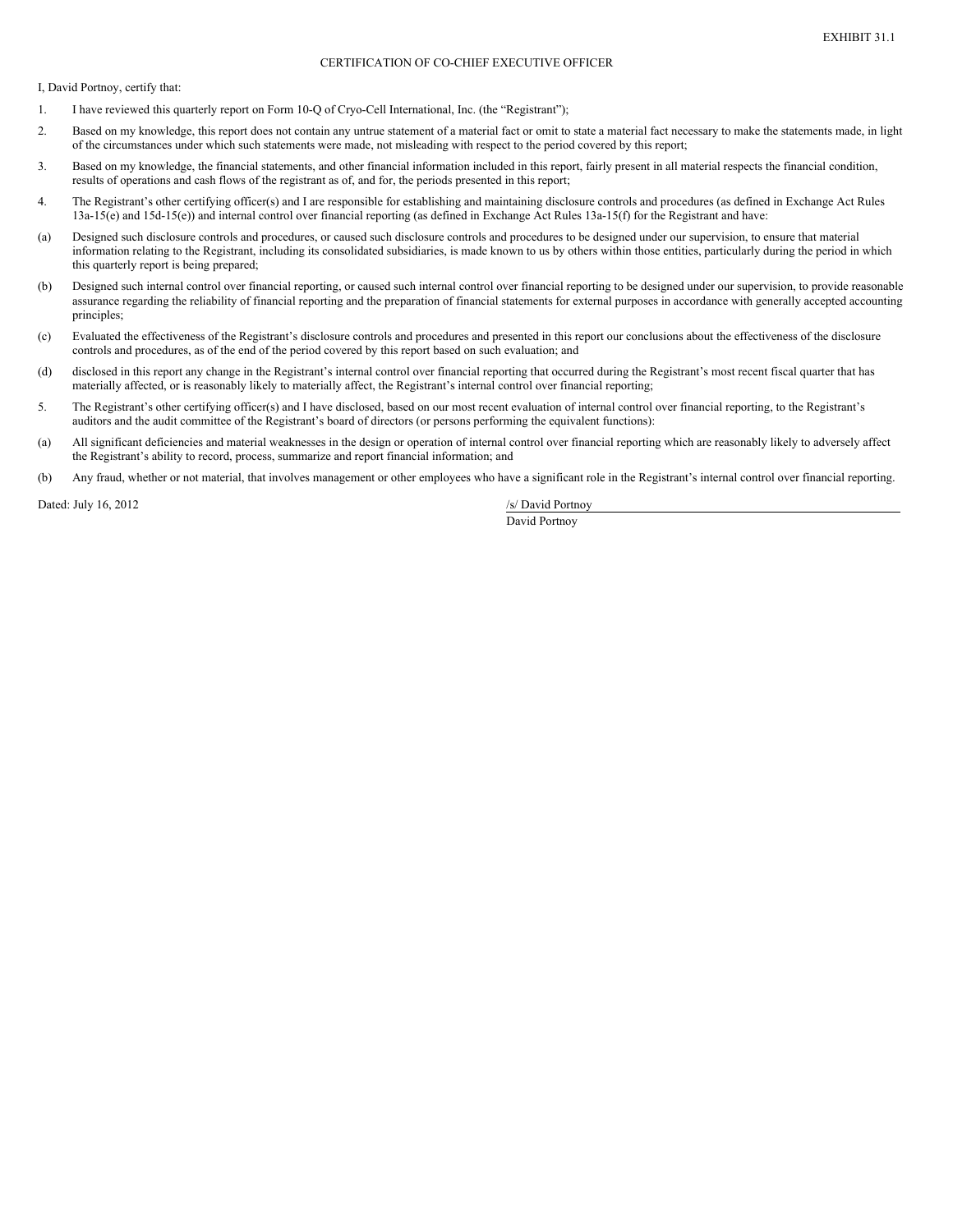# CERTIFICATION OF CO-CHIEF EXECUTIVE OFFICER

I, Mark Portnoy, certify that:

- 1. I have reviewed this quarterly report on Form 10-Q of Cryo-Cell International, Inc. (the "Registrant");
- 2. Based on my knowledge, this report does not contain any untrue statement of a material fact or omit to state a material fact necessary to make the statements made, in light of the circumstances under which such statements were made, not misleading with respect to the period covered by this report;
- 3. Based on my knowledge, the financial statements, and other financial information included in this report, fairly present in all material respects the financial condition, results of operations and cash flows of the registrant as of, and for, the periods presented in this report;
- 4. The Registrant's other certifying officer(s) and I are responsible for establishing and maintaining disclosure controls and procedures (as defined in Exchange Act Rules 13a-15(e) and 15d-15(e)) and internal control over financial reporting (as defined in Exchange Act Rules 13a-15(f) for the Registrant and have:
- (a) Designed such disclosure controls and procedures, or caused such disclosure controls and procedures to be designed under our supervision, to ensure that material information relating to the Registrant, including its consolidated subsidiaries, is made known to us by others within those entities, particularly during the period in which this quarterly report is being prepared;
- (b) Designed such internal control over financial reporting, or caused such internal control over financial reporting to be designed under our supervision, to provide reasonable assurance regarding the reliability of financial reporting and the preparation of financial statements for external purposes in accordance with generally accepted accounting principles;
- (c) Evaluated the effectiveness of the Registrant's disclosure controls and procedures and presented in this report our conclusions about the effectiveness of the disclosure controls and procedures, as of the end of the period covered by this report based on such evaluation; and
- (d) disclosed in this report any change in the Registrant's internal control over financial reporting that occurred during the Registrant's most recent fiscal quarter that has materially affected, or is reasonably likely to materially affect, the Registrant's internal control over financial reporting;
- 5. The Registrant's other certifying officer(s) and I have disclosed, based on our most recent evaluation of internal control over financial reporting, to the Registrant's auditors and the audit committee of the Registrant's board of directors (or persons performing the equivalent functions):
- (a) All significant deficiencies and material weaknesses in the design or operation of internal control over financial reporting which are reasonably likely to adversely affect the Registrant's ability to record, process, summarize and report financial information; and
- (b) Any fraud, whether or not material, that involves management or other employees who have a significant role in the Registrant's internal control over financial reporting.

Dated: July 16, 2012 /s/ Mark Portnoy

Mark Portnoy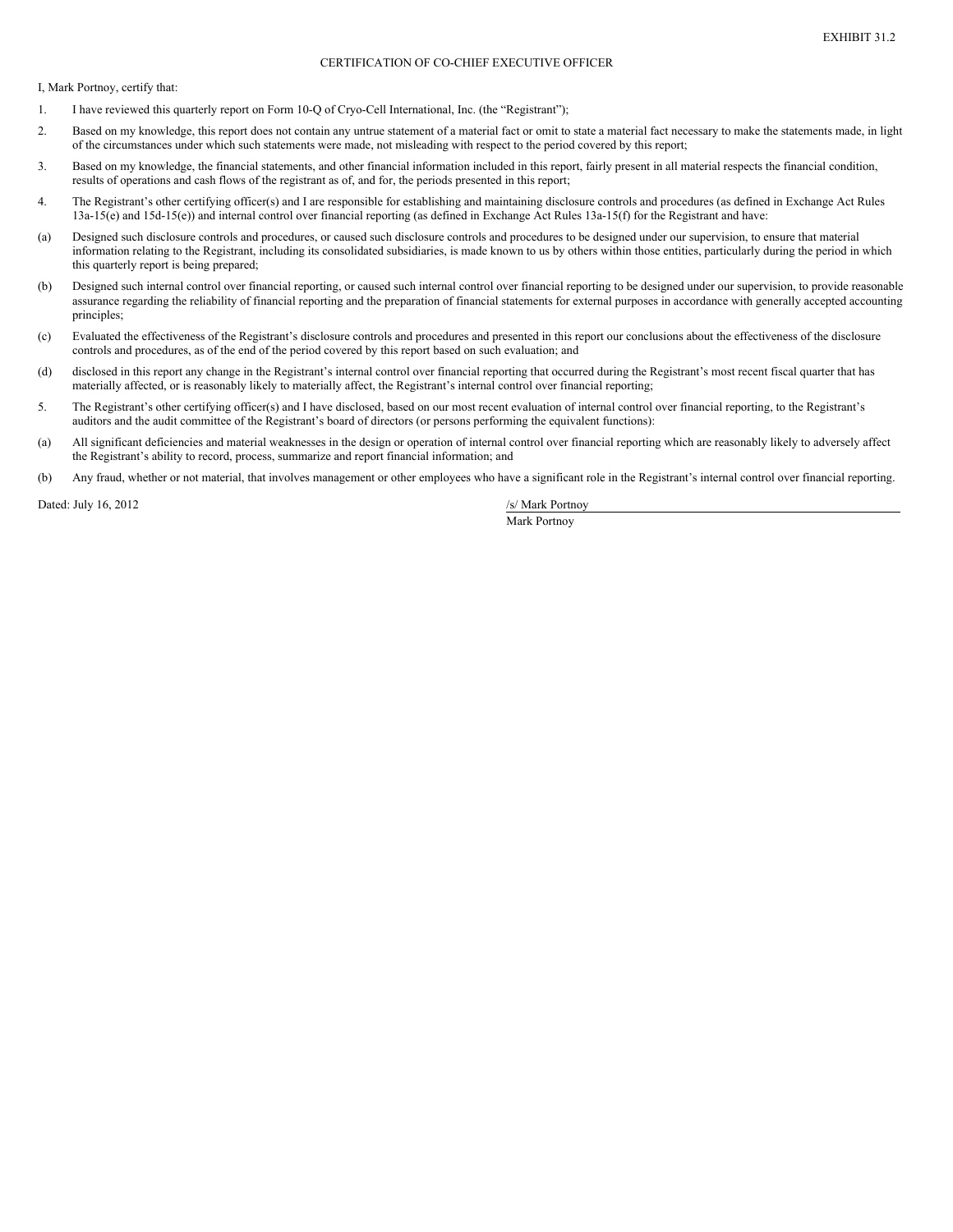# CERTIFICATION OF CHIEF FINANCIAL OFFICER

I, Jill M. Taymans, certify that:

- 1. I have reviewed this quarterly report on Form 10-Q of Cryo-Cell International, Inc. (the "Registrant");
- 2. Based on my knowledge, this report does not contain any untrue statement of a material fact or omit to state a material fact necessary to make the statements made, in light of the circumstances under which such statements were made, not misleading with respect to the period covered by this report;
- 3. Based on my knowledge, the financial statements, and other financial information included in this report, fairly present in all material respects the financial condition, results of operations and cash flows of the registrant as of, and for, the periods presented in this report;
- 4. The Registrant's other certifying officer(s) and I are responsible for establishing and maintaining disclosure controls and procedures (as defined in Exchange Act Rules 13a-15(e) and 15d-15(e)) for the Registrant and have:

(a) Designed such disclosure controls and procedures, or caused such disclosure controls and procedures to be designed under our supervision, to ensure that material information relating to the Registrant, including its consolidated subsidiaries, is made known to us by others within those entities, particularly during the period in which this quarterly report is being prepared;

(b) Designed such internal control over financial reporting, or caused such internal control over financial reporting to be designed under our supervision, to provide reasonable assurance regarding the reliability of financial reporting and the preparation of financial statements for external purposes in accordance with generally accepted accounting principles;

(c) Evaluated the effectiveness of the Registrant's disclosure controls and procedures and presented in this report our conclusions about the effectiveness of the disclosure controls and procedures, as of the end of the period covered by this report based on such evaluation; and

(d) disclosed in this report any change in the Registrant's internal control over financial reporting that occurred during the Registrant's most recent fiscal quarter that has materially affected, or is reasonably likely to materially affect, the Registrant's internal control over financial reporting;

5. The Registrant's other certifying officer(s) and I have disclosed, based on our most recent evaluation of internal control over financial reporting, to the Registrant's auditors and the audit committee of the Registrant's board of directors (or persons performing the equivalent functions):

(a) All significant deficiencies and material weaknesses in the design or operation of internal control over financial reporting which are reasonably likely to adversely affect the Registrant's ability to record, process, summarize and report financial information; and

(b) Any fraud, whether or not material, that involves management or other employees who have a significant role in the Registrant's internal control over financial reporting.

Dated: July 16, 2012 /s/ Jill M. Taymans

Jill M. Taymans